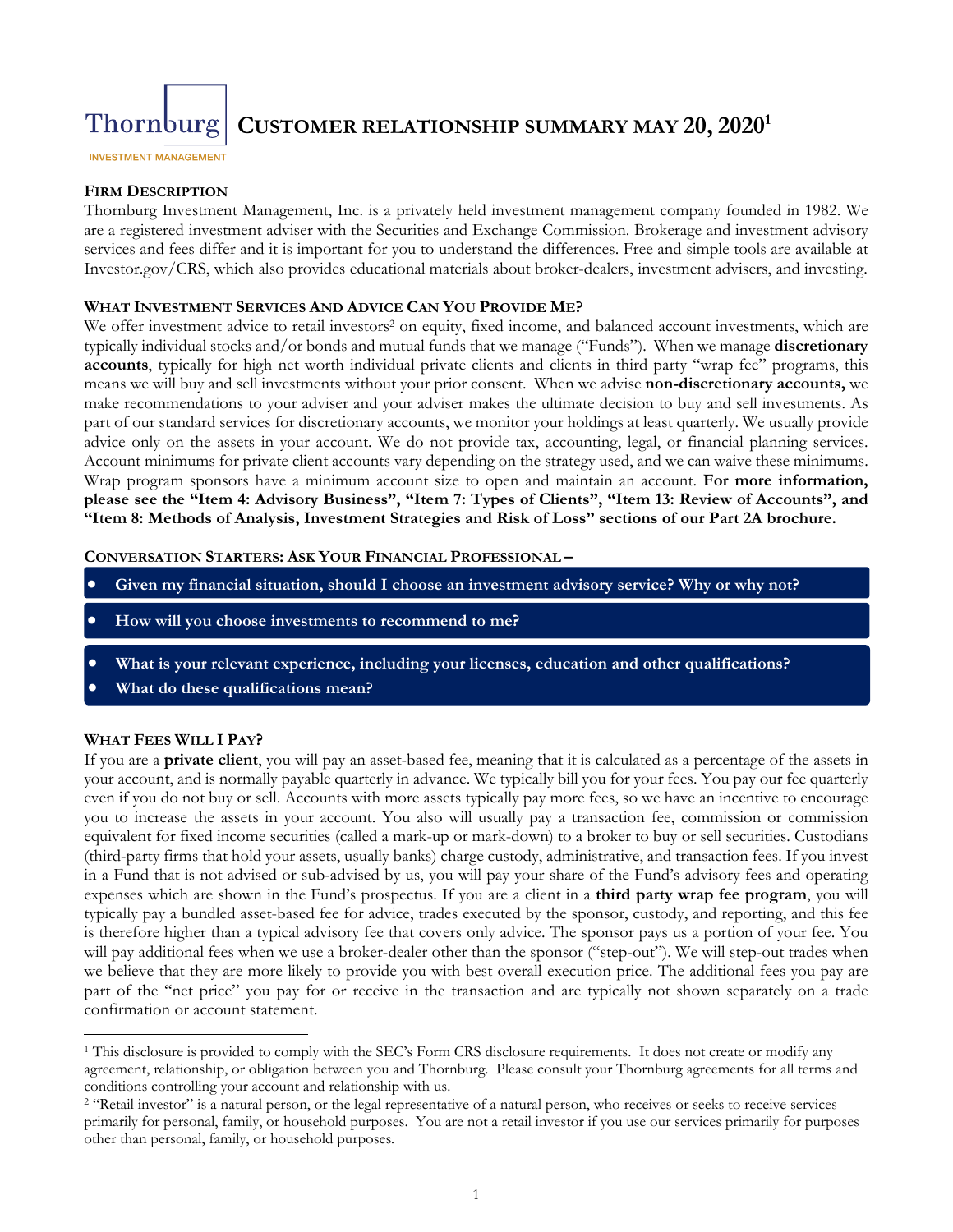**You will pay fees and costs whether you make or lose money on your investments. Fees and costs will reduce any amount of money you make on your investments over time. Please make sure you understand what fees and costs you are paying.** 

**For more information, please see the "Item 5: Fees and Compensation" and "Item 10: Other Financial Industry Activities and Affiliations" sections of our Part 2A brochure.** 

**CONVERSATION STARTERS: ASK YOUR FINANCIAL PROFESSIONAL –**

 **Help me understand how these fees and costs might affect my investments. If I give you \$10,000 to invest, how much will go to fees and costs, and how much will be invested for me?** 

#### **WHAT ARE YOUR LEGAL OBLIGATIONS TO ME WHEN ACTING AS MY INVESTMENT ADVISER? HOW ELSE DOES YOUR FIRM MAKE MONEY AND WHAT CONFLICTS OF INTEREST DO YOU HAVE?**

**When we act as your investment adviser***, we have to act in your best interest and not put our interest ahead of yours. At the same time, the way we make money creates some conflicts with your interests.* You should understand and ask us about these conflicts because they affect the investment advice we provide you. Here is an example to help you understand what this means. We may buy shares of Funds for your account. We will not charge account management fees on your assets that we invest in Funds, but we have a conflict of interest because the Fund fees we earn might be more than the account management fees we would earn if we bought other securities for your account. **For more information about our conflicts of interest, please see sections of our Part 2A brochure that reference conflicts of interest.** 

#### **CONVERSATION STARTERS: ASK YOUR FINANCIAL PROFESSIONAL –**

**How might your conflicts of interest affect me, and how will you address them?** 

#### **HOW DO YOUR FINANCIAL PROFESSIONALS MAKE MONEY?**

Our employees earn a base salary and can earn a bonus based on factors including the firm's profitability and their longterm contribution to the firm. We do not pay employees based on the amount of client assets they service, the time they spend with a client, account performance or the complexity of the client's investments. They do not earn commissions or service fees. We limit the gifts and entertainment to reduce the potential for conflicts. We do not pay employees for client referrals.

#### **DO YOU AND YOUR FINANCIAL PROFESSIONALS HAVE DISCIPLINARY HISTORY?**

Yes. Visit Investor.gov/CRS for a free and simple search tool to research us and our financial professionals.

#### **CONVERSATION STARTERS: ASK YOUR FINANCIAL PROFESSIONAL –**

**As a financial professional, do you have any disciplinary history? For what type of conduct?** 

#### **ADDITIONAL INFORMATION**

For more information about our services, please email us at  $\overline{compliance(æthornburg.com)}$  or contact us by phone at 1-800-533-9337. You can also visit us at www.thornburg.com. If you have a problem with your investments, account or financial professional, contact us in writing at 2300 North Ridgetop Road, Santa Fe, NM 87506, email us at compliance@thornburg.com or contact us by phone at 1-800-533-9337.

#### **CONVERSATION STARTERS: ASK YOUR FINANCIAL PROFESSIONAL –**

- **Who is my primary contact person? Is he or she a representative of an investment adviser or a broker-dealer?**
- **Who can I talk to if I have concerns about how this person is treating me?**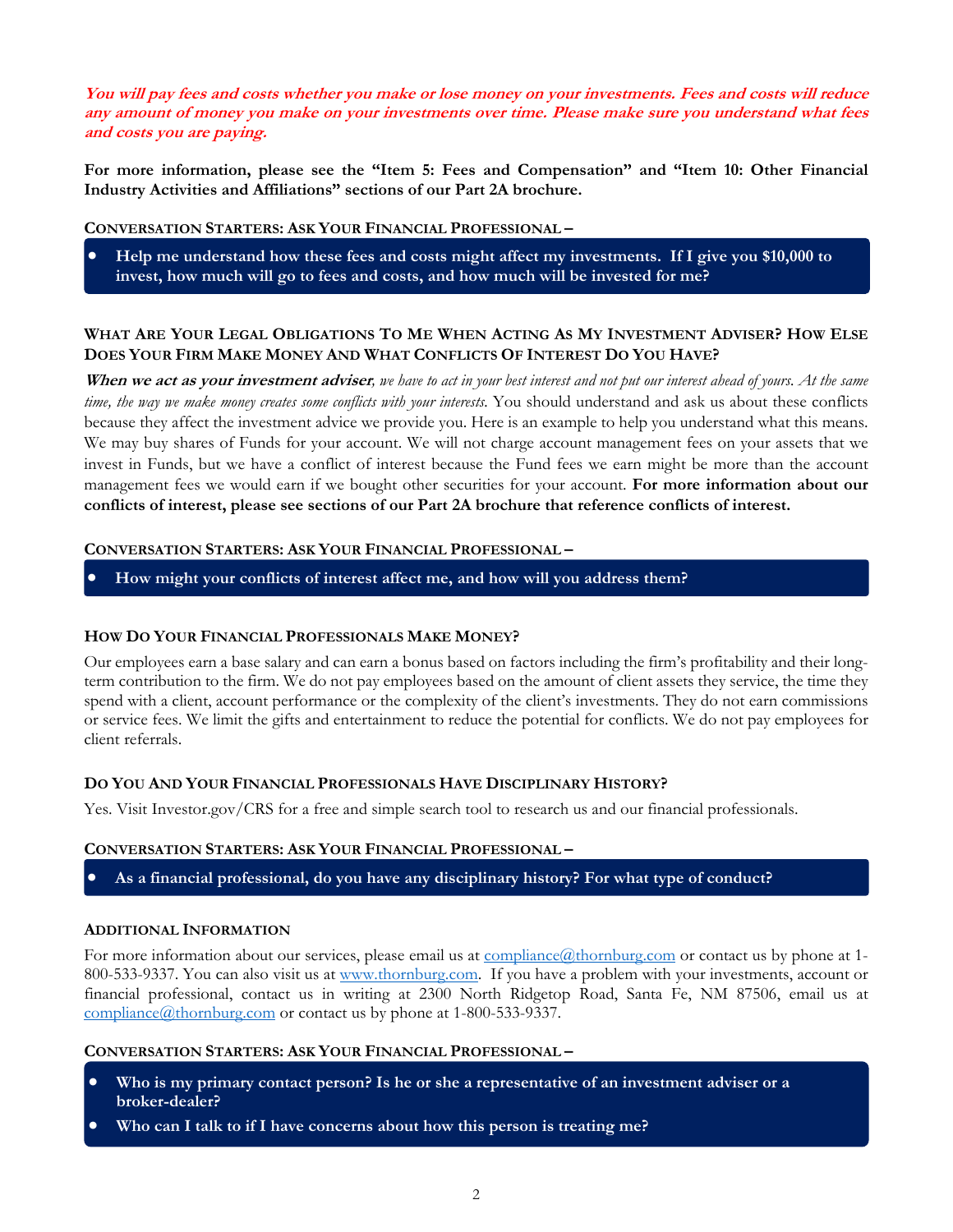

# March 31, 2022 **FORM ADV PART 2A BROCHURE**

Thornburg Investment Management, Inc. 2300 North Ridgetop Road, Santa Fe, NM 87506 **[www.thornburg.com](http://www.thornburg.com/)** | 1-800-533-9337

**This brochure provides information about the qualifications and business practices of Thornburg Investment Management, Inc. ("Thornburg"). If you have any questions about the contents of this brochure, please contact our Chief Compliance Officer at 1-800-533-9337 or www.thornburg.com. The information in this brochure has not been approved or verified by the United States Securities and Exchange Commission ("SEC") or by any state securities authority.**

**Thornburg is a registered investment adviser. Registration of an investment adviser does not imply any level of skill or training.** 

**Additional information about Thornburg is also available on the SEC's website at www.adviserinfo.sec.gov.**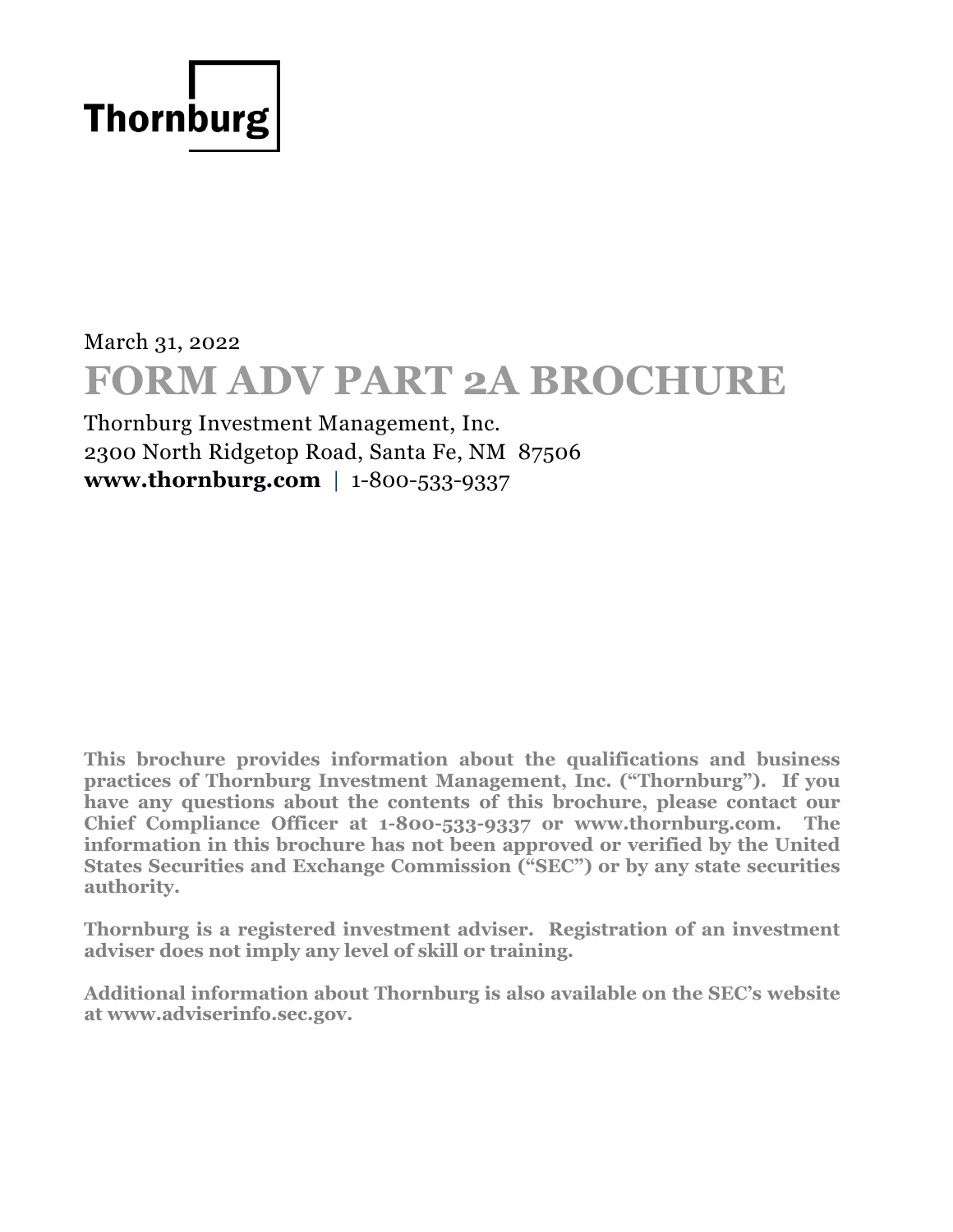### **ITEM 2 MATERIAL CHANGES**

This brochure was updated on March 31, 2022 and provides information that is different from or supplemental to information Thornburg provided to clients and potential clients in our previous annual brochure dated March 30, 2021. In addition to certain routine updates, the following is a summary of the more significant updates that were made in the brochure:

- In Items 5, 7, and 8, the Global Quality Dividend Strategy, the Long/Short Equity Strategy, and the U.S. Equity Strategy were removed.
- In Items 4, 5, 7, and 10, information regarding the Thornburg Income Builder Opportunities Trust, a new diversified, closed-end fund, was added.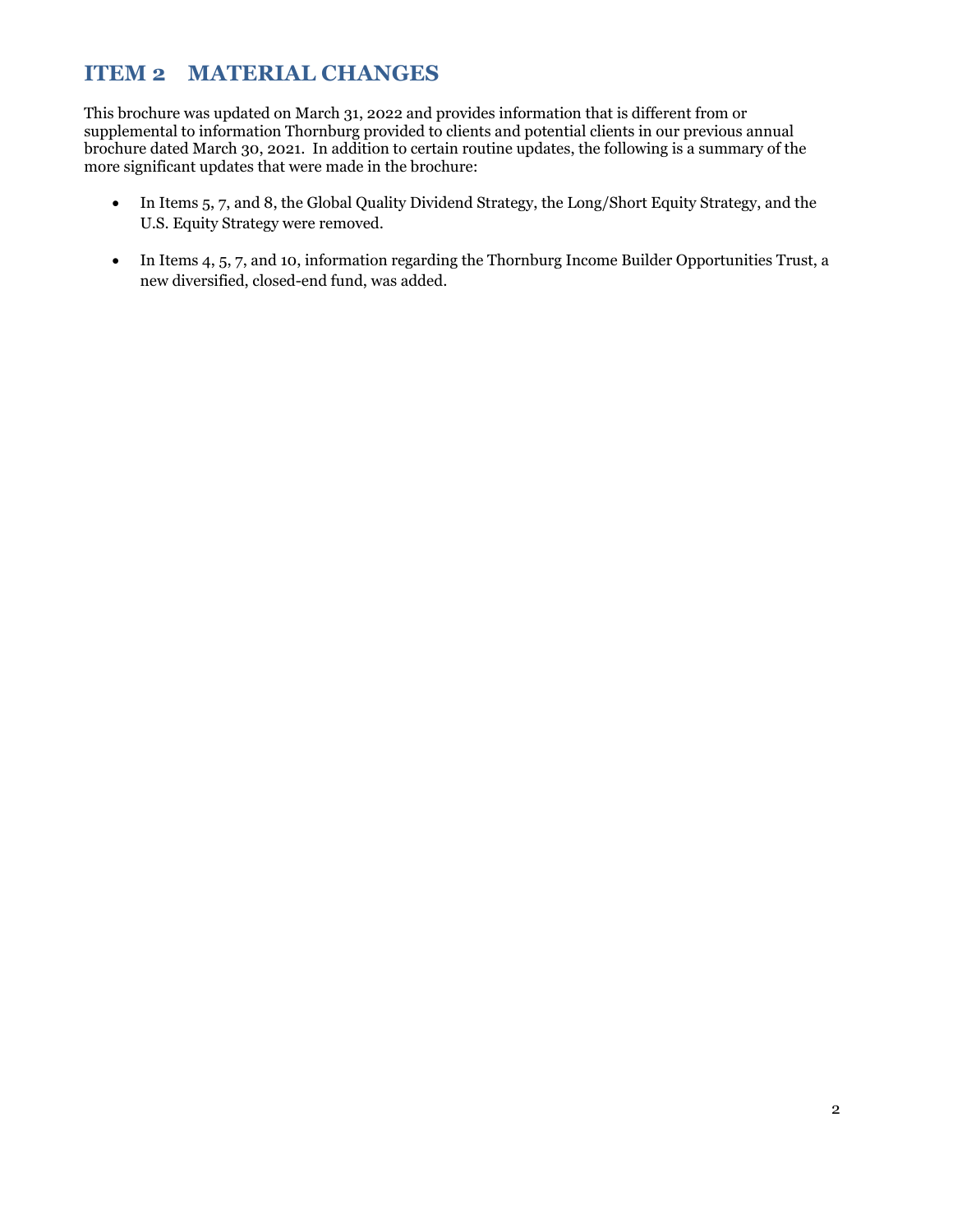## **ITEM 3 TABLE OF CONTENTS**

| Item $1 -$ Cover Page                                                                                |
|------------------------------------------------------------------------------------------------------|
|                                                                                                      |
|                                                                                                      |
|                                                                                                      |
|                                                                                                      |
|                                                                                                      |
|                                                                                                      |
|                                                                                                      |
|                                                                                                      |
|                                                                                                      |
| Item 11 – Code of Ethics, Participation or Interests in Client Transactions, and Personal Trading 25 |
|                                                                                                      |
|                                                                                                      |
|                                                                                                      |
|                                                                                                      |
|                                                                                                      |
|                                                                                                      |
|                                                                                                      |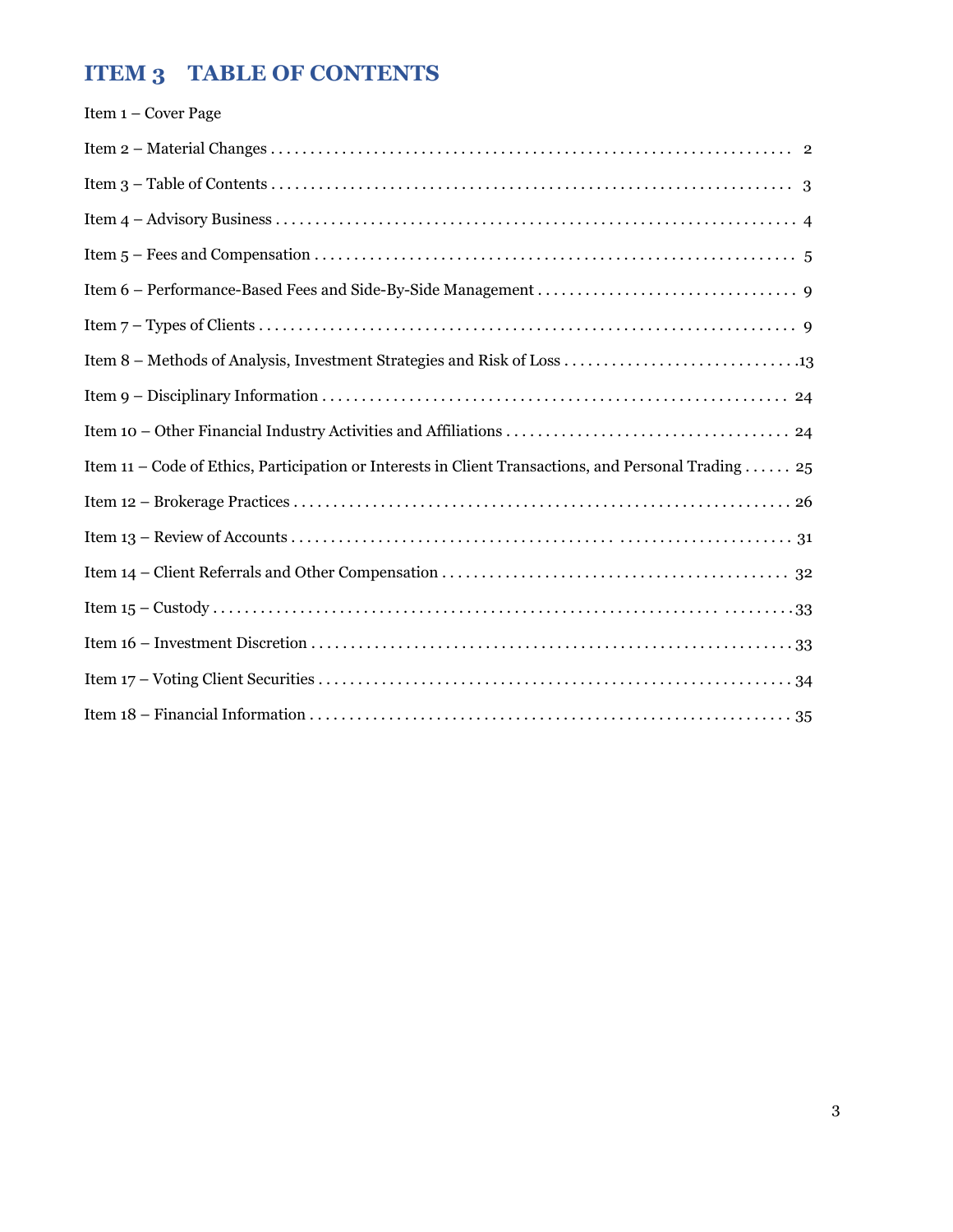### **ITEM 4 ADVISORY BUSINESS**

Thornburg Investment Management, Inc. ("Thornburg") is a privately held investment management company based in Santa Fe, New Mexico and organized as a corporation under the laws of Delaware. Thornburg is registered as an investment adviser with the U.S. Securities and Exchange Commission ("SEC"), holds a foreign financial service license in Australia, files international adviser exemptions in several Canadian provinces, and is the parent of non-U.S. entities that are registered in the United Kingdom, Hong Kong, and China. Garrett Thornburg founded Thornburg in 1982 and currently owns 100% of Thornburg's voting shares. As of December 31, 2021, Thornburg managed \$47,059,818,550 in client assets on a discretionary basis and \$1,892,239,271 in UMA/model assets.

Thornburg provides discretionary portfolio management and investment services to a number of client types, including:

- Thornburg Investment Trust (the "Trust"), a diversified, open-end management investment company registered under the Investment Company Act of 1940, and having 21 separate publicly available investment portfolios represented by separate series of shares (each, a "Fund," and together, the "Thornburg Mutual Funds");
- Thornburg Income Builder Opportunities Trust ("TBLD"), a diversified, closed-end management investment company registered under the Investment Company Act of 1940;
- Thornburg Global Investment plc ("TGI"), an umbrella investment company with six sub-funds, authorized and regulated by the Central Bank of Ireland pursuant to the European Communities (Undertakings for Collective Investment in Transferable Securities) Regulations, 2011, as amended.
- registered investment companies as to which Thornburg is a subadviser;
- separate accounts for institutional clients ("Institutional Separate Accounts");
- separate accounts for private clients ("Private Client Separate Accounts" and together with Institutional Separate Accounts, "Separate Accounts");
- separate accounts for clients in third party wrap fee programs ("Wrap Programs" and "Wrap Program Accounts"); and
- private investment funds and other non-SEC registered investment vehicles ("Other Pooled Investment Vehicles").

Thornburg also provides nondiscretionary advice in unified managed account programs ("UMA Programs"). Additional detail about each of these client types is provided in Item 7, *Types of Clients*, below.

Except for certain relationships, including Wrap Programs as discussed below, Thornburg generally performs advisory services for each client under the terms of an investment advisory agreement with that client. Thornburg offers clients a range of investment strategies, which can include the Thornburg Mutual Funds. Within a given investment strategy – and consistent with the stated investment objectives, policies and restrictions of that investment strategy – Thornburg typically exercises exclusive investment discretion regarding the purchase or sale of securities or other investments. Thornburg may also agree to manage a client's account subject to certain reasonable restrictions that the client imposes on the inclusion of specific securities, or types of securities, within that account. Additional detail about Thornburg's investment strategies is provided in Item 8, *Methods of Analysis, Investment Strategies and Risk of Loss,* below.

Thornburg has also been retained as an investment manager under a number of Wrap Programs established by certain unaffiliated sponsors. Wrap Program clients typically enter into an investment advisory agreement with the sponsor and the sponsor enters into a sub-advisory agreement with Thornburg to provide portfolio management services to the Wrap Program clients. The sponsor is responsible for analyzing the financial needs of each particular Wrap Program client and determining that Thornburg's portfolio management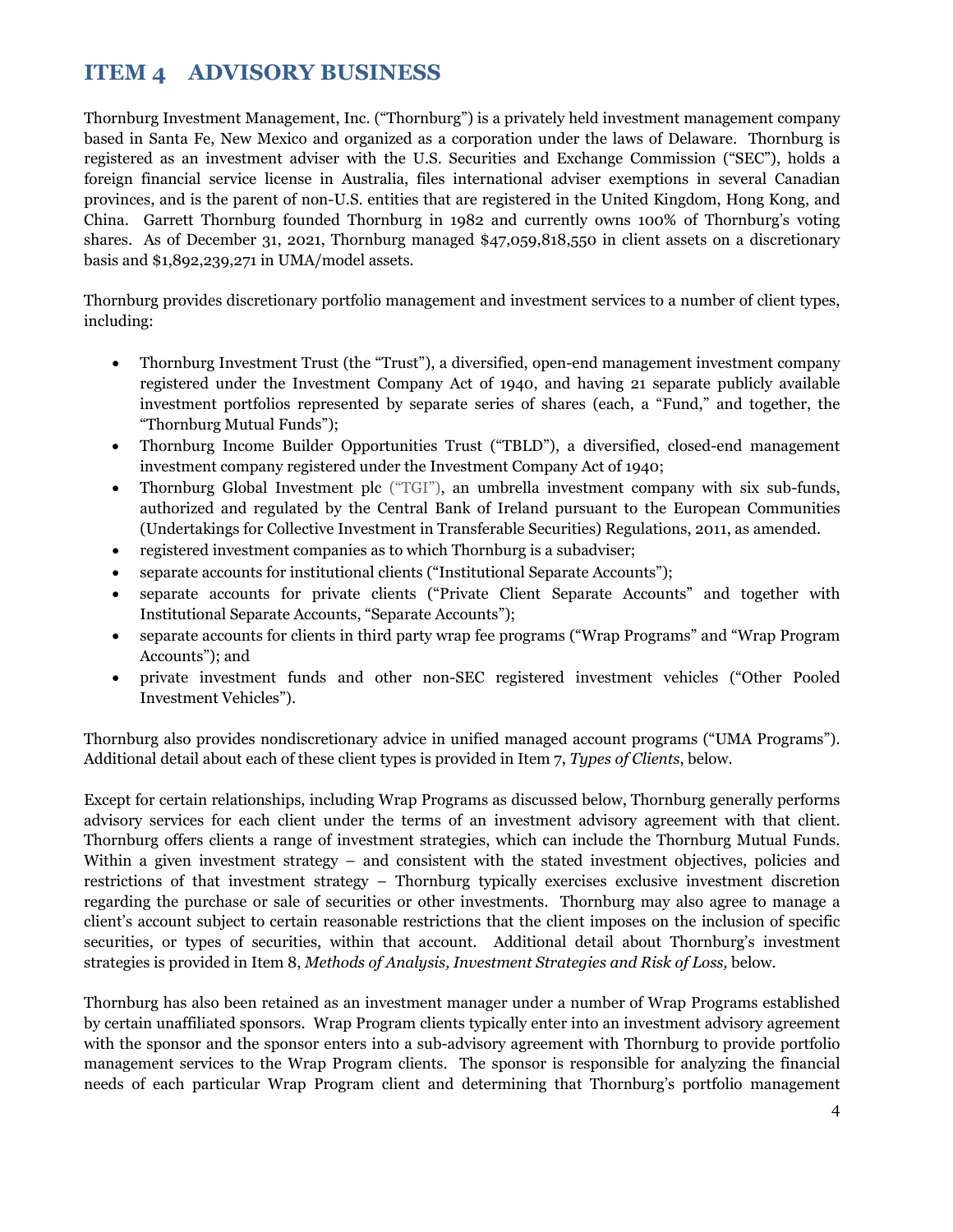services are suitable for that client. With some exceptions, Thornburg manages Wrap Program accounts in a manner that is generally similar to Private Client Separate Accounts. Differences include limited flexibility of Wrap Program accounts to customize investment guidelines and certain Wrap Program sponsors may not allow their clients to hold securities issued by the sponsor.

Clients Subject to ERISA. To the extent a client account is subject to the Employee Retirement Income Security Act of 1974 ("ERISA"), the client must inform Thornburg of any employer securities the client is not permitted to own under ERISA. In addition, in order to rely on the class exemption for qualified professional asset managers, the client must provide Thornburg with the name(s) of any "party in interest" as defined in Section 3(14) of ERISA and every party with the authority to appoint or terminate Thornburg as investment adviser or to negotiate the terms of an investment management agreement with Thornburg.

### **ITEM 5 FEES AND COMPENSATION**

The investment advisory services Thornburg provides to the Thornburg Mutual Funds and the Thornburg Income Builder Opportunities Trust, and the fee schedules for such services, are generally described in their current disclosure documents filed with the SEC on the SEC's EDGAR database on the website [\(www.sec.gov\)](http://www.sec.gov/), and together with similar information and disclosure documents for Thornburg Global Investment plc, are also publicly available at Thornburg's website (www.thornburg.com), or by contacting Thornburg at 1-800- 847-0200.

Below are the standard fees generally quoted for prospective clients. Existing clients may have different fee arrangements from those stated below, and actual rates are negotiable. Unless otherwise specified below or in the advisory contract that Thornburg enters into with a particular client, Thornburg's fees will be automatically deducted from client accounts on a quarterly basis, typically in advance.

Thornburg imposes investment minimums on certain types of accounts. For a discussion of the applicable investment minimums, see Item 7, *Types of Clients*, below.

#### **Fees for Institutional Separate Accounts and Private Client Separate Accounts**

When Thornburg provides portfolio management services to an institutional or private client through a Separate Account, Thornburg will charge each such Separate Account a fee at a specified annual percentage rate of the account's assets under management. Thornburg's standard fee rates for Separate Accounts are listed below. However, the fees charged to Separate Accounts are negotiable and will typically vary depending on a number of factors including, but not limited to:

- the type of client;
- reporting requirements;
- whether the client wishes to impose restrictions on Thornburg's discretionary investment authority (*e.g.*, restrictions on the types of securities that Thornburg may acquire for the account);
- the amount of client assets under management with Thornburg.

The fee rates listed below do not include fees that a Separate Account client pays to other third-party service providers, such as custodian, third party money manager, consultant, brokerage and exchange fees, and fees charged by a custodian in certain Private Client Separate Accounts for trades Thornburg executes away from the program sponsor. Note also that, not all of the following investment strategies are available to Private Client Separate Account clients. See Item 7, *Types of Clients*, below, for more detail about the types of investment strategies that may be available to each client.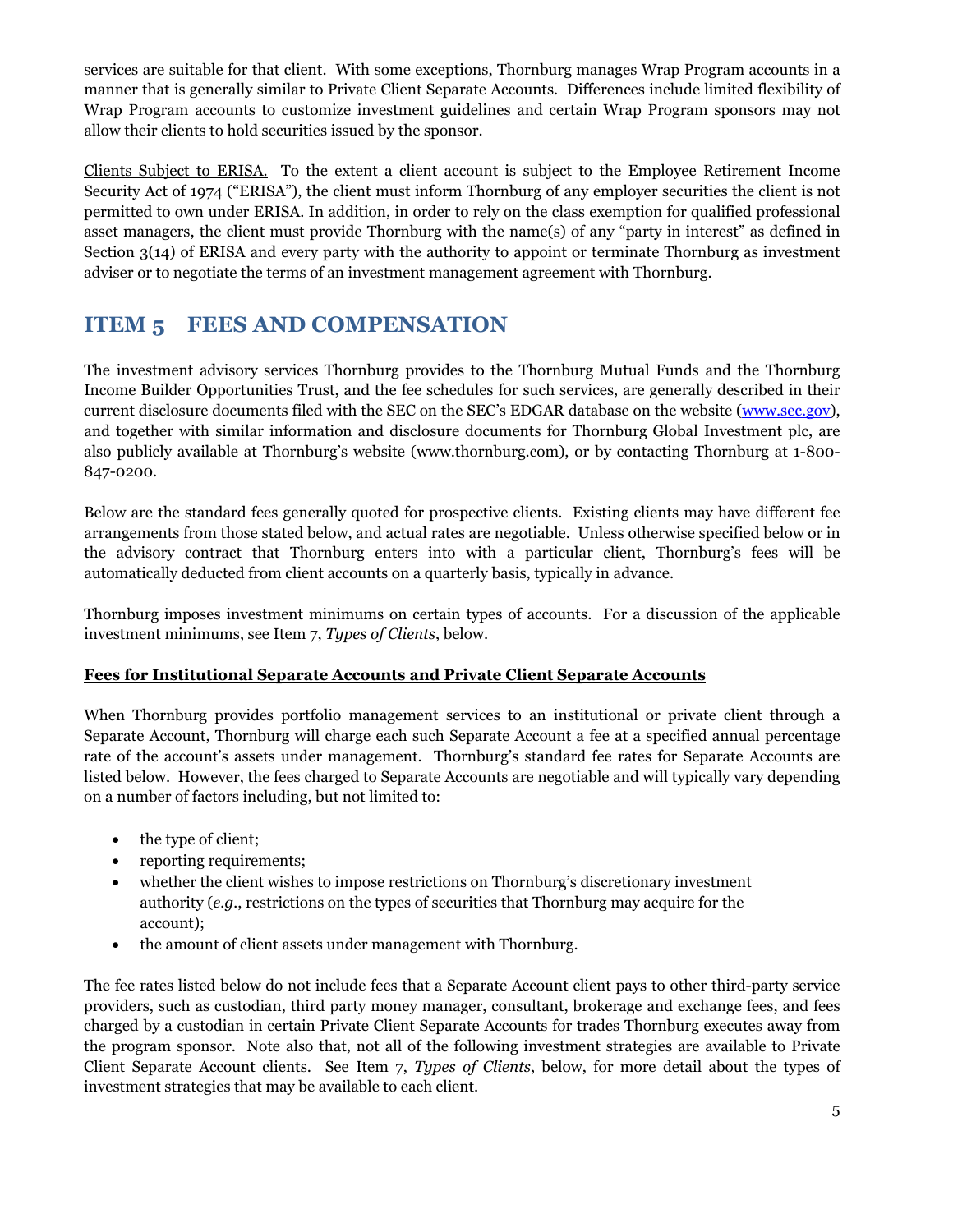#### **International Equity, International Growth, and Multi-Asset Investment Strategies**

| Net Assets                    | Annual Fee |
|-------------------------------|------------|
| Up to $$50$ million           | 0.65%      |
| \$50 million to \$100 million | 0.55%      |
| $$100 to $250$ million        | $0.50\%$   |
| Over \$250 million            | negotiable |

#### **International ADR, International Equity ESG, and International Growth ADR Investment Strategies**

| Annual Fee |
|------------|
| $0.60\%$   |
| $0.50\%$   |
| 0.45%      |
| negotiable |
|            |

#### **Small/Mid Cap Core and Small/Mid Cap Growth Investment Strategies**

| Net Assets                    | Annual Fee |
|-------------------------------|------------|
| Up to $$50$ million           | 0.60%      |
| \$50 million to \$100 million | $0.50\%$   |
| $$100 to $250$ million        | 0.40%      |
| Over \$250 million            | negotiable |

#### **Emerging Markets Equity, Emerging Markets ADR, and Emerging Markets ESG ADR Investment Strategies**

| Net Assets                     | <b>Annual Fee</b> |
|--------------------------------|-------------------|
| Up to $$50$ million            | 0.75%             |
| \$50 million to \$100 million  | 0.65%             |
| \$100 million to \$250 million | $0.60\%$          |
| Over \$250 million             | negotiable        |

#### **Investment Income Builder, Equity Income Builder, and Global Opportunities Investment Strategies**

| <u>Net Assets</u>              | Annual Fee |
|--------------------------------|------------|
| Up to $$50$ million            | 0.70%      |
| \$50 million to \$100 million  | $0.60\%$   |
| \$100 million to \$250 million | 0.55%      |
| Over \$250 million             | negotiable |

#### **High Yield, Multisector Opportunistic, and Strategic Municipal Income Investment Strategies**

| Net Assets                     | <b>Annual Fee</b> |
|--------------------------------|-------------------|
| $$25$ to $$100$ million        | 0.45%             |
| \$100 million to \$250 million | 0.35%             |
| \$250 million to \$500 million | 0.30%             |
| Over \$500 million             | negotiable        |
|                                |                   |

#### **Ultra Short Income Investment Strategy**

| <b>Net Assets</b>              | <b>Annual Fee</b> |
|--------------------------------|-------------------|
| $$5$ to $$5$ o million         | $0.22\%$          |
| \$50 million to \$100 million  | 0.18%             |
| \$100 million to \$250 million | 0.15%             |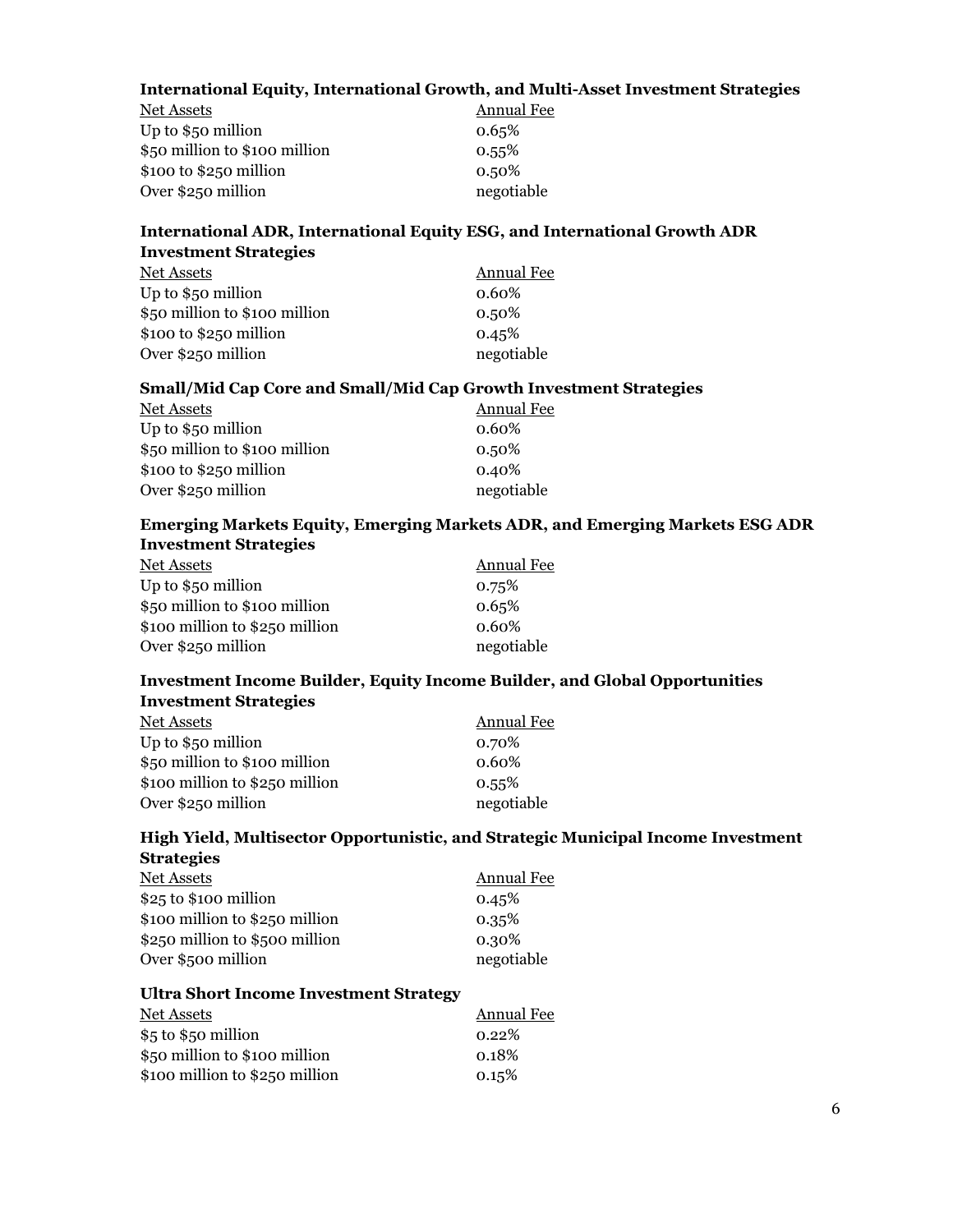| \$250 million to \$500 million | $0.12\%$   |
|--------------------------------|------------|
| Over \$500 million             | negotiable |

#### **Corporate Bond, Limited Term Income, and Limited Term U.S. Government Investment Strategies**

| Net Assets                     | Annual Fee |
|--------------------------------|------------|
| \$5 to \$50 million            | 0.30%      |
| \$50 million to \$100 million  | 0.25%      |
| \$100 million to \$250 million | 0.20%      |
| \$250 million to \$500 million | 0.15%      |
| Over \$500 million             | negotiable |
|                                |            |

#### **All other municipal fixed income investment strategies**

| Net Assets                   | Annual Fee            |
|------------------------------|-----------------------|
| $$1 to $5$ million           | 0.25%                 |
| \$5 million to \$10 million  | 0.22%                 |
| \$10 million to \$25 million | 0.20%                 |
| \$25 million to \$50 million | 0.18%                 |
| Over \$50 million            | $0.15\%$ / negotiable |
|                              |                       |

Most Favored Nation Clauses for Institutional Separate Accounts. Certain Institutional Separate Account clients have negotiated "most favored nation" clauses in their investment advisory agreements with Thornburg. These clauses typically require Thornburg to decrease the fees charged to the "most favored nation" client whenever Thornburg enters into an advisory agreement at a lower fee rate with another Institutional Separate Account client. The applicability of a "most favored nation" clause may depend on the degree of similarity between institutional clients, including reporting requirements, investment restrictions, the amount of assets under management, and the client's investment strategy. Thornburg does not agree to "most favored nation" clauses in all circumstances.

#### **Fees for Sub-Advisory Services to Registered Investment Companies**

Thornburg may provide sub-advisory services to other mutual funds. The sub-advisory fees are set forth in the sub-advisory agreement between Thornburg and that principal adviser. Thornburg's fee is a component of the total investment advisory fee. Additional detail about the fees charged to an investor in a fund is available in the fund's then-current prospectus.

#### **Fees for Wrap Program**

A client in a Wrap Program typically pays the sponsor of the program an annual fee typically ranging from 1% to 3% of the client's annual assets under management. In general, Thornburg receives an annual fee ranging from 0.30% to 0.75% of the client assets it manages. The specific fee will depend on a number of factors, including the size of the Wrap Program and the particular Thornburg investment strategy(ies) that the program will offer to clients. The Wrap Program client does not pay any fees directly to Thornburg; instead, the sponsor pays Thornburg's fee out of the proceeds of the "wrap fee" paid by the client. If Thornburg's service to the Wrap Program is terminated, the sponsor will refund a *pro rata* portion of any pre-paid advisory fee to the client.

Wrap Program fees typically cover all brokerage commissions on trades that are executed with the sponsor. A Wrap Program client will pay fees in addition to the Wrap Program fees when trades are "stepped-out" to broker-dealers other than the sponsor. Thornburg will "step-out" trades when it believes that "step-out" trades are more likely to provide Wrap Program clients with best overall execution price. The additional fees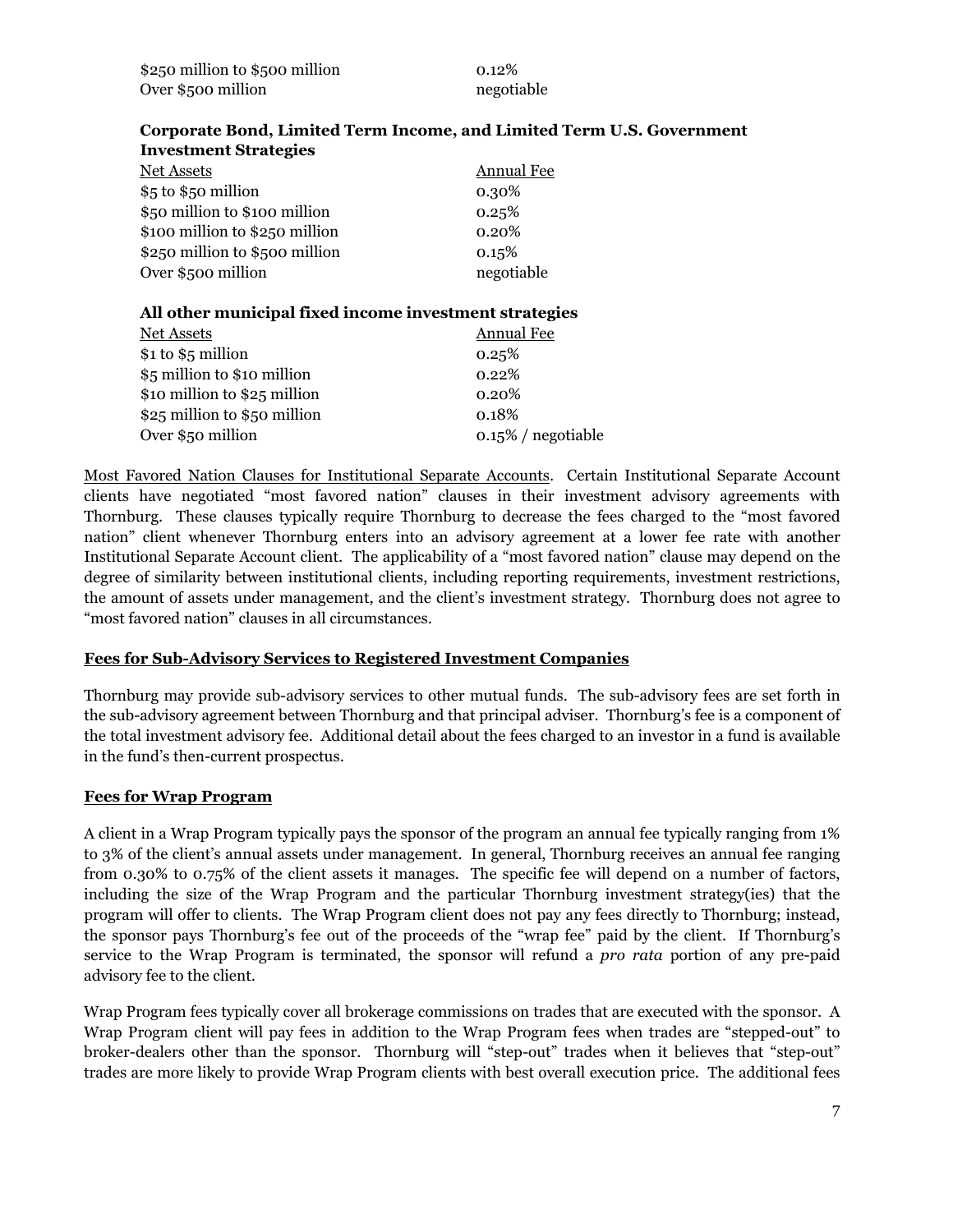that are charged to the client are reflected in the "net price" a client pays for or receives from the transaction and typically are not shown separately on a trade confirmation or account statement.

For more information about the types of brokerage commissions that may be separately charged to Wrap Program clients, see Item 12, *Brokerage Practices*, below.

#### **Fees for Unified Managed Account ("UMA") Programs**

Thornburg typically charges UMA Program sponsors an annual fee ranging from 0.35% to 0.50% of the assets using a particular investment strategy, but the amount of the fee varies depending on a number of factors, including the number of model portfolios that the sponsor is purchasing and the sponsor's total assets under management.

#### **Fees for Other Pooled Investment Vehicles**

The fees that Thornburg charges for the portfolio management services to the Other Pooled Investment Vehicles are described and disclosed in their respective offering documents.

#### **General Information about Fees**

Refunds of Pre-Paid and Unearned Advisory Fees. Thornburg's advisory contracts with clients typically can be terminated at any time by either party upon written notice to the other party. If an advisory contract is terminated, Thornburg will refund to the client any unearned and pre-paid advisory fees.

Portfolio Values for Fee Calculations. For purposes of calculating the amount of any asset-based fee owed and payable to Thornburg, the following methods are used for each type of client:

- *Thornburg Mutual Funds*: The net asset value of each Thornburg Mutual Fund is calculated each day that the New York Stock Exchange is open for business, based on data provided to Thornburg by the Fund's custodian bank and by independent third-party pricing vendors, or other sources, as more fully described in the Funds' prospectuses and reports to shareholders. A Fund's net asset value is computed by adding the fair market value of the Fund's investments, cash and other assets, and by subtracting the liabilities of the Fund.
- *Institutional Separate Accounts (including unaffiliated registered investment companies)*: As set forth in the client's contract with Thornburg, portfolio valuations are generally determined by either (i) the client's custodian or (ii) Thornburg, using its own asset valuations. Thornburg's valuations are generally based upon information that Thornburg receives from third party pricing vendors and may be higher or lower than the portfolio valuation calculated by a custodian bank. If no pricing vendor information is available or Thornburg does not agree with the vendor's valuation, Thornburg uses various factors in accordance with its pricing and valuation policies and procedures to determine a fair value.
- *Private Client Separate Accounts*: Thornburg generally determines portfolio valuations using its own asset valuations. Those valuations are generally based upon information that Thornburg receives from third party pricing vendors and may be higher or lower than the portfolio valuation calculated by a custodian bank. If no pricing vendor information is available or Thornburg does not agree with the vendor's valuation, Thornburg uses various factors in accordance with its pricing and valuation policies and procedures to determine a fair value.
- *Wrap Programs*: The program's sponsor or its agents or affiliates typically determines asset valuations.
- *Other Pooled Investment Vehicles*: The entity's custodian or trustee generally determines asset valuations. Thornburg may, from time to time, typically for difficult to value securities, make valuation recommendations to the custodian or trustee.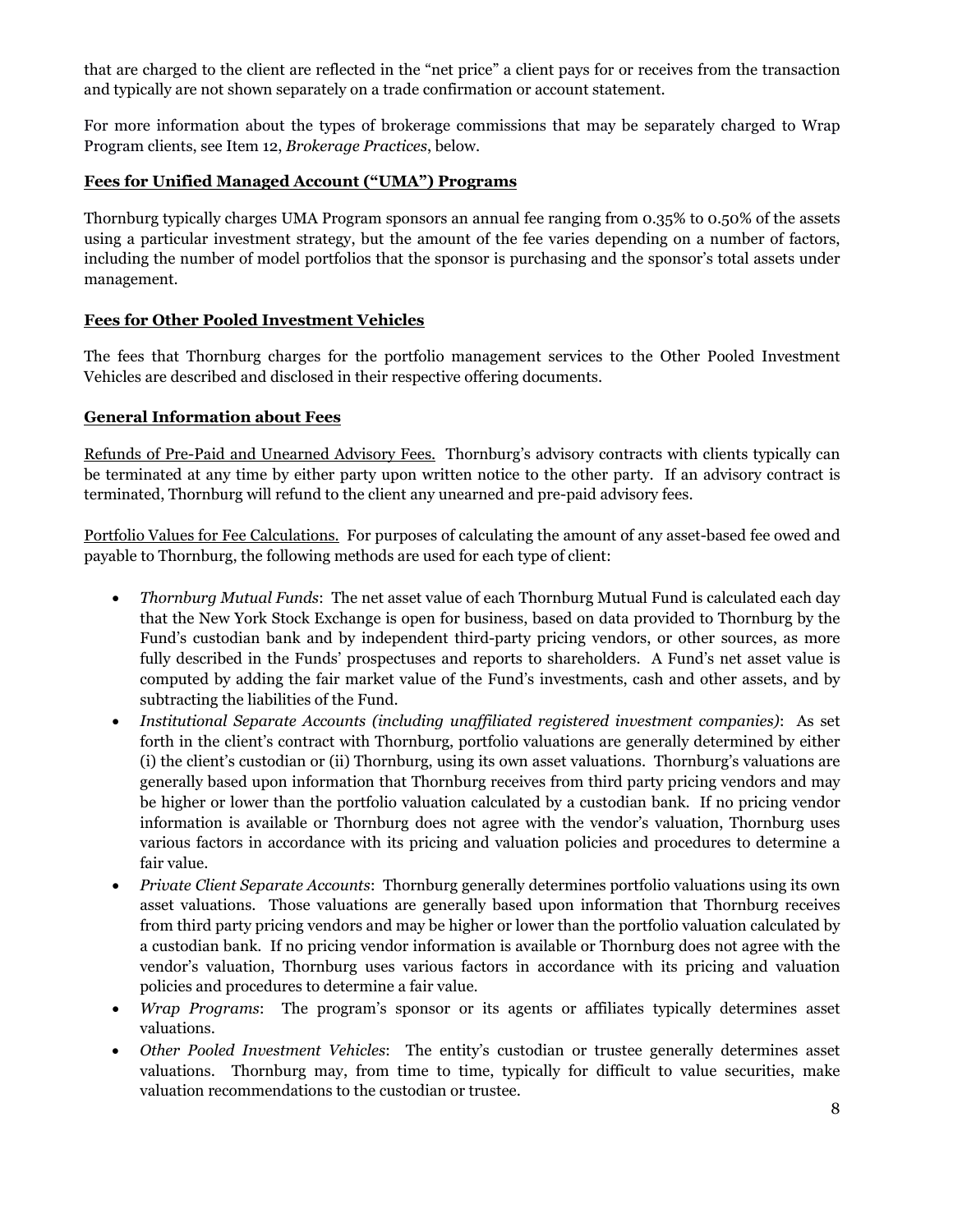Investments in Thornburg Mutual Funds and Unaffiliated Funds. If permitted by a client's investment guidelines, at times, Thornburg will invest a portion of the assets in a client's account in one or more of the Thornburg Mutual Funds or other unaffiliated funds. If the share class of the applicable Thornburg Mutual Fund invested in charges an advisory fee, then Thornburg will generally rebate back to the client an amount that approximates the advisory fee of the Thornburg Mutual Fund in which the client invested. The client will not receive a rebate if the Thornburg Mutual Fund share class invested in charges no advisory fee or if Thornburg purchased interests in unaffiliated funds, such as ETFs or other funds, that are not advised or subadvised by Thornburg. Clients can find more information about fund fees and operating expenses in a fund's prospectus.

Additional Expenses. Please see Item 12, *Brokerage Practices*, below, for additional information about the types of brokerage and other transaction costs that Thornburg's clients may incur.

Services to Employees, Family and Friends of Thornburg. Thornburg provides portfolio management services to certain Thornburg principals, employees, and their family members and friends without charge, or for fees that are lower than the fees available to other clients. Thornburg's employees are eligible to invest in certain Thornburg-managed pooled investment vehicles, and Thornburg typically waives performance-based fees for assets invested by Thornburg's principals, employees, and their family members and friends.

Tax Implications - Sale of Existing Positions upon Transition to Thornburg. Unless a client otherwise directs Thornburg to retain transferred assets, Thornburg will sell all securities transferred into an account if Thornburg does not believe the securities are suitable or consistent with the selected Thornburg investment strategy. Thornburg will then use the proceeds to buy securities appropriate for the selected investment strategy. Thornburg does not consider tax consequences to a client when selling transferred securities.

### **ITEM 6 PERFORMANCE-BASED FEES AND SIDE-BY-SIDE MANAGEMENT**

Thornburg typically does not charge a performance fee to clients, but Institutional Separate Account clients may negotiate a performance fee with Thornburg. Certain private investment funds managed by Thornburg also charge performance fees. Thornburg's performance fees are intended to comply with the requirements of Thornburg's investment advisory agreements policy and Rule 205-3 under the Investment Advisers Act of 1940.

When Thornburg charges a performance fee, Thornburg has an incentive to maximize gains in that account (and, therefore, maximize its performance fee) by making investments for that account that are riskier or more speculative than would be the case in the absence of a performance fee. Thornburg also has an incentive to favor accounts for which it charges a performance fee over other types of client accounts, by allocating more profitable investments to performance fee accounts or by devoting more resources toward the management of those accounts. Thornburg seeks to mitigate the conflicts that may arise from managing accounts that pay a performance fee by monitoring and enforcing its policies and procedures, including those related to investment allocations.

### **ITEM 7 TYPES OF CLIENTS**

The following information describes the types of clients to which Thornburg provides portfolio management services. Where relevant, this disclosure also includes information about the minimum account size necessary to open and maintain each type of client account. See Item 5, *Fees and Compensation*, above, for a discussion of how Thornburg is compensated for managing each of the following types of client accounts.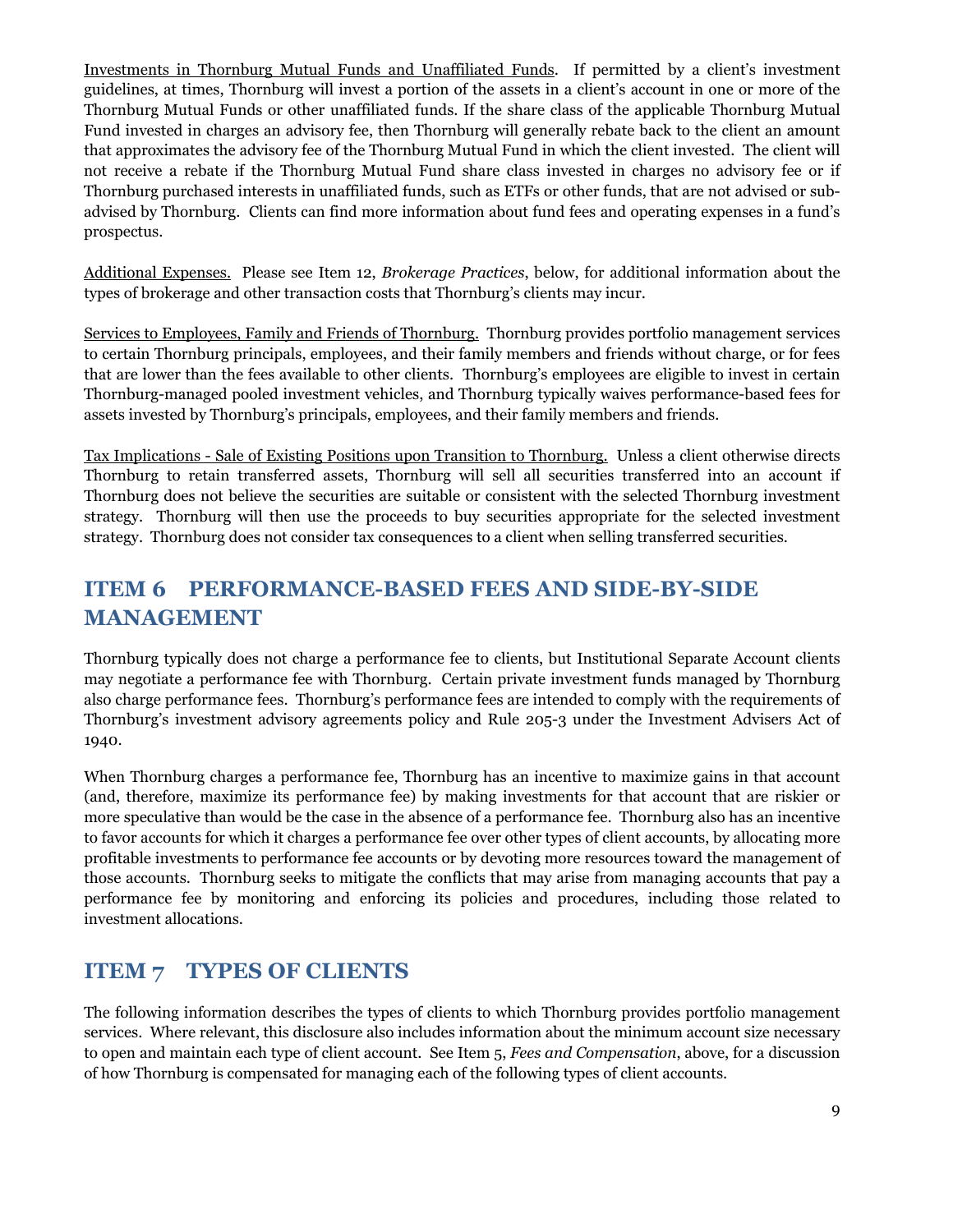#### **Thornburg Registered Investment Companies**

Thornburg is the investment adviser and administrator to the Thornburg Investment Trust (the "Trust"), a diversified, open-end management investment company registered under the Investment Company Act of 1940, that has 21 separate publicly available Funds.

Thornburg is also the investment adviser and administrator to the Thornburg Income Builder Opportunities Trust ("TBLD"), a diversified, closed end management investment company, registered under the Investment Company Act of 1940.

Thornburg's services to the Trust and TBLD are supervised by each of their respective governing Boards of Trustees. Additional information on TBLD and the funds of the Trust, including the services that Thornburg provides, and the their investment objectives, strategies, and risks, can be found in each entity's prospectus and statement of additional information. Those documents are publicly available through Thornburg's website (www.thornburg.com) or through the EDGAR database on the SEC's website (www.sec.gov), and may also be obtained free of charge by contacting Thornburg at 1-800-847-0200.

#### **Institutional Separate Accounts**

Thornburg will manage an Institutional Separate Account consistent with the client's selected investment strategy(ies). Clients may limit or restrict Thornburg's management of the account, including non-financial screening factors such as environmental, social, and governance ("ESG"). However, Thornburg reserves the right not to enter into a contract with a prospective client, or to terminate an agreement with an existing client, if the proposed limitation or restriction is likely, in Thornburg's opinion, to impair its ability to provide services to a client or is otherwise administratively or practically not feasible. The investment strategies that Thornburg makes available to Institutional Separate Accounts are shown below. A brief description of each investment strategy's investment objective(s), along with the investment strategies used to achieve the objective and the material risks associated with such investment strategies, is provided in response to Item 8, *Methods of Analysis, Investment Strategies and Risk of Loss,* below. Additional detail about Institutional Separate Accounts and each investment strategy may be obtained at no charge by contacting Thornburg at 1- 800-533-9337 or [www.thornburg.com.](http://www.thornburg.com/)

#### Institutional Investment Strategies (minimum account size)

Equity Separate Accounts Taxable Fixed Income Separate Accounts Emerging Markets Equity (\$25 million) Corporate Bond (\$5 million) Emerging Markets ADR (\$10 million) High Yield (\$25 million) Emerging Markets ESG ADR (\$10 million) Limited Term Income (\$5 million) Global Opportunities (\$25 million) Multisector Opportunistic (\$25 million) International Equity (\$10 million) Ultra Short Income (\$5 Million) International ADR (\$10 million) International Growth (\$10 million) Intermediate Term Municipal (\$1 million) International Growth ADR (\$10 million) Limited Term Municipal (\$1 million) Small/Mid Cap Core (\$10 million) Short Duration Municipal (\$1 million) Small/Mid Cap Growth (\$10 million) Strategic Municipal Income (\$25 million)

Multi-Asset Separate Accounts Investment Income Builder (\$50 million) Multi-Asset (\$25 million)

Equity Income Builder (\$25 million) Limited Term U.S. Government (\$5 million)

International Equity ESG (\$10 million) Municipal Fixed Income Separate Accounts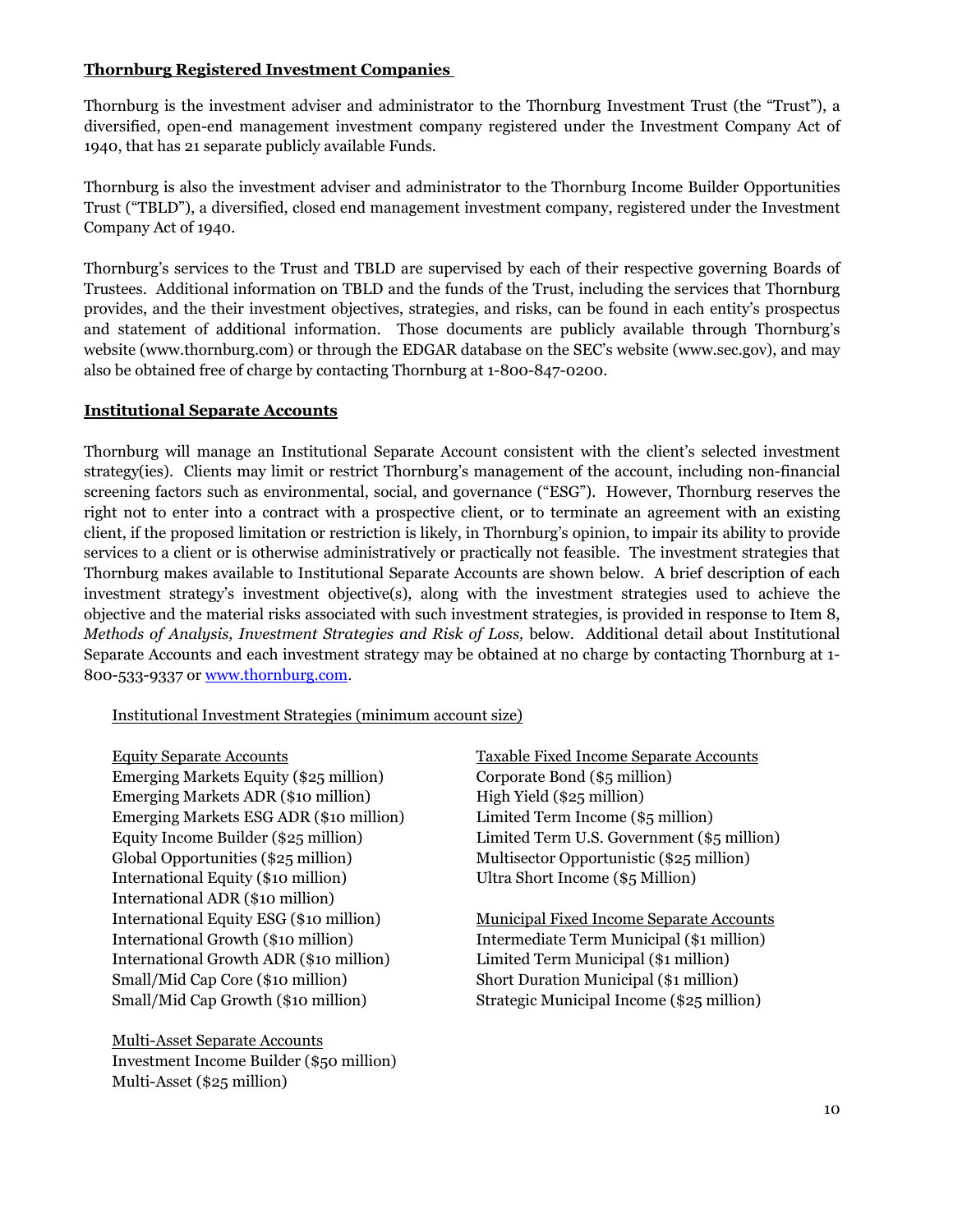Thornburg reserves the right in its sole discretion to waive account minimums and to create customized investment strategies for clients.

#### **Private Client Separate Accounts**

Thornburg manages Private Client Separate Accounts consistent with the client's selected investment strategy(ies). Clients may limit or restrict Thornburg's management of the account. However, Thornburg reserves the right not to enter into a contract with a prospective client, or to terminate an agreement with an existing client, if the proposed limitation or restriction is likely in Thornburg's opinion to impair its ability to provide services to a client or is otherwise administratively or practically not feasible. The investment strategies that Thornburg offers to Private Client Separate Account clients are shown below. A brief description of each investment strategy's investment objective(s), along with the strategies used to achieve the objective and the material risks associated with such investment strategies, is provided in response to Item 8, *Methods of Analysis, Investment Strategies and Risk of Loss*, below. Additional detail about Private Client Separate Accounts and each investment strategy can be obtained at no charge by contacting Thornburg at 1- 800-533-9337 or www.thornburg.com.

| Private Client Equity Separate Accounts | Private Client Fixed Income Separate Accounts |
|-----------------------------------------|-----------------------------------------------|
| <b>Emerging Markets ADR</b>             | Intermediate Term Municipal                   |
| <b>Equity Income Builder</b>            | Limited Term Income                           |
| <b>International ADR</b>                | Limited Term Municipal                        |
| <b>International Growth ADR</b>         | Limited Term U.S. Government                  |
| Small/Mid Cap Core                      | <b>Short Duration Municipal</b>               |

The minimum account size for a Private Client Equity Separate Account ranges from \$100,000 to \$500,000. The minimum account size for a Private Client Fixed Income Separate Account ranges from \$1 million to \$25 million, depending on the investment strategy selected.

Thornburg reserves the right in its sole discretion to waive account minimums and to create customized investment strategies for clients.

#### **Sub-Adviser to Investment Companies**

Thornburg provides portfolio management services on a sub-advisory basis to a number of mutual funds. Thornburg makes available the same investment strategies to sub-advised mutual funds as are available for Institutional Separate Account clients.

#### **Wrap Programs**

Thornburg acts as an investment manager in a number of Wrap Programs sponsored by unaffiliated firms (sponsors). In a typical Wrap Program arrangement, the client enters into an investment advisory agreement with the sponsor, and the sponsor enters into a sub-advisory agreement with Thornburg. The sponsor is responsible for determining that Thornburg's portfolio management services are suitable for a particular client. The sponsor also remains responsible for monitoring and evaluating Thornburg's performance on behalf of the client, for executing brokerage transactions within the client's account, and for providing custodial services for the client's assets.

Thornburg typically has exclusive investment discretion over the purchase and sale of securities and other investments within the client's account, consistent with the client's investment strategy and the capabilities of the client's custodian. The investment strategies that Thornburg makes available to Wrap Program clients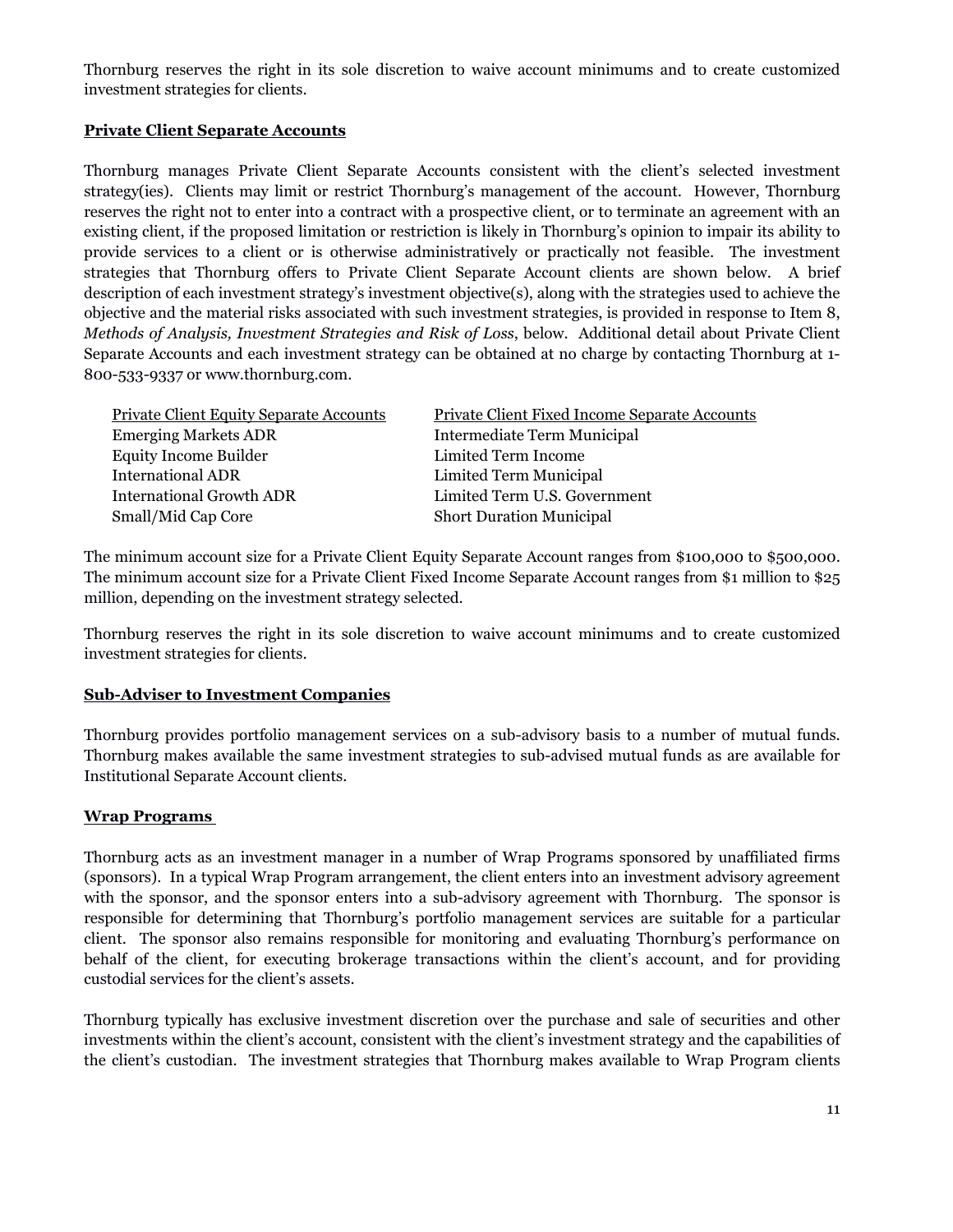vary from one Wrap Program to another; currently, not all of Thornburg's investment strategies are available in every Wrap Program.

Each Wrap Program sponsor imposes a minimum account size to open and maintain an account. Typical Wrap Program account minimums range from \$100,000 to \$500,000 for equity accounts and from \$1 million to \$25 million for fixed income accounts. Thornburg reserves the right in its sole discretion to waive account minimums.

For a complete list of the Wrap Programs in which Thornburg participates, see Thornburg's Form ADV, Part I, available on the SEC's web site, www.adviserinfo.sec.gov, or contact our Chief Compliance Officer, at 1-800 533-9337 or send an email to [compliance@thornburg.com.](mailto:compliance@thornburg.com)

#### **Unified Managed Account ("UMA") Programs**

Thornburg offers model portfolios for a fee to UMA Program sponsors. Those UMA Program sponsors use Thornburg's model portfolios as one input in developing their investment recommendations and managing their clients' accounts. Thornburg constructs a model portfolio that seeks to resemble the Thornburg investment strategy the sponsor selected. Thornburg's recommendations to UMA Programs at times will differ from recommendations made to other client accounts. Thornburg provides the UMA Program sponsor with Thornburg's recommendations as to the securities and other property to be purchased, sold and held in the model portfolio, as well as the percentage of the model portfolio that would be invested in each security or other property. Thornburg provides this information to the UMA Program sponsor in accordance with procedures described in "Trade Rotation" under Item 12, *Brokerage Practices*, below.

UMA Program sponsors typically have sole discretion over their clients' accounts. Each UMA Program sponsor provides individualized investment advice and portfolio management services to its clients and may or may not decide to implement all of Thornburg's recommendations as to the securities and other property to be held within an account.

As of the date of this brochure, Thornburg provides model portfolios to the following UMA Program sponsors:

- Folio Dynamix (through Envestnet)
- Merrill Lynch, Pierce, Fenner & Smith, Inc.
- Morgan Stanley Smith Barney LLC
- LPL
- Oppenheimer Asset Management
- Wells Fargo
- Envestnet
- Janney (through Vestmark)
- Adhesion (through Janney/Vestmark)
- Mount Yale
- Verdence Capital Advisors, LLC
- Natixis Advisors
- F/M Acceleration (through Vestmark)

#### **Other Pooled Investment Vehicles**

Thornburg is the investment adviser to several pooled investment vehicles with shares or units of participation that are not registered with the SEC. These pooled investment vehicles are limited to certain eligible participants, which depending on the vehicle may include: "accredited investors," within the meaning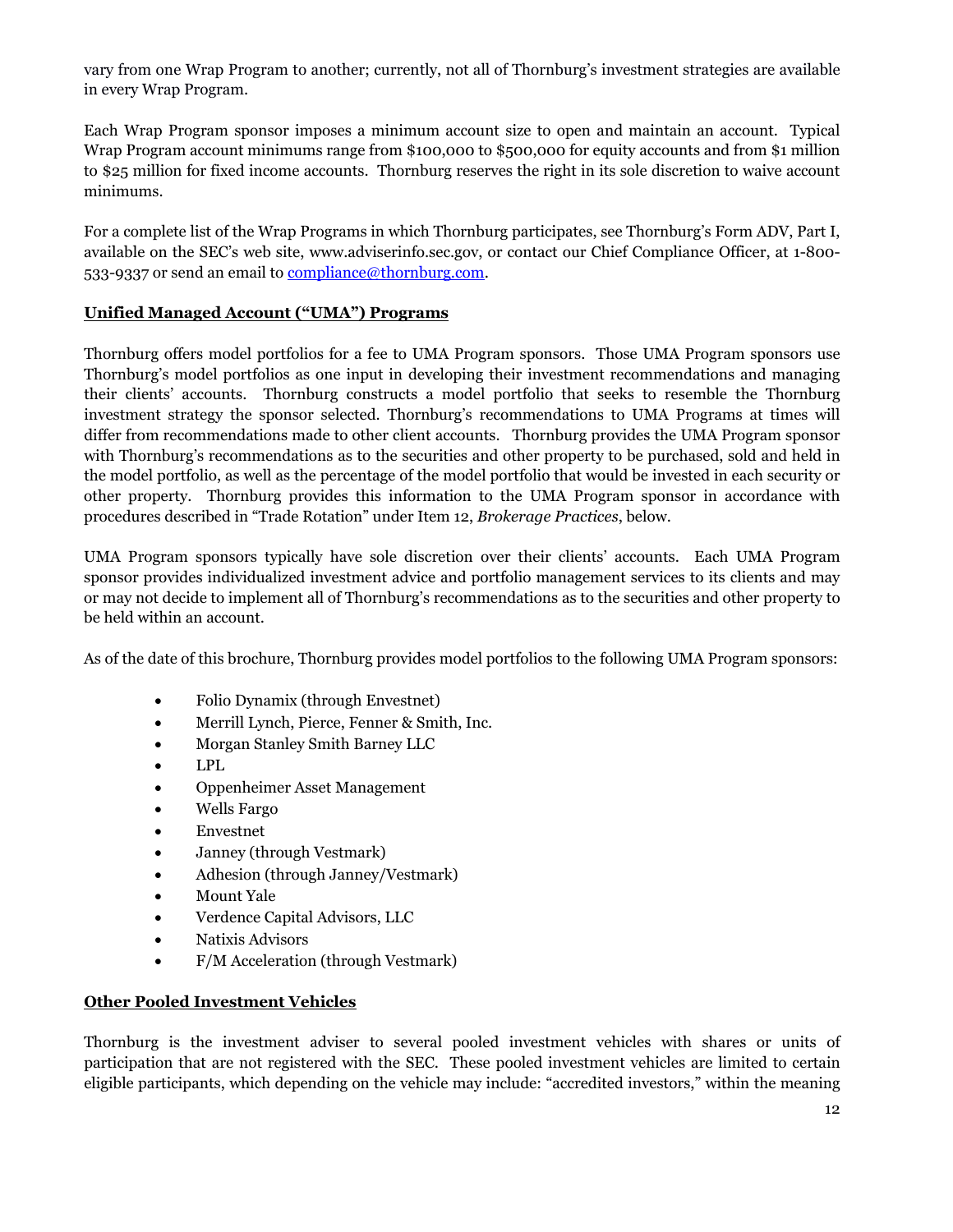under Regulation D of the Securities Act of 1933; "qualified purchasers," within the meaning of Section 2(a)(51) of the Investment Company Act of 1940; pension, profit-sharing and governmental plans; and certain non-U.S. participants.

The minimum amounts to open and maintain an account in the above referenced pooled investment vehicles are disclosed in their respective offering documents. Thornburg reserves the right in its sole discretion to waive account minimums.

### **ITEM 8 METHODS OF ANALYSIS, INVESTMENT STRATEGIES AND RISK OF LOSS**

As described in Item 7, *Types of Clients*, above, Thornburg offers its clients a range of equity and fixed income investment strategies. Different clients are eligible to select some or all of these investment strategies. The following is a brief description of each investment strategy's investment objective(s), the general investment strategies that are typically used in managing assets within that investment strategy, and the material risks associated with an investment in the investment strategy. There is no assurance that a particular investment strategy will meet its investment objectives. Additionally, the investment strategies and techniques that Thornburg uses within a given investment strategy will vary over time depending on various factors.

**Summaries of investment objectives, principal investment strategies and material risks provided below are necessarily limited and are presented for general information purposes in accordance with regulatory requirements. Consequently, these summaries are in all instances qualified and superseded by the descriptions of objectives, strategies and risks, portfolio reports, and other communications that are provided to each client in connection with the creation and maintenance of the client's own account with Thornburg.**

Additional detail about each investment strategy can be obtained at no charge by contacting Thornburg at 1- 800-533-9337 or www.thornburg.com. Information about the investment objectives, strategies and risks of each Thornburg Mutual Fund and TBLD is publicly available in each fund's prospectuses and statements of additional information, which can be obtained free of charge by contacting Thornburg at 1-800-533-9337 or www.thornburg.com, or on the EDGAR database on the SEC's website at [www.sec.gov.](http://www.sec.gov/)

Information about the investment objectives, strategies and risks of the Other Pooled Investment Vehicles are described in their respective offering documents.

Investing in securities involves the risk of loss of money, and clients investing their money with Thornburg should be prepared to bear that loss. None of the pooled investment vehicles or other funds for which Thornburg provides portfolio management services is a deposit in any bank, nor are those pooled investment vehicles or funds insured or guaranteed by the Federal Deposit Insurance Corporation or any other governmental agency.

Coronavirus Outbreak Risks. The global outbreak of the 2019 novel coronavirus ("COVID-19"), together with resulting voluntary and U.S. federal and state and non-U.S. governmental actions, including, without limitation, mandatory business closures, public gathering limitations, restrictions on travel and quarantines, has meaningfully disrupted the global economy and markets. Although the long-term economic fallout of COVID-19 is difficult to predict, it has and is expected to continue to have ongoing material adverse effects across many, if not all, aspects of the regional, national and global economy. In particular, the COVID-19 outbreak has, and will continue to, adversely affect Thornburg's various portfolio investments and the industries in which they operate. Furthermore, Thornburg's ability to operate effectively, including the ability of its personnel or its service providers and other contractors to function, communicate and travel to the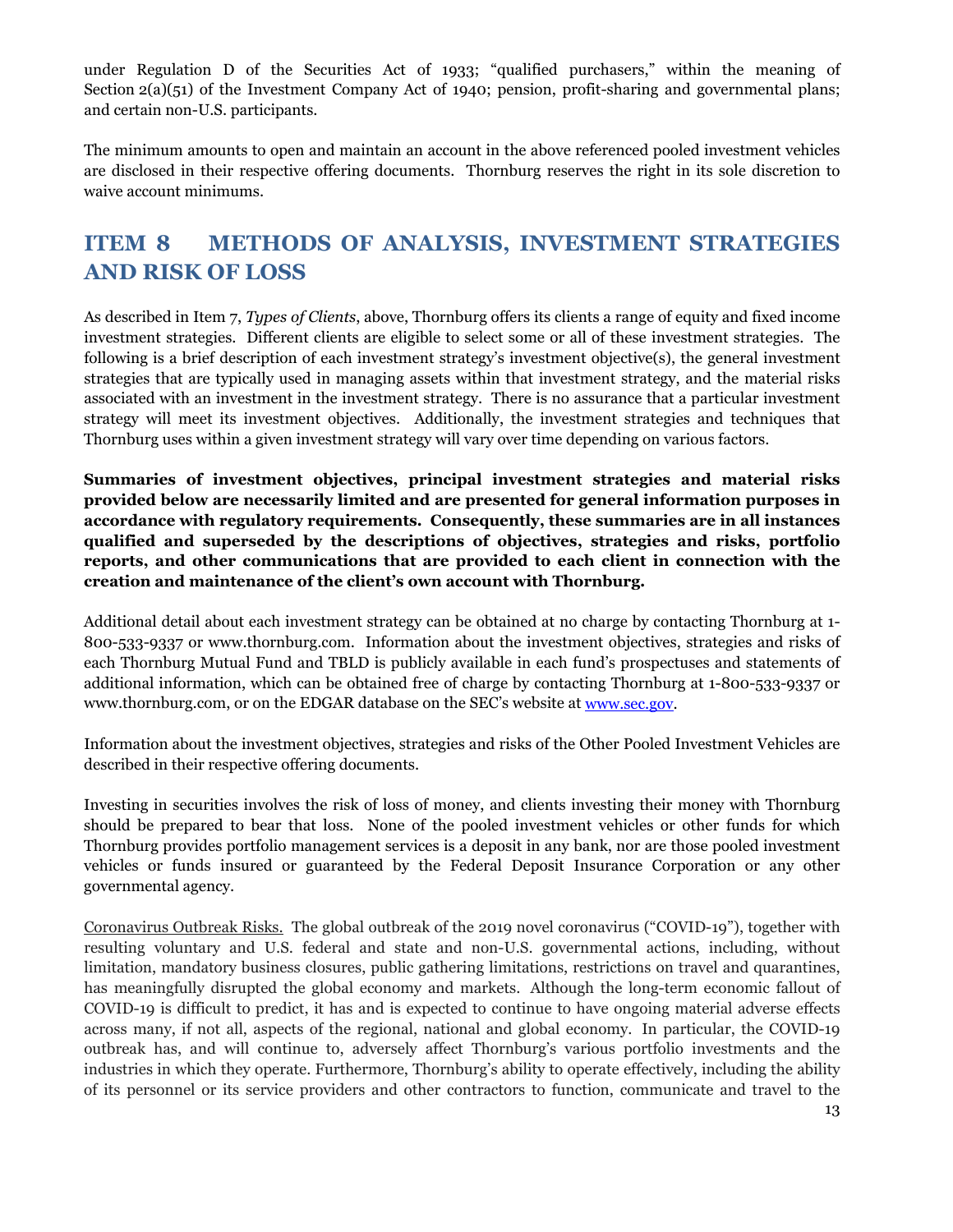extent necessary to carry out Thornburg's investment strategies and objectives and its business, and to satisfy its obligations to investors, and pursuant to applicable law, has been, and will continue to be, impaired.

Cybersecurity Risk. In addition to the Material Risks listed below for each strategy, investing involves various operational and "cybersecurity" risks. These risks include both intentional and unintentional events at Thornburg or one of its third-party counterparties or service providers, that may result in a loss or corruption of data, result in the unauthorized release or other misuse of confidential information, and generally compromise Thornburg's ability to conduct its business. A cybersecurity breach may also result in a thirdparty obtaining unauthorized access to Thornburg clients' information, including social security numbers, home addresses, account numbers, account balances, and account holdings. Thornburg has established business continuity plans and risk management systems designed to reduce the risks associated with cybersecurity breaches. However, there are inherent limitations in these plans and systems, including that certain risks may not have been identified, in large part because different or unknown threats may emerge in the future. As such, there is no guarantee that such efforts will succeed, especially because Thornburg does not directly control the cybersecurity systems of issuers, trading counterparties, or third-party service providers. There is also a risk that cybersecurity breaches may not be detected.

#### **Equity Investment Strategies – Objectives, Principal Investment Strategies and Material Risks**

*Note: The narrative discussion of each equity investment strategy includes a list of the material risks that are associated with an investment in that investment strategy. A description of each of the named risks is included at the end of this Item 8, following the narrative discussion of all the equity, taxable fixed income, municipal fixed income, and multi-asset investment strategies.* 

#### **Emerging Markets Equity Strategy**

*Investment Objective(s):* The strategy seeks long-term capital appreciation by investing primarily in developing country issuers.

*Principal Investment Strategies:* The strategy invests primarily in equity securities of developing country issuers and issuers that are, in Thornburg's opinion, tied economically to one or more developing countries. The strategy may invest in companies of any size. The strategy also may invest in debt securities of any type.

*Material Risks:* Developing Country Risk; Equity Risk; Foreign Currency Risk; Foreign Investment Risk; Interest Rate Risk; Liquidity Risk; Management Risk; Market and Economic Risk; Risks Affecting Specific Countries or Regions*;* Risks Affecting Specific Issuers; Small and Mid-Cap Company Risk.

#### **Emerging Markets ADR Strategy**

*Investment Objective(s):* The strategy seeks long-term capital appreciation by investing in American Depositary Receipts (ADRs) or other dollar-denominated securities that are economically tied to developing country issuers.

*Principal Investment Strategies:* The strategy invests in ADRs or dollar-denominated securities that are, in Thornburg's opinion, tied economically to one or more developing countries. The strategy may invest in companies of any size.

*Material Risks:* Developing Country Risk; Equity Risk; Foreign Currency Risk; Foreign Investment Risk; Interest Rate Risk; Liquidity Risk; Management Risk; Market and Economic Risk; Risks Affecting Specific Countries or Regions; Risks Affecting Specific Issuers; Small and Mid-Cap Company Risk.

#### **Emerging Markets ESG ADR Strategy**

*Investment Objective(s):* The strategy seeks long-term capital appreciation by investing in American Depositary Receipts (ADRs) or other dollar-denominated securities that are economically tied to developing country issuers.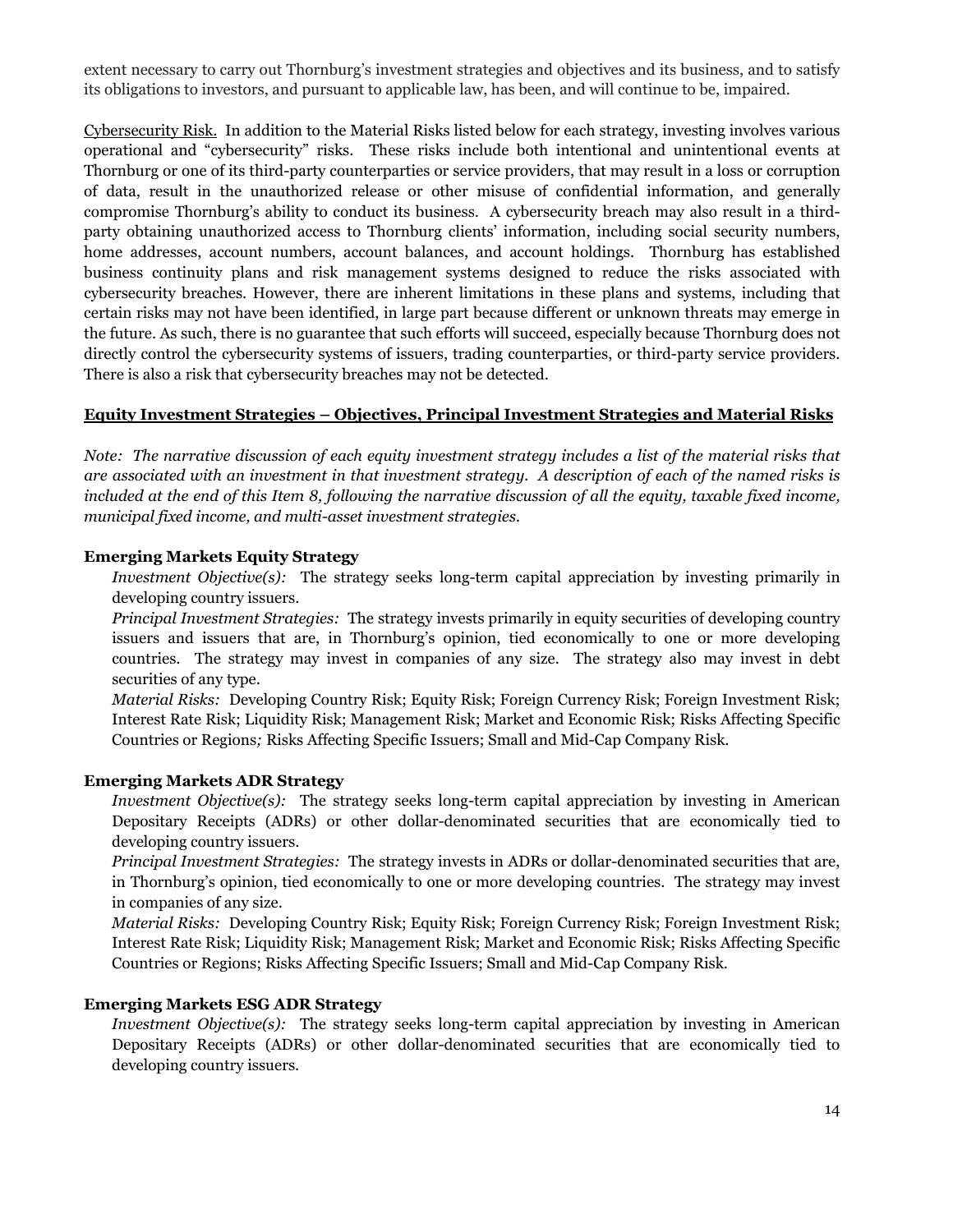*Principal Investment Strategies:* The strategy invests in ADRs or dollar-denominated securities that are, in Thornburg's opinion, tied economically to one or more developing countries. The strategy will invest in securities issued by companies that demonstrate one or more positive environmental, social, and governance ("ESG") characteristics identified as significant by Thornburg. The strategy may invest in companies of any size.

*Material Risks:* Developing Country Risk; Equity Risk; ESG Risk; Foreign Currency Risk; Foreign Investment Risk; Interest Rate Risk; Liquidity Risk; Management Risk; Market and Economic Risk; Risks Affecting Specific Countries or Regions; Risks Affecting Specific Issuers; Small and Mid-Cap Company Risk.

#### **Equity Income Builder Strategy**

*Investment Objective(s)***:** The strategy seeks income and capital appreciation via a portfolio of companies that have the ability and willingness to pay dividends.

*Principal Investment Strategies:* The strategy uses equity from issuers around the world to invest for income and capital appreciation. A key consideration in the security selection is the ability and willingness of the entity to pay dividends to investors. The strategy attempts to maintain a flexible approach by investing across sectors, geographies and capital structures. The strategy may invest in companies of any size.

*Material Risks:* Equity Risk; Foreign Currency Risk; Foreign Investment Risk; Liquidity Risk; Management Risk; Market and Economic Risk; Real Estate Risk; Risks Affecting Specific Countries or Regions; Risks Affecting Specific Issuers; Small and Mid-Cap Company Risk.

#### **Global Opportunities Strategy**

*Investment Objective(s)*: The strategy seeks long-term capital appreciation by investing in equity and debt securities of all types (primarily equity securities) from issuers around the world.

*Principal Investment Strategies:* The strategy considers investment in a variety of equity and debt securities from around the world. A flexible mandate allows the strategy to pursue long-term performance using a broad approach to geography, investing style and market capitalization. The strategy may invest in companies of any size.

*Material Risks:* Equity Risk; Developing Country Risk; Foreign Currency Risk; Foreign Investment Risk; Interest Rate Risk; Liquidity Risk; Management Risk; Market and Economic Risk; Real Estate Risk; Risks Affecting Specific Countries or Regions; Risks Affecting Specific Issuers; Small and Mid-Cap Company Risk.

#### **International Equity Strategy**

*Investment Objective(s):* The strategy seeks long-term capital appreciation. The strategy normally invests at least 80% of assets outside the United States. The secondary goal of the strategy is to seek current income.

*Principal Investment Strategies:* The strategy typically invests in a limited number of common stocks selected on a value basis using fundamental research. The strategy is diversified to include basic value stocks, but also includes stocks of companies with consistent earning characteristics and emerging franchises when these issues are believed to be value priced. The strategy may invest in companies of any size. The strategy also may invest in debt securities of any type.

*Material Risks:* Credit Risk; Developing Country Risk; Equity Risk; Foreign Currency Risk; Foreign Investment Risk; Liquidity Risk; Management Risk; Market and Economic Risk; Risks Affecting Specific Countries or Regions; Risks Affecting Specific Issuers; Small and Mid-Cap Company Risk.

#### **International ADR Strategy**

*Investment Objective(s):* Seeks long-term capital appreciation by investing in a concentrated yet diversified portfolio of American Depositary Receipts (ADRs) or other dollar-denominated securities that are economically tied to international markets.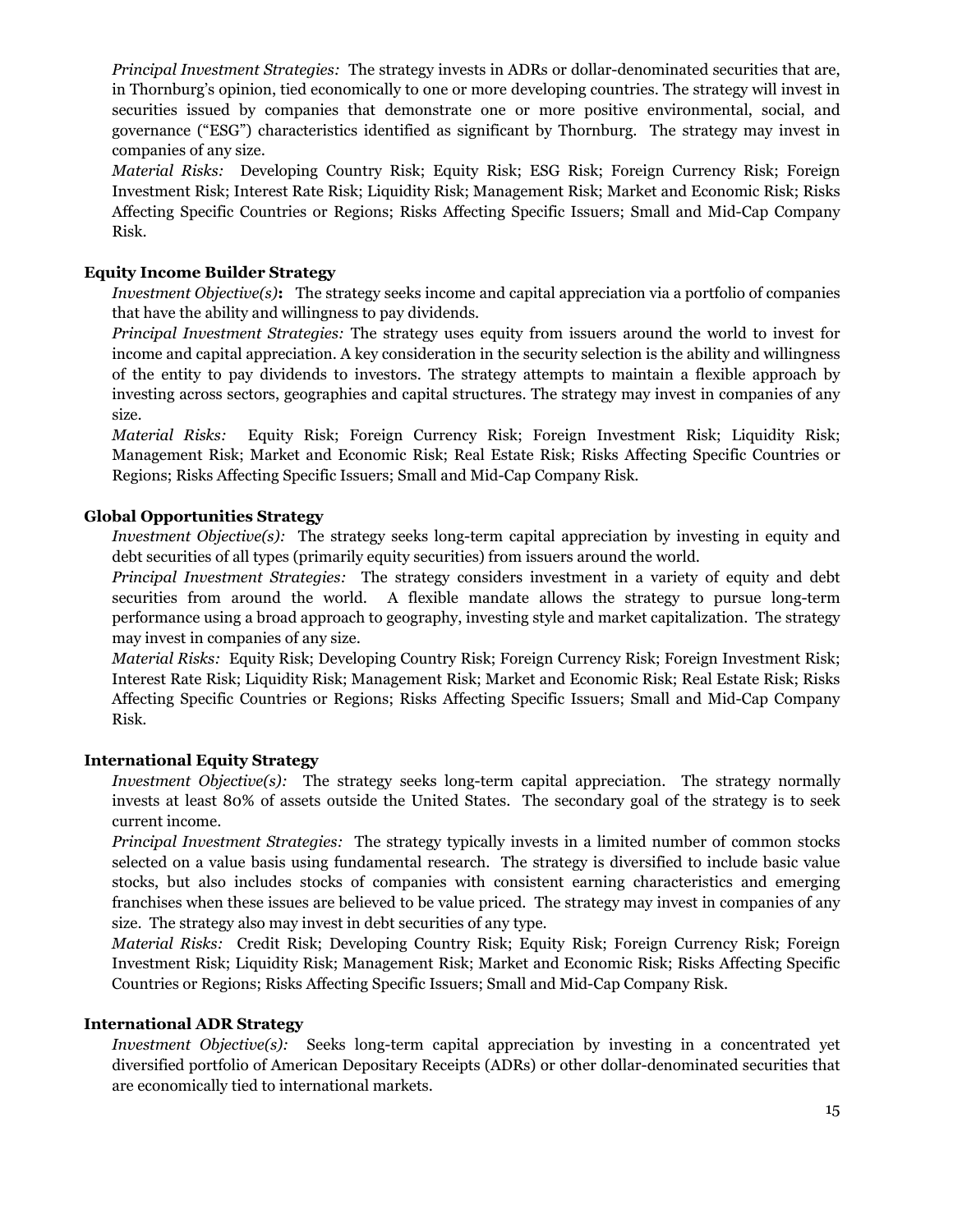*Principal Investment Strategies:* The strategy invests in ADRs or dollar-denominated securities that are economically tied to international markets and selected on a value basis using fundamental research. The strategy is diversified to include basic value stocks, but also includes stocks of companies with consistent earning characteristics and emerging franchises when these issues are believed to be value priced. The strategy may invest in companies of any size.

*Material Risks:* Credit Risk; Developing Country Risk; Equity Risk; Foreign Currency Risk; Foreign Investment Risk; Liquidity Risk; Management Risk; Market and Economic Risk; Risks Affecting Specific Countries or Regions; Risks Affecting Specific Issuers; Small and Mid-Cap Company Risk.

#### **International Equity ESG Strategy**

*Investment Objective(s):* The strategy seeks long-term capital appreciation. The strategy normally invests at least 80% of assets outside the United States.

*Principal Investment Strategies:* The strategy typically invests in a limited number of common stocks selected on a value basis using fundamental research. The portfolio is diversified to include basic value stocks, but also includes stocks of companies with consistent earnings characteristics and emerging franchises, when these issues are value priced. This strategy will invest in securities issued by companies that demonstrate one or more positive environmental, social and governance ("ESG") characteristics identified as significant by Thornburg. The strategy may invest in companies of any size. The strategy also may invest in debt securities of any type.

*Material Risks:* Credit Risk; Developing Country Risk; Equity Risk; ESG Risk; Foreign Currency Risk; Foreign Investment Risk; Liquidity Risk; Management Risk; Market and Economic Risk; Risks Affecting Specific Countries or Regions; Risks Affecting Specific Issuers; Small and Mid-Cap Company Risk.

#### **International Growth Strategy**

*Investment Objective(s):* The strategy seeks long-term growth of capital.

*Principal Investment Strategies:* The strategy typically invests in a selection of growth stocks that management believes will have growing revenues and earnings. The strategy can invest in companies of any size, from large, well-established firms to small, emerging growth franchises. The strategy also may invest in debt securities of any type.

*Material Risks:* Credit Risk; Developing Country Risk; Equity Risk; Foreign Currency Risk; Foreign Investment Risk; Liquidity Risk; Management Risk; Market and Economic Risk; Risks Affecting Specific Countries or Regions; Risks Affecting Specific Issuers; Small and Mid-Cap Company Risk.

#### **International Growth ADR Strategy**

*Investment Objective(s):* The strategy seeks long-term growth of capital by investing in American Depositary Receipts (ADRs) or other dollar-denominated securities that are selected for their growth potential.

*Principal Investment Strategies:* The strategy invests in ADRs or dollar-denominated securities that are economically tied to international markets. The strategy typically invests in a selection of growth stocks that management believes will have growing revenues and earnings. A flexible mandate allows the strategy to pursue long-term performance using a broad approach to geography, investing style, and market capitalization. The strategy may invest in companies of any size, from large well-established firms to small, emerging growth franchises.

*Material Risks:* Credit Risk; Developing Country Risk; Equity Risk; Foreign Currency Risk; Foreign Investment Risk; Liquidity Risk; Management Risk; Market and Economic Risk; Risks Affecting Specific Countries or Regions; Risks Affecting Specific Issuers; Small and Mid-Cap Company Risk.

#### **Small/Mid Cap Core Strategy**

*Investment Objective(s):* The strategy seeks long-term capital appreciation.

*Principal Investment Strategies:* The strategy typically invests in a diversified selection of common stocks that management believes will have growing or stable revenues or earnings. The strategy is diversified to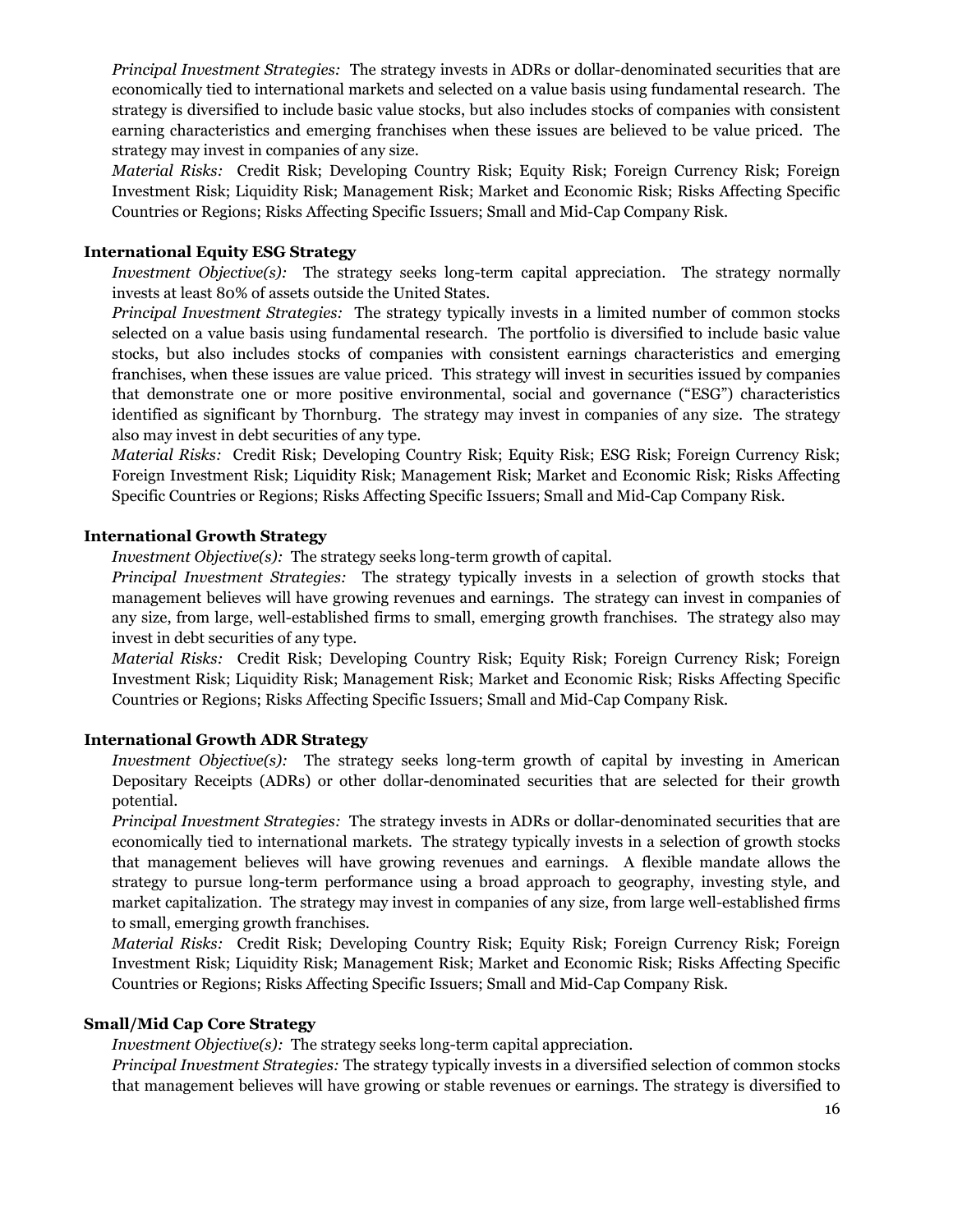include basic value stocks, but also includes stocks of companies with consistent earning characteristics and growing emerging franchises. Thornburg uses traditional fundamental research to evaluate securities and make buy/sell decisions. The strategy may invest in companies of any size, but focuses on companies in the mid and small cap stocks. The strategy also may invest in debt securities of any type.

*Material Risks:*Equity Risk; Foreign Investment Risk; Interest Rate Risk; Liquidity Risk; Management Risk; Market and Economic Risk; Risks Affecting Specific Issuers; Small and Mid-Cap Company Risk.

#### **Small/Mid Cap Growth Strategy**

*Investment Objective(s)*: The strategy seeks long-term capital appreciation.

*Principal Investment Strategies:* The strategy typically invests in a selection of growth stocks that management believes will have growing revenues and earnings. The strategy is diversified to include industry leading stocks, but also includes stocks of companies with consistent growth characteristics and growing emerging franchises. Thornburg uses traditional fundamental research to evaluate securities and make buy/sell decisions. The strategy may invest in companies of any size but focuses on companies in the mid and small cap stocks. The strategy also may invest in debt securities of any type.

*Material Risks:*Equity Risk; Foreign Investment Risk; Interest Rate Risk; Liquidity Risk; Management Risk; Market and Economic Risk; Risks Affecting Specific Issuers; Small and Mid-Cap Company Risk.

#### **Fixed Income Investment Strategies – Objectives, Principal Investment Strategies and Material Risks**

*Note: The narrative discussion of each fixed income investment strategy includes a list of the material risks that may be associated with an investment in that investment strategy. A description of each of the named risks is included at the end of this Item 8, following the narrative discussion of all the equity, taxable fixed income, municipal fixed income, and multi-asset investment strategies.*

#### **Corporate Bond Strategy**

*Investment Objective(s)*: The Corporate strategy is a portfolio consisting primarily of high-quality corporate bonds diversified broadly across industries, issuers, and regions. The portfolio is actively managed to maximize total return potential while minimizing any increase in risk relative to the market benchmark.

*Principal Investment Strategies:* The portfolio is invested in corporate bond securities rated at the time of investment in the four highest categories of ratings services such as S&P, Moody's, or Fitch, or in unrated securities judged by Thornburg to be comparable to securities rated in the four highest ratings categories. *Material Risks:* Credit Risk; Foreign Investment Risk; Interest Rate Risk; Liquidity Risk; Management Risk; Market and Economic Risk; Prepayment and Extension Risk.

#### **High Yield Strategy**

*Investment Objective(s)*: The strategy investment objective is to capture high yield, market like returns but with default loss rates and return volatility below that of the market by investing primarily in highquality business models that have compelling risk-adjusted return characteristics.

*Principal Investment Strategies:* The strategy seeks optimal risk-adjusted return opportunities through fundamental credit analysis and value identification across the capital structure.

*Material Risks: Credit Risk;* Derivatives Risk; Foreign Investment Risk; High Yield Risk; Interest Rate Risk; Liquidity Risk; Management Risk; Market and Economic Risk; Prepayment and Extension Risk; Risks Affecting Specific Issuers; Small and Mid-Cap Company Risk.

#### **Limited Term Income Strategy**

*Investment Objective(s):* The strategy seeks to provide the highest level of income as is consistent, in the view of Thornburg, with preservation of principal. A secondary objective of the strategy is to reduce expected fluctuations in the portfolio's value compared to longer intermediate and long-term portfolios.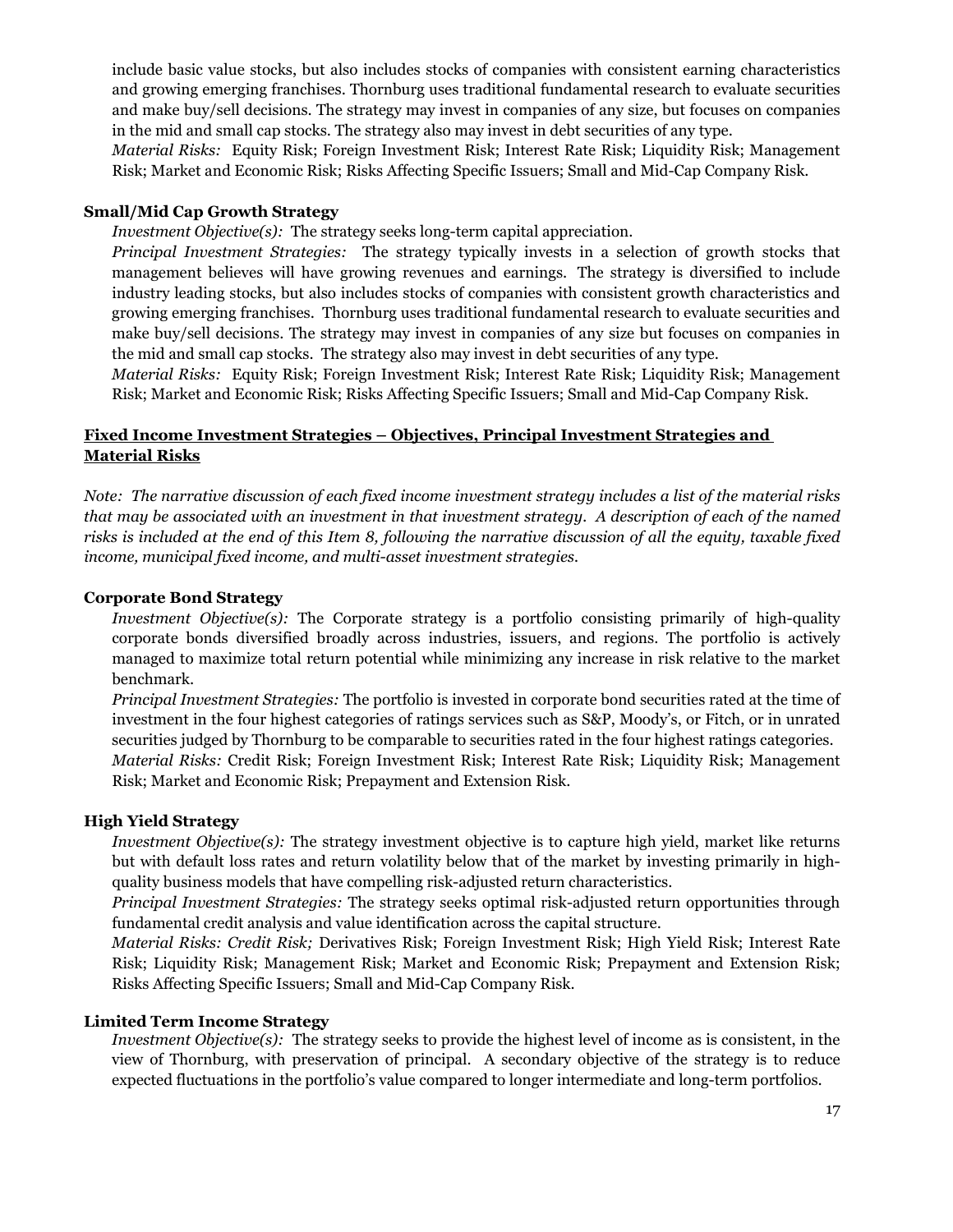*Principal Investment Strategies:* The strategy is a laddered portfolio of short/intermediate investment grade obligations with an average maturity of less than five years. Laddering involves building a portfolio of bonds with staggered maturities so that a portion of the portfolio matures each year; cash from maturing bonds is typically invested in bonds with longer maturities at the far end of the ladder. The portfolio is invested in securities rated at the time of investment in the four highest categories of ratings services such as S&P, Moody's, or Fitch, or in unrated securities judged by Thornburg to be comparable to securities rated in the four highest ratings categories.

*Material Risks:* Credit Risk; Foreign Investment Risk; Interest Rate Risk; Liquidity Risk; Management Risk; Market and Economic Risk; Prepayment and Extension Risk; Risks Affecting Specific Issuers; Structured Products Risk.

#### **Limited Term U.S. Government Strategy**

*Investment Objective(s):* The strategy seeks to provide the highest level of income as is consistent, in the view of Thornburg, with preservation of principal. A secondary objective of the strategy is to reduce expected fluctuations in the portfolio's value compared to longer intermediate and long-term portfolios. *Principal Investment Strategies:* The strategy is a laddered portfolio of short/intermediate obligations issued by the U.S. Government, its agencies or instrumentalities that has an average maturity of less than five years. Laddering involves building a portfolio of bonds with staggered maturities so that a portion of

the portfolio matures each year; cash from maturing bonds is typically invested in bonds with longer maturities at the far end of the ladder.

*Material Risks:* Credit Risk; Interest Rate Risk; Liquidity Risk; Management Risk; Market and Economic Risk; Prepayment and Extension Risk; Structured Products Risk.

#### **Multisector Opportunistic Strategy**

*Investment Objective(s):* The strategy seeks to generate total return through a combination of income and long-term capital appreciation.

*Principal Investment Strategies:* The strategy invests in a broad range of income producing assets from throughout the world. The strategy expects, under normal market conditions, to invest a majority of its assets in debt obligations of any kind, of any quality, and of any maturity, however the relative proportions of the strategy's investments can be expected to vary over time.

*Material Risks:* Credit Risk; Derivatives Risk; Developing Country Risk; Equity Risk; Foreign Currency Risk; Foreign Investment Risk; High Yield Risk; Interest Rate Risk; Liquidity Risk; Management Risk; Market and Economic Risk; Prepayment and Extension Risk; Real Estate Risk; Risks Affecting Specific Issuers ; Small and Mid-Cap Company Risk; Structured Products Risk.

#### **Ultra Short Income Strategy**

*Investment Objective(s):* The strategy seeks current income, consistent with preservation of capital.

*Principal Investment Strategies:* The strategy may purchase debt obligations such as corporate debt, mortgage-backed securities, other asset-backed securities, municipal securities, and commercial paper and bankers' acceptances, including foreign securities of the same types. The strategy seeks to reduce changes in its portfolio value compared to longer duration fixed income portfolios by maintaining a portfolio an effective duration target six months.

*Material Risks:* Credit Risk; Derivatives Risk; Foreign Investment Risk; High Yield Risk; Interest Rate Risk; Liquidity Risk; Management Risk; Market and Economic Risk; Prepayment and Extension Risk; Risks Affecting Specific Issuers; Structured Products Risk.

#### **Municipal Fixed Income Investment Strategies – Objectives, Principal Investment Strategies and Material Risks**

*Note: The narrative discussion of each municipal fixed income investment strategy includes a list of the material risks that may be associated with an investment in that investment strategy. A description of each*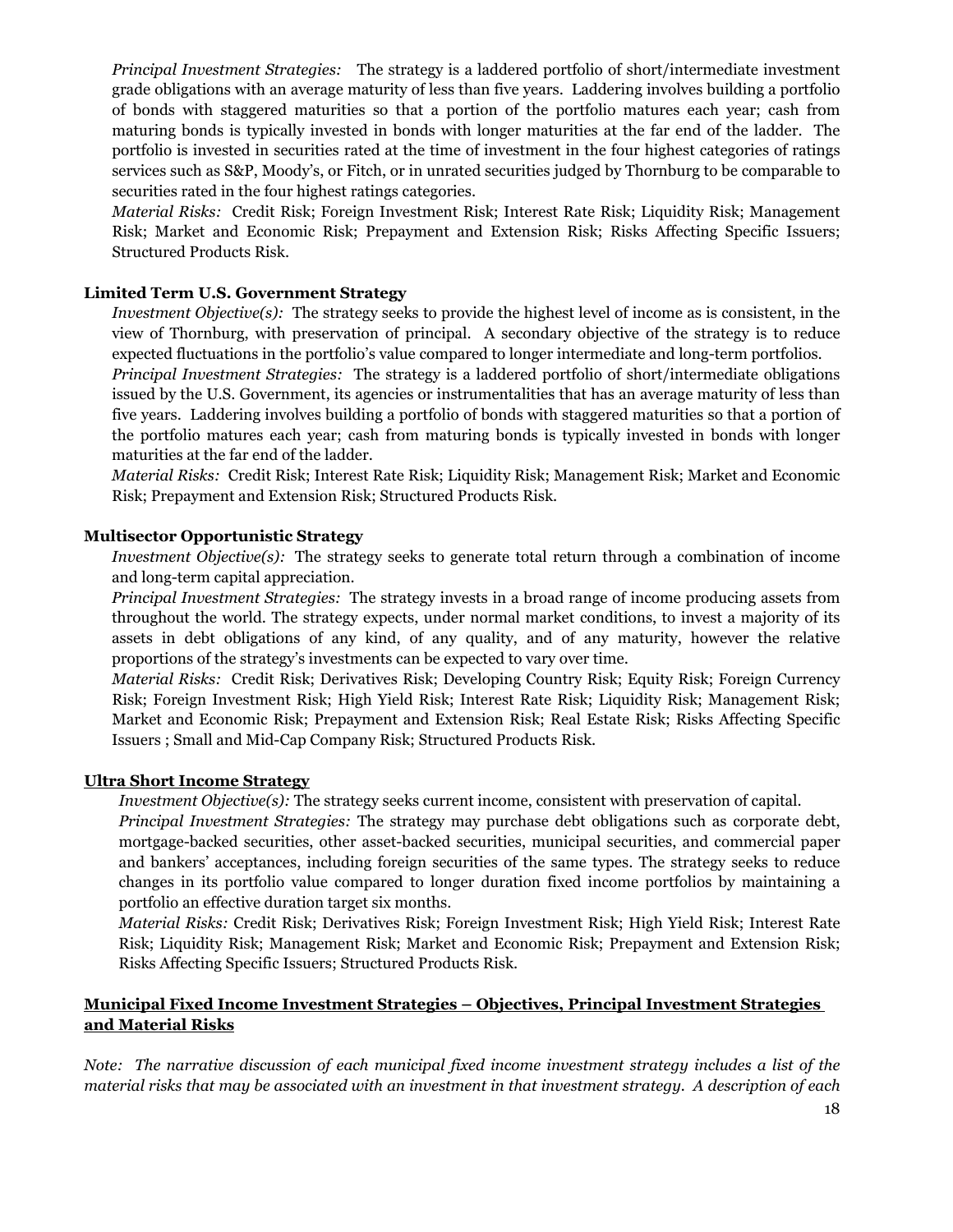*of the named risks is included at the end of this Item 8, following the narrative discussion of all the equity, taxable fixed income, municipal fixed income, and multi-asset investment strategies.*

#### **Intermediate Term Municipal Strategy**

*Investment Objective(s)*: The strategy seeks to obtain as high a level of current income exempt from regular federal individual income tax as is consistent, in the view of Thornburg, with preservation of principal. A secondary objective of the strategy is to reduce expected fluctuations in the portfolio's value compared to long-term bond portfolios.

*Principal Investment Strategies:* The strategy is a laddered portfolio of municipal bonds with an average maturity of three to ten years. Laddering involves building a portfolio of bonds with staggered maturities so that a portion of the portfolio matures each year; cash from maturing bonds is typically invested in bonds with longer maturities at the far end of the ladder. The portfolio is invested in municipal securities rated at the time of investment in the four highest categories of ratings services such as S&P, Moody's, or Fitch, or in unrated securities judged by Thornburg to be comparable to securities rated in the four highest ratings categories. A portion of the strategy's dividends could be subject to the federal Alternative Minimum Tax.

*Material Risks:* Credit Risk; Interest Rate Risk; Liquidity Risk; Management Risk; Market and Economic Risk.

#### **Limited Term Municipal Strategy**

*Investment Objective(s):* The strategy seeks to obtain as high a level of current income exempt from regular federal individual income tax as is consistent, in the view of Thornburg, with preservation of principal. A secondary objective of the strategy is to reduce expected fluctuations in the portfolio's value compared to longer intermediate and long-term bond portfolios.

*Principal Investment Strategies:* The strategy is a laddered portfolio of municipal bonds with an average maturity of less than five years. Laddering involves building a portfolio of bonds with staggered maturities so that a portion of the portfolio matures each year; cash from maturing bonds is typically invested in bonds with longer maturities at the far end of the ladder. The portfolio is invested in municipal securities rated at the time of investment in the four highest categories of ratings services such as S&P, Moody's, or Fitch, or in unrated securities judged by Thornburg to be comparable to securities rated in the four highest ratings categories. A portion of the strategy's dividends could be subject to the federal Alternative Minimum Tax.

*Material Risks:* Credit Risk; Interest Rate Risk; Liquidity Risk; Management Risk; Market and Economic Risk.

#### **Short Duration Municipal Strategy**

*Investment Objective(s):* The strategy seeks current income through short-term, high-quality municipal bonds, with low interest rate exposure.

*Principal Investment Strategies:* The strategy invests principally in a laddered maturity portfolio of municipal obligations issued by states and state agencies, local governments and their agencies and by certain United States territories and possessions. The strategy's portfolio is "laddered" by investing in obligations of different maturities so that some obligations mature during each of the coming years. The strategy seeks to reduce changes in its portfolio value compared to longer duration fixed income portfolios by maintaining a portfolio of investments with a dollar-weighted average duration of normally no more than three years.

*Material Risks:* Credit Risk; Interest Rate Risk; Liquidity Risk; Management Risk; Market and Economic Risk.

#### **Strategic Municipal Income Strategy**

*Investment Objective(s):* The strategy seeks to obtain a high level of current income exempt from regular federal individual income tax.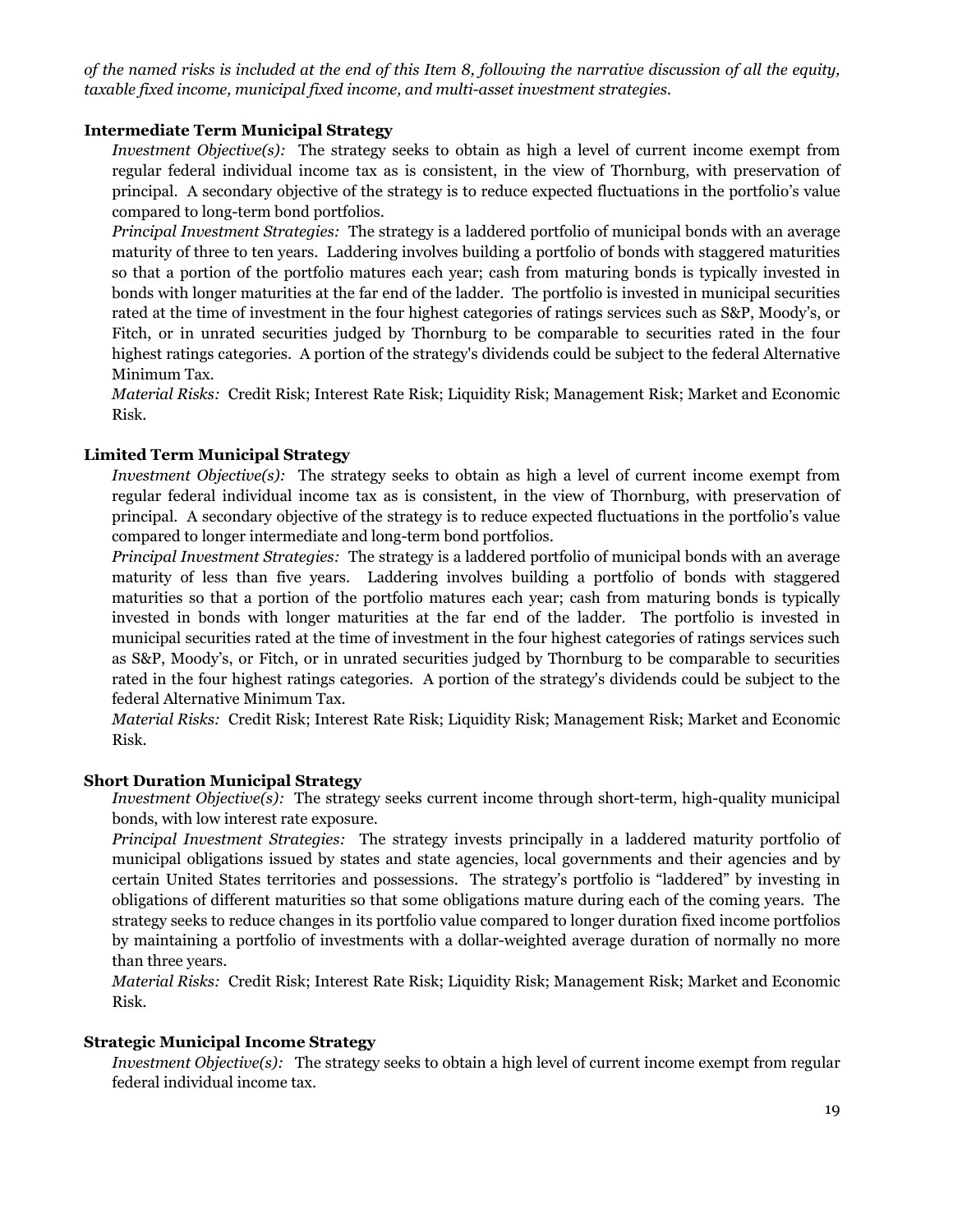*Principal Investment Strategies:* The strategy invests in obligations and participations in obligations of any credit quality. The strategy may invest up to 50 percent of its portfolio in lower quality debt obligations rated at the time of purchase as below investment grade (sometimes called "junk" bonds or "high yield" bonds) or, if unrated, issued by obligors with comparable below investment-grade obligations outstanding or deemed by Thornburg to be comparable to obligors with outstanding below-investment grade obligations. The strategy may invest in municipal obligations of any maturity but seeks to maintain a portfolio of investments having a dollar-weighted average effective duration of normally one to ten years. The strategy will not necessarily maintain a laddered structure.

*Material Risks:* Credit Risk; High Yield Risk; Interest Rate Risk; Liquidity Risk; Management Risk; Market and Economic Risk.

#### **Multi-Asset Investment Strategies – Objectives, Principal Investment Strategies and Material Risks**

*Note: The narrative discussion of each multi-asset investment strategy includes a list of the material risks that may be associated with an investment in that investment strategy. A description of each of the named risks is included at the end of this Item 8, following the narrative discussion of all the equity, taxable fixed income, municipal fixed income, and multi-asset investment strategies.*

#### **Investment Income Builder Strategy**

*Investment Objective(s):* The strategy seeks to provide a level of current income that exceeds the average yield on U.S. stocks generally, and that will generally grow, subject to periodic fluctuations, over the years on a per share basis. The secondary objective of the strategy is long-term capital appreciation.

*Principal Investment Strategies:* The strategy typically invests in a broad range of income producing securities, primarily including stocks and bonds. The strategy will under normal conditions invest at least 80% of its assets in income producing securities, and at least 50% of its assets in common stocks. The strategy expects that equity investments in the strategy's portfolio normally will be weighted in favor of companies that pay dividends or other current income. The strategy may invest in debt obligations of any kind, including corporate bonds and other obligations, mortgage- and other asset-backed securities and government obligations. The strategy may invest a significant portion of its assets in securities of issuers domiciled outside the United States, including developing countries.

*Material Risks:* Credit Risk; Developing Country Risk; Equity Risk; Foreign Currency Risk; Foreign Investment Risk; High Yield Risk; Interest Rate Risk; Liquidity Risk; Management Risk; Market and Economic Risk; Prepayment and Extension Risk; Real Estate Risk; Risks Affecting Specific Countries or Regions; Risks Affecting Specific Issuers; Small and Mid-Cap Company Risk.

#### **Multi-Asset Strategy**

*Investment Objective(s):* The strategy seeks to grow real wealth over time.

*Principal Investment Strategies:* "Real Wealth" for this purpose is a mix of capital appreciation and current income that is intended to exceed the rate of inflation. Under normal conditions the strategy's investments are expected to emphasize long positions in equity securities and fixed income obligations, though the strategy may also invest a significant amount of its assets in short positions in equity securities and fixed income obligations, in commodities-related investments, in derivative instruments, in currencies, and in cash or cash equivalents. There are no specific percentage limitations on the amount of the strategy's portfolio that may be invested in a particular asset class, and the proportions of the strategy's assets that are invested in the respective asset classes are expected to vary over time and from time to time depending upon Thornburg's perceptions of which types of investments represent better values and opportunities to achieve the strategy's investment goal.

*Material Risks:* Credit Risk; Derivatives Risk; Commodities-Related Investment Risk; Developing Country Risk; Equity Risk; Foreign Currency Risk; Foreign Investment Risk; High Yield Risk; Inflation Risk; Interest Rate Risk; Liquidity Risk; Management Risk; Market and Economic Risk; Prepayment and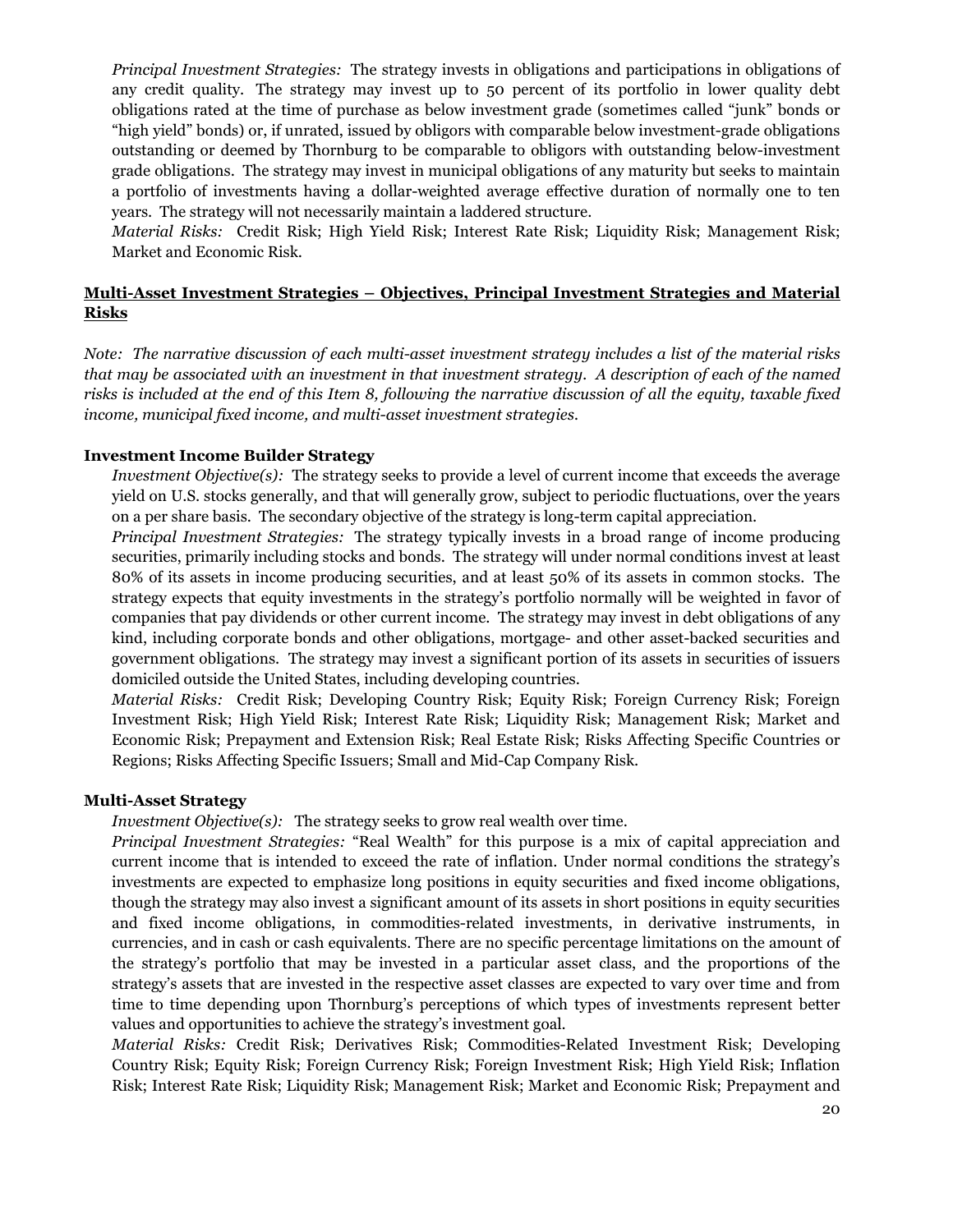Extension Risk; Risks Affecting Specific Issuers; Short Sale Risk; Small and Mid-Cap Company Risk; Structured Products Risk.

#### **Descriptions of Material Risks**

*Commodities-Related Investment Risk* – Investments that expose an account to the commodities market, such as commodity-linked derivatives instruments or exchange traded funds or other investment vehicles that invest in commodities, may subject an account to greater volatility than investments in other securities. The value of a commodity-related investment may be affected by changes in overall market movements, commodity index volatility, changes in interest rates, risks affecting derivatives when used to obtain commodities exposure, or factors affecting a particular industry or commodity.

*Credit Risk* – If debt obligations held by an account are downgraded by ratings agencies or go into default, or if management action, legislation or other government action reduces the ability of issuers to pay principal and interest when due, the value of those obligations may decline and the account's value may be reduced. Because the ability of an issuer of a lower-rated or unrated obligation to pay principal and interest when due is typically less certain than for an issuer of a higher-rated obligation, lower-rated and unrated obligations are generally more vulnerable than higher-rated obligations to default, to ratings downgrades, and to liquidity risk. Debt obligations backed by so-called "subprime" mortgages may also be subject to a greater risk of default or downgrade. Debt obligations issued by the U.S. government or its agencies, instrumentalities and government sponsored enterprises are also subject to credit risk. Securities backed by the full faith and credit of the U.S. government, such as U.S. Treasury obligations, are commonly regarded as having small exposure to credit risk. Obligations of certain U.S. agencies, instrumentalities and enterprises (sometimes referred to as "agency obligations") are not direct obligations of the U.S. government, may not be backed by the full faith and credit of the U.S. government, and may have a greater exposure to credit risk.

*Derivatives Risk* – Investments in futures, interest rate swaps, and credit default swaps involve the risks associated with the securities or other assets underlying those derivatives, including the risk of changes in the value of the underlying assets between the date that an account enters into the derivatives transaction and the date that an account closes out that transaction. An account's investments in futures, interest rate swaps, and credit default swaps also involves the risk that the other party to the transaction will be unable or unwilling to perform its obligations to the account, that an account will be unable to sell or close its positions in such derivatives or will be delayed in doing so, and that an account will have difficulty valuing such derivatives

*Developing Country Risk* – The risks which may affect investments in foreign issuers (see "Foreign Investment Risk," below) may be more pronounced for investments in developing countries because the economies of those countries are usually less diversified, communications, transportation and economic infrastructures are less developed, and developing countries ordinarily have less established legal, political, business and social frameworks. At times the prices of debt obligations of a developing country issuer may be extremely volatile. An issuer domiciled in a developed country may be similarly affected by these developing country risks to the extent that the issuer conducts its business in developing countries.

*Equity Risk* – The value of an account's equity investments may fluctuate significantly over time in response to factors affecting individual issuers, particular industries, or the market as a whole. Additionally, common stock ranks below preferred stock and debt securities in claims for dividends and for assets of a company in a liquidation or bankruptcy.

*ESG Risk* (*Environmental, Social, and Governance screening) - An investment strategy that invests in an ESG focused portfolio may be subject to increased risk because values-based strategies add an additional level of tracking error risk due to the investing constraints; such a style of investing introduces risk to the management of a portfolio.*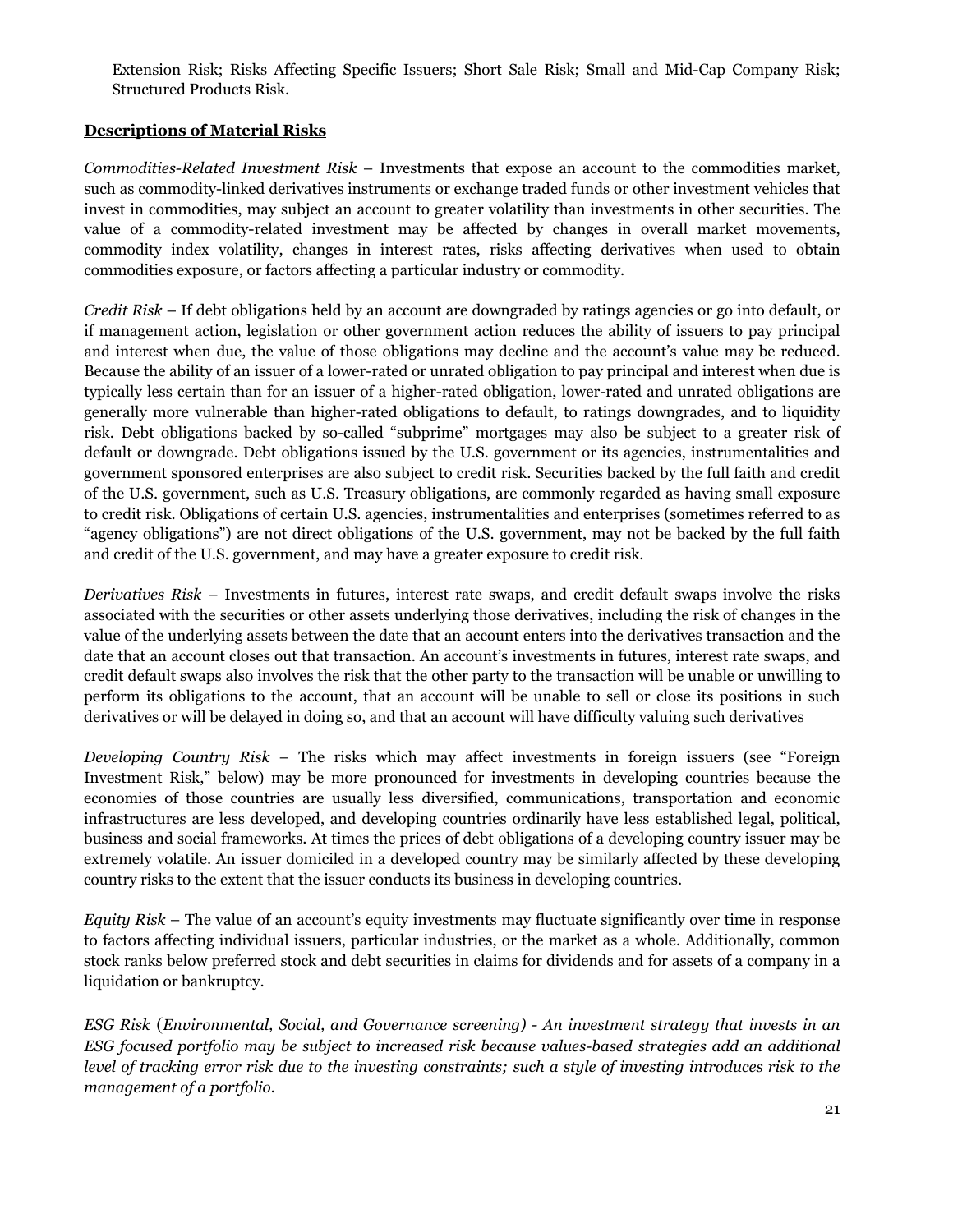*Foreign Currency Risk* – Fluctuations in currency exchange rates can adversely affect the value of an account's foreign investments. Such fluctuations may occur for a number of reasons, including market and economic conditions, or a government's decision to devalue its currency or impose currency controls.

*Foreign Investment Risk* – Investments in securities of foreign issuers may involve risks including adverse fluctuations in currency exchange rates, political instability, confiscations, taxes or restrictions on currency exchange, difficulty in selling foreign investments, and reduced legal protection. In addition, some foreign government debt obligations may be subject to default, delays in payment, adverse legislation or government action, or could be downgraded by ratings agencies.

*High Yield Risk –* Debt obligations that are rated below investment grade and unrated obligations of similar credit quality (commonly referred to as "junk" or "high yield" bonds) may have a substantial risk of loss. These obligations are generally considered to be speculative with respect to the issuer's ability to pay interest and principal when due. These obligations may be subject to greater price volatility than investment grade obligations, and their prices may decline significantly in periods of general economic difficulty or in response to adverse publicity, changes in investor perceptions or other factors. These obligations may also be subject to greater liquidity risk.

*Inflation Risk* – An investment strategy that seeks to generate capital appreciation and current income that exceeds the rate of inflation over a variety of different market environments, may not be able to do so at all times. If at any time the rate of inflation exceeds Thornburg's expectations, or if for other reasons an account's portfolio is unsuccessful in producing a mix of capital appreciation and current income that exceeds the rate of inflation, an account may not achieve its goal.

*Interest Rate Risk* – When interest rates increase, the value of an account's investments in debt obligations may decline and an account's share value may be reduced. This effect is typically more pronounced for intermediate and longer-term obligations. This effect is also typically more pronounced for mortgage- and other asset-backed securities, the value of which may fluctuate more significantly in response to interest rate changes. When interest rates decrease, an account's dividends may decline.

*Liquidity Risk* – Due to a lack of demand in the marketplace or other factors, an account may not be able to sell some or all of the investments promptly or may only be able to sell investments at less than desired prices. The market for lower-rated and unrated debt obligations (including particularly "junk" or "high yield" bonds) and debt obligations backed by so-called "subprime" mortgages may be less liquid than the market for other obligations, making it difficult for an account to value its investment in a lower-rated or unrated obligation or to sell the investment in a timely manner or at an acceptable price.

*Management Risk* – Thornburg client accounts are actively managed portfolios, and the value of the accounts may be reduced if Thornburg pursues unsuccessful investments or fails to correctly identify risks affecting the broad economy or specific issuers in which the accounts invest.

*Market and Economic Risk* – The value of an account's investments may decline and its value may be reduced due to changes in general economic and market conditions. The value of a security may change in response to developments affecting entire economies, markets or industries, including changes in interest rates, political and legal developments, and general market volatility. These risks may be more pronounced for strategies with investments in developing countries, zero coupon bonds, and lower-rated and unrated debt obligations (including particularly "junk" or "high yield" bonds), the value of which may fluctuate more significantly in response to poor economic growth or other changes in market conditions, political, economic and legal developments.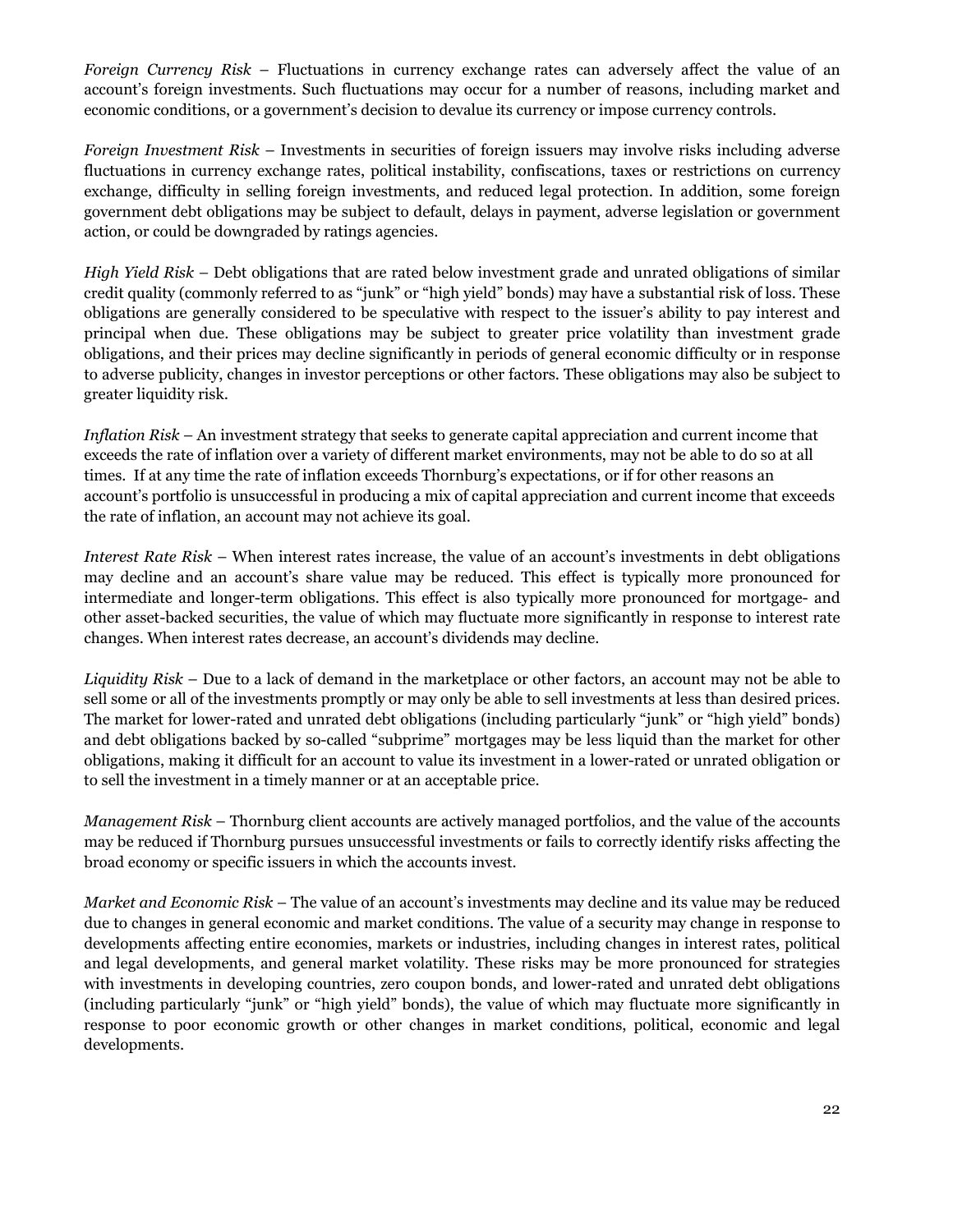*Prepayment and Extension Risk* – When market interest rates decline, certain debt obligations held by an account may be repaid more quickly than anticipated, requiring the account to reinvest the proceeds of those repayments in obligations which bear a lower interest rate. Conversely, when market interest rates increase, certain debt obligations held by an account may be repaid more slowly than anticipated, causing assets of the account to remain invested in relatively lower yielding obligations. These risks may be more pronounced for an account's investments in mortgage-backed and asset-backed securities.

*Real Estate Risk* –Investments in real estate investment trusts ("REITs") are subject to risks affecting real estate investments generally (including market conditions, competition, property obsolescence, changes in interest rates and casualty to real estate), as well as risks specifically affecting REITs (the quality and skill of REIT management and the internal expenses of the REIT).

*Risks Affecting Specific Countries or Regions* – If a significant portion of an account's assets is invested in issuers that are economically exposed to one country or region, an account's share value may be more susceptible to the conditions and developments in that country or region, and potentially more volatile than the share value of a more geographically diversified account. A specific country or region could also be adversely affected by conditions or developments arising in other countries. For example, the U.S. government could take actions to prohibit or restrict individuals or companies within the U.S. from purchasing or holding the shares of issuers in another country, which may limit an account's ability to invest in that country or cause an account to have to sell investments in that country at less than desired prices. The nature and degree of the risks affecting a given country or region, and the extent of an account's exposure to any such country or region, is expected to vary over time.

*Risks Affecting Specific Issuers* – The value of an equity security or debt obligation may decline in response to developments affecting the specific issuer of the security or obligation, even if the overall industry or economy is unaffected. These developments may include a variety of factors, including but not limited to management issues or other corporate disruption, political factors adversely affecting governmental issuers, a decline in revenues or profitability, an increase in costs, or an adverse effect on the issuer's competitive position.

*Short Sale Risk* – A short sale involves the sale of a borrowed security, in anticipation of purchasing that same security at a lower price in the future in order to close the short position. If the value of the borrowed security increases between the date the account enters into the short sale and the date that the account buys that security to cover its short position, the account will experience a loss.

*Smaller Company Risk* – Investments in small-capitalization companies and mid-capitalization companies, including smaller, earlier stage companies, may involve additional risks. These risks may be relatively higher with smaller companies. These additional risks may result from limited product lines, more limited access to markets and financial resources, greater vulnerability to competition and changes in markets, lack of management depth, increased volatility in share price, and possible difficulties in valuing or selling these investments.

*Small and Mid-Cap Company Risk* – Investments in small-capitalization companies and mid-capitalization companies may involve additional risks, which may be relatively higher with smaller companies. These additional risks may result from limited product lines, earlier stages of development and lack of wellestablished businesses, more limited access to markets and financial resources, greater vulnerability to competition and market risks and fluctuations, lack of management depth, increased volatility in share price, and possible difficulties in valuing or selling these investments. Relative to the stocks of large capitalization companies, the stocks of small- and mid-capitalization companies may be thinly traded and sales may result in higher transaction costs. Also, small- and mid-capitalization companies may perform poorly during times of economic stress.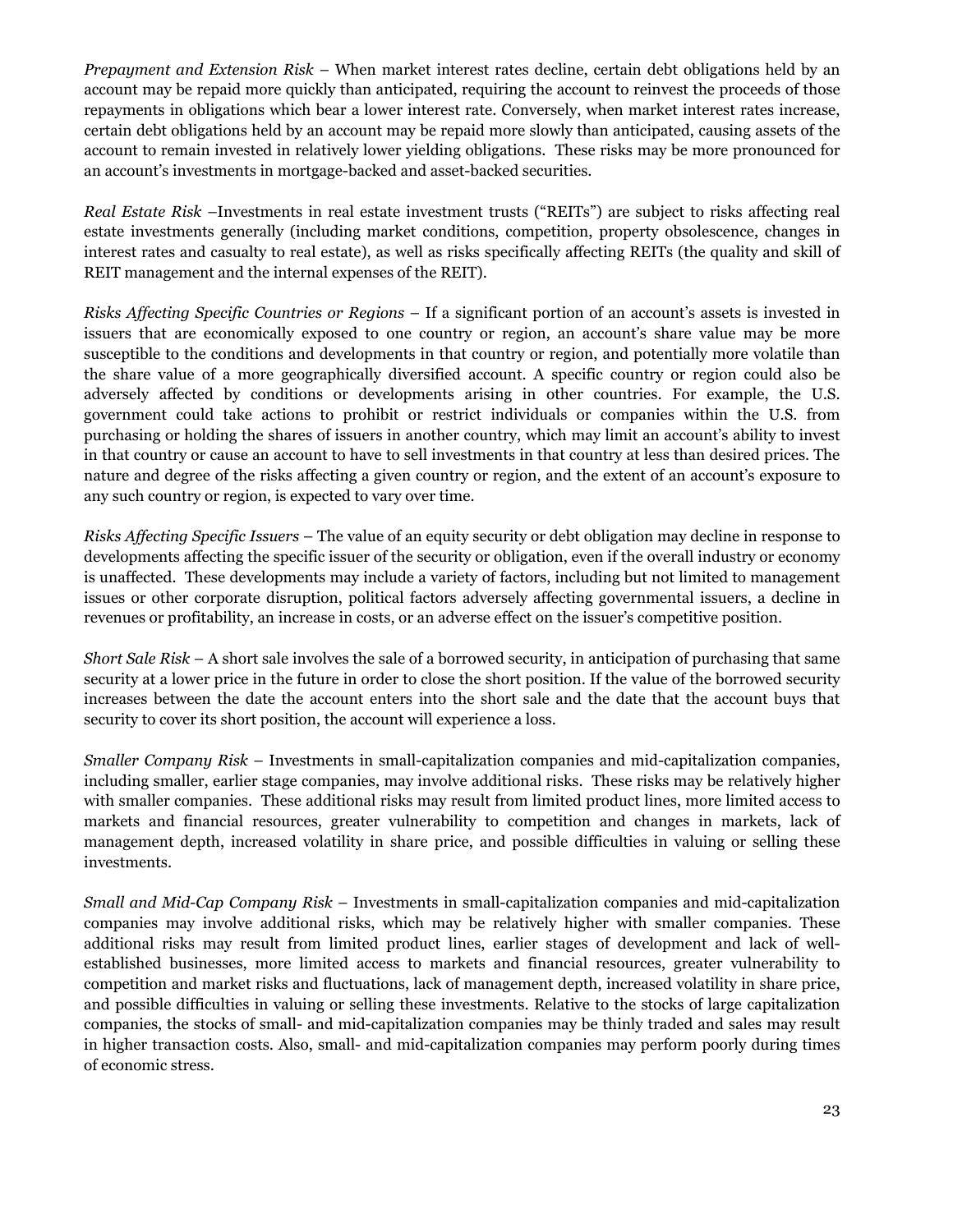*Structured Products Risk* – Investments in securities that are backed by, or represent interests in, an underlying pool of securities or other assets, including investments in mortgage- and asset-backed securities and in collateralized mortgage obligations and collateralized debt obligations, involve the risks associated with the underlying assets (e.g., the risk of default by mortgagors whose mortgages are included in a mortgagebacked security or collateralized mortgage obligation), and may also involve different or greater risks, including the risk that distributions from the underlying assets will be inadequate to make interest or other payments to an account, the risk that the issuer of the securities will fail to administer the underlying assets properly or become insolvent, and the risk that the securities will be less liquid than other account investments.

### **ITEM 9 DISCIPLINARY INFORMATION**

Neither Thornburg nor any of its management persons has been the subject of any material legal or disciplinary action.

### **ITEM 10 OTHER FINANCIAL INDUSTRY ACTIVITIES AND AFFILIATIONS**

#### **Broker-Dealer**

Thornburg is affiliated (under common control and ownership) with Thornburg Securities Corporation ("TSC") a securities broker-dealer registered with the Financial Industry Regulatory Authority and the Securities and Exchange Commission. The primary function of TSC is to serve as distributor of the securities of the Thornburg Mutual Funds. TSC does not execute securities transactions for any customers, including for the accounts of Thornburg's clients.

#### **Thornburg Mutual Funds**

Thornburg is the investment adviser to Thornburg Investment Trust, a diversified, open-end management investment company registered under the Investment Company Act of 1940, and the 21 separate publicly available Funds of the Trust.

#### **Thornburg Income Builder Opportunities Trust**

Thornburg is the investment adviser to Thornburg Income Builder Opportunities Trust ("TBLD"), a diversified, closed end management investment company registered under the Investment Company Act of 1940.

#### **Thornburg Global Investment plc**

Thornburg is the investment adviser to Thornburg Global Investment plc ("TGI"), an umbrella investment company with six sub-funds, authorized and regulated by the Central Bank of Ireland pursuant to the European Communities (Undertakings for Collective Investment in Transferable Securities) Regulations, 2011, as amended.

#### **Other Pooled Investment Vehicles**

Thornburg is the managing member of a number of pooled investment vehicles that are organized as Delaware limited liability companies and exempt from the Investment Company Act of 1940 pursuant to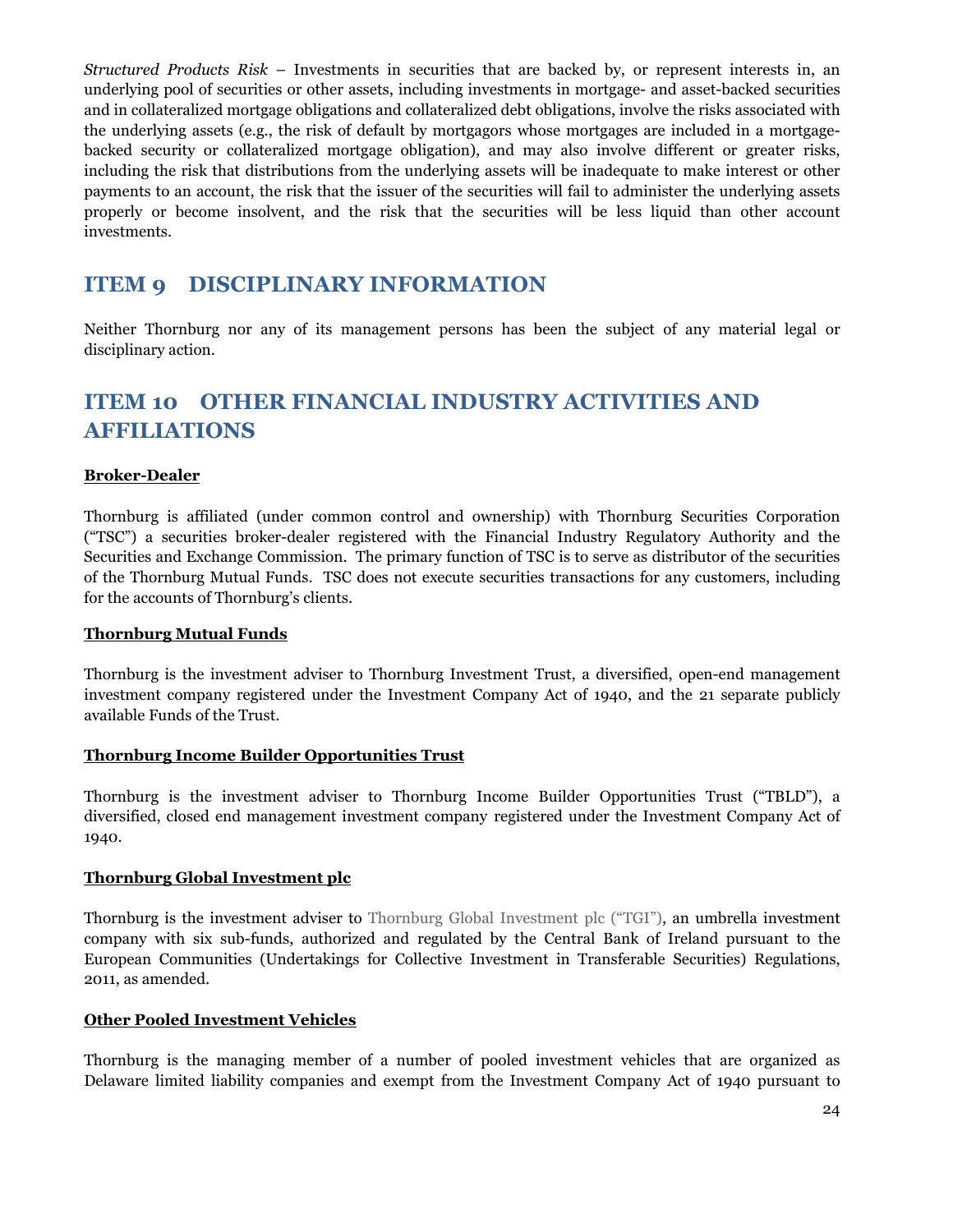Section  $3(c)(7)$  of that Act. Thornburg is the investment adviser to two trusts, one for U.S. pension clients that is exempt from the Investment Company Act of 1940 pursuant to Section 3(c)(11) of that Act and another for Canadian clients. Thornburg is also managing member of a dedicated real estate group that provides access to real estate investment opportunities.

#### **United Kingdom, Hong Kong, and China Affiliates**

Thornburg owns all of the ownership interests of Thornburg Investment Management Limited, a limited company organized under the laws of England and Wales ("TIM (UK)"), Thornburg Investment Management (Asia) Limited, a limited company organized under the laws of Hong Kong ("TIM (Asia)"), and Thornburg Investment Management (Shanghai) Limited, a limited company organized under the laws of China ("TIM (Shanghai)"). TIM (UK), TIM (Asia), and TIM (Shanghai) were created to perform certain marketing, operations and distribution functions for Thornburg and the Thornburg-advised Undertakings for Collective Investment in Transferable Securities (UCITS).

#### **Potential Conflicts of Interest**

Thornburg's services for the Thornburg Mutual Funds, TBLD, TGI or for the Other Pooled Investment Vehicles may create potential conflicts of interest. These potential conflicts are identified in Item 5, *Fees and Compensation,* under "Fees for Other Pooled Investment Vehicles," Item 6, *Performance-Based Fees and Side-By-Side Management*, Item 11, *Code of Ethics, Participation or Interest in Client Transactions, and Personal Trading*, and Item 12, *Brokerage Practices*.

### **ITEM 11 CODE OF ETHICS, PARTICIPATION OR INTEREST IN CLIENT TRANSACTIONS, AND PERSONAL TRADING**

Thornburg has established policies and procedures to address potential conflicts of interest that could arise when Thornburg causes one account to sell securities to another account (a "cross-trade"), when Thornburg trades on a principal basis with a client's account (a "principal trade"), or from the personal investment activities of Thornburg or its employees, officers, or members of its board of directors. Conflicts may arise when Thornburg effects cross-trades or principal trades with or between client accounts because Thornburg could favor itself or one client over another. Conflicts also may arise when a person associated with Thornburg trades ahead of a large transaction in the same security made for client accounts, which causes the market value of the security to increase or decrease and permits the associated person to profit from the price movement.

#### **Principal and Cross-Trading Policy**

Thornburg has adopted a principal and cross-trading policy to address potential conflicts that might arise from such trades. Among other things, the policy prohibits Thornburg from effecting a principal or crosstrade if one of the clients is an ERISA client and permits Thornburg to effect principal or cross-trades between non-ERISA client accounts subject to certain restrictions, including the requirements that:

- all provisions of rule 17a-7 are complied with for certain clients subject to registration under the Investment Company Act of 1940;
- each trade is effected at the independently determined current market price of the security;
- the transaction is consistent with the investment restrictions and guidelines of each participating client;
- Thornburg receives no compensation for effecting the trade; and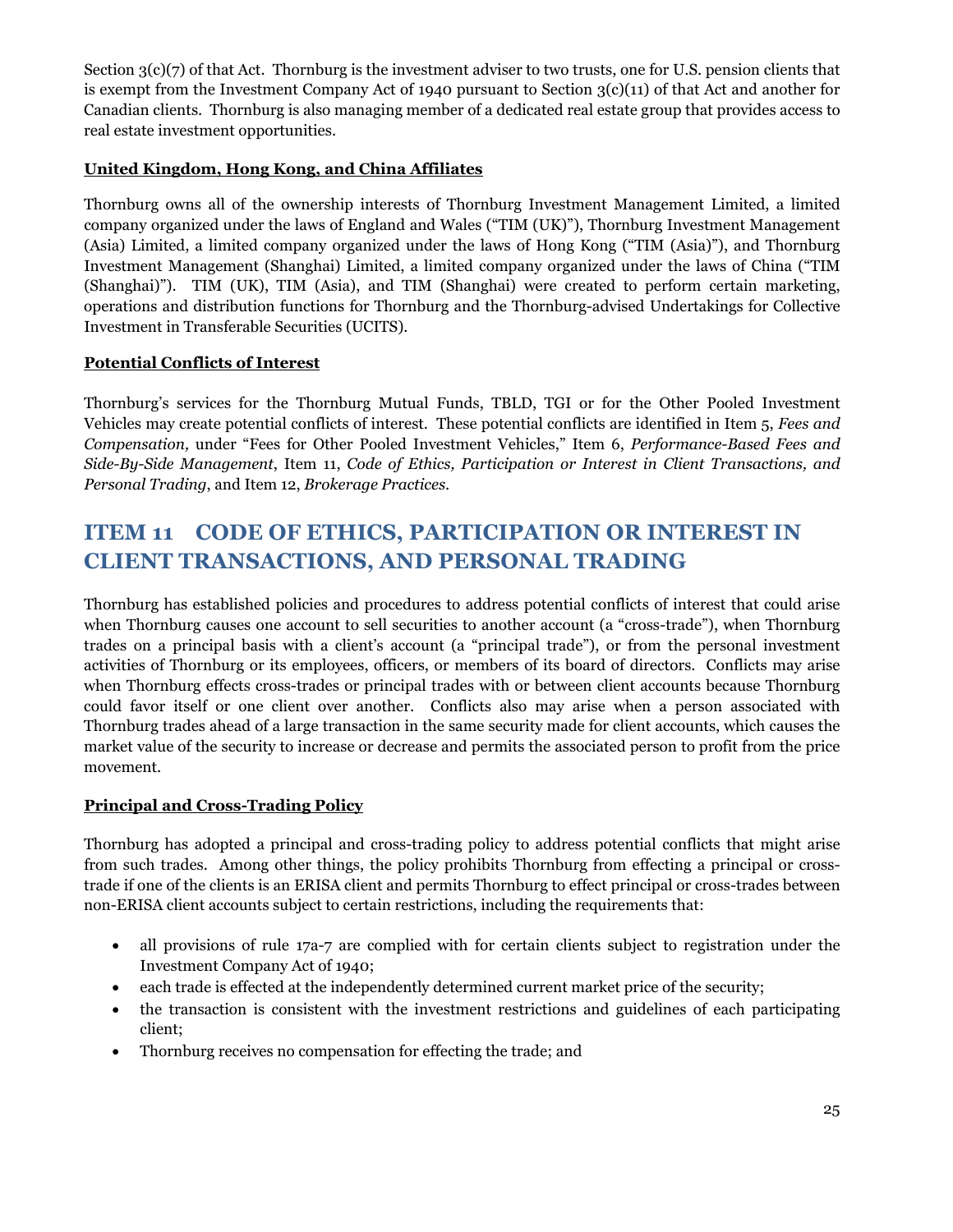• the trade is disclosed to the client(s), or in the case of certain trades, including principal trades, consented to in writing by the client.

The policy similarly permits Thornburg to effect cross-trades when one or both clients is a Thornburg Mutual Fund subject to restrictions, including that the trade is effected at the "current market price" determined in accordance with SEC rules and guidance, and no brokerage commission is charged on the trade.

#### **Personal Trading**

Thornburg has also adopted a personal securities transactions policy (the "Personal Securities Policy") to address potential conflicts that may arise from the personal investment activities of its employees, officers, and members of its board of directors. The Personal Securities Policy has various features, including requirements that certain "access persons" (*i.e.,* persons who may have access to client investment information):

- initially (upon hire) and annually thereafter disclose/report:
	- o All brokerage accounts that are beneficially held; and
	- o All securities that are beneficially held.
- quarterly disclose/report all transactions in "reportable securities," as defined in the Personal Securities Policy;
- pre-clear any personal transaction in a "reportable security," as defined in the Personal Securities Policy, including any purchase or sale of a "private placement" or an "initial public offering"; and
- refrain from purchasing or selling securities on Thornburg's "restricted list" (securities that Thornburg restricts because the firm may possess potentially material, non-public information about the security).

#### **Code of Ethics**

Thornburg has adopted a Code of Business Conduct and Ethics (the "Code of Ethics") in accordance with rules issued by the SEC under the Investment Advisers Act of 1940. The Code of Ethics was adopted with the objectives of deterring wrongdoing, promoting honest and ethical conduct, and promoting compliance with applicable laws and regulations. The Code of Ethics, among other things:

- defines conflicts of interest;
- restricts certain political contributions;
- prohibits the illegal use of non-public, material information about an issuer of securities;
- restricts the receipt and giving of gifts and entertainment; and
- restricts other activities Thornburg views as inconsistent with its obligations to its clients.

Thornburg's Code of Ethics is available on its website at [www.thornburg.com](http://www.thornburg.com/) under "Corporate Policies" or Thornburg will also provide a copy of the Code of Ethics upon request by calling our Chief Compliance Officer, at 1-800-533-9337 or by sending a written request to Thornburg Investment Management, Inc., Attn: Chief Compliance Officer, 2300 N. Ridgetop Road, Santa Fe, NM 87506 or to [compliance@thornburg.com.](mailto:compliance@thornburg.com)

### **ITEM 12 BROKERAGE PRACTICES**

#### **Selection of Broker-Dealers to Execute Transactions in Client Accounts**

Thornburg generally has the discretionary authority to select broker-dealers to execute investment purchase and sale transactions for client accounts. Clients may seek to limit Thornburg's authority to select broker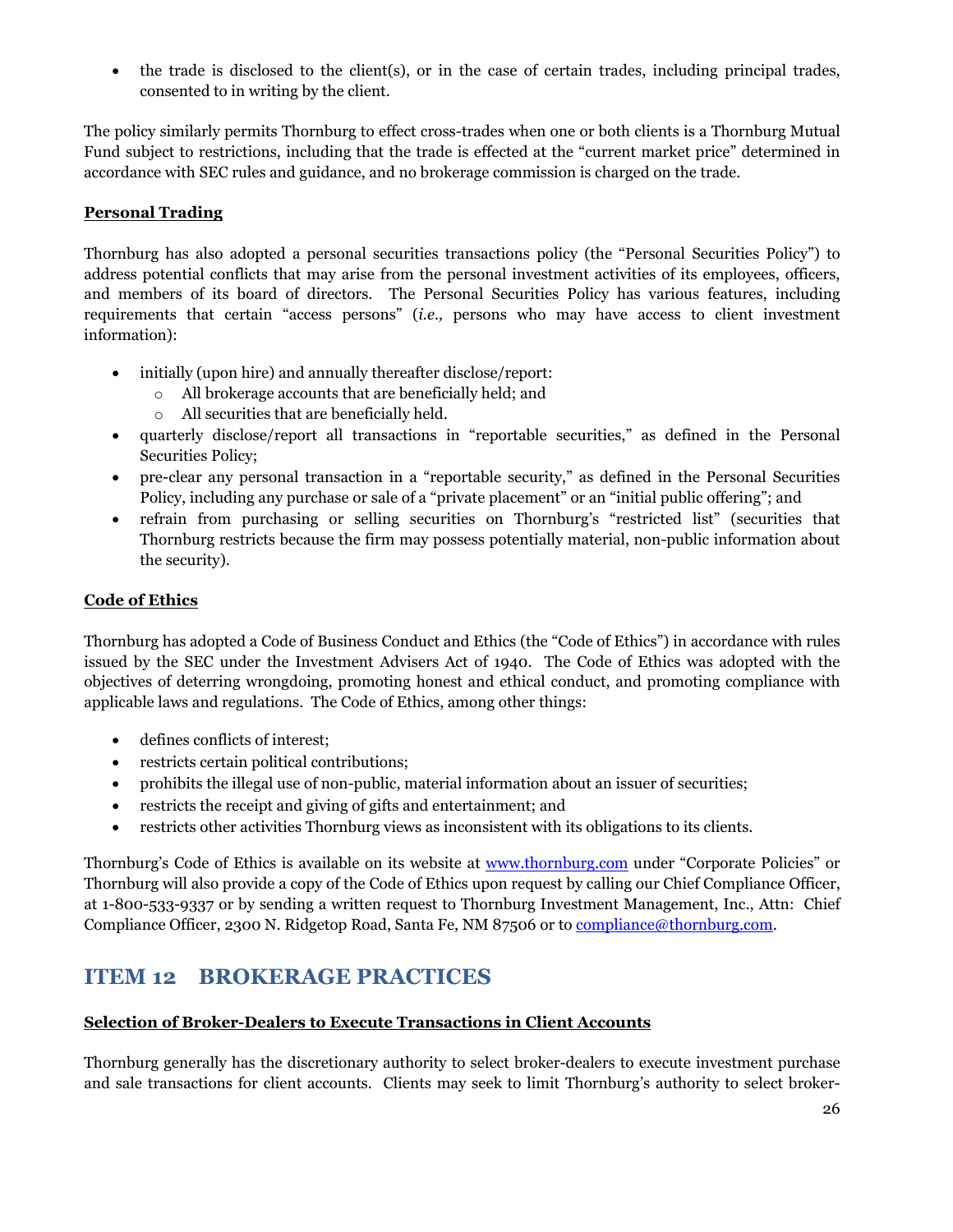dealers, or to direct Thornburg to use a particular broker-dealer, but in any such instance Thornburg may determine not to accept a client's engagement or to terminate an existing advisory agreement. See "Directed Brokerage in Wrap Program Accounts"; "Other Client Directed Brokerage"; and "Additional Aspects of Directed Brokerage—Clients Subject to ERISA," below.

Thornburg maintains a list of approved equity broker-dealers. Thornburg reevaluates broker-dealers on the list to confirm that they continue to provide satisfactory trade execution services, and Thornburg may add or remove broker-dealers to or from its list.

Thornburg seeks to obtain the best available price and most favorable execution in placing orders for the execution of transactions for client accounts. "Best available price and most favorable execution" means, for this purpose, "best execution," or the execution of a particular transaction at the price and commission that provides the most favorable total cost or proceeds reasonably obtainable under the circumstances. Thornburg pursues this objective by placing orders in accordance with its best execution policies, except as clients otherwise direct. Thornburg selects broker-dealers based upon a variety of factors, which may include:

- commission rates;
- execution capability;
- responsiveness;
- the broker-dealer's willingness to commit capital;
- creditworthiness and financial stability;
- clearance and settlement capability; and
- the broker-dealer's provision of research and other brokerage services to Thornburg.

Transactions may not always be executed at the lowest available price or commission; no assurance can be given that best execution will be achieved for each client transaction.

#### **Research and Other Benefits Paid for Using Client Commissions ("Soft Dollars")**

Thornburg generally has the authority to cause a client account to pay a broker-dealer a commission higher than the commission another broker-dealer might have charged for executing the same transaction (a practice commonly referred to as "paying up"), in recognition of the value of the brokerage and research products and services the broker-dealer provides to Thornburg. The broker-dealer may provide these products or services directly or may purchase them from a third party for Thornburg. Thornburg is in effect paying for the brokerage and research products and services with client commissions - so-called "soft dollars." When Thornburg uses client commissions to pay for research or other products and services, it receives a benefit because it does not have to produce or pay for the research, products, or services.

Thornburg has an incentive to select or recommend a broker-dealer based on its interest in receiving the research or other products or services, rather than on its clients' interest in receiving most favorable execution. Thornburg uses soft dollar benefits to service all of its clients' accounts, and a particular account may not benefit from services Thornburg purchased with soft dollars generated from transactions for that account. Thornburg does not attempt to track or allocate the benefits of research or brokerage services it receives proportionately to the soft dollar credits the accounts generate.

Types of research and brokerage services Thornburg received in the previous calendar year included, but were not limited to:

- information and analyses relative to the economy, industries or specific companies;
- technical and quantitative information about the markets;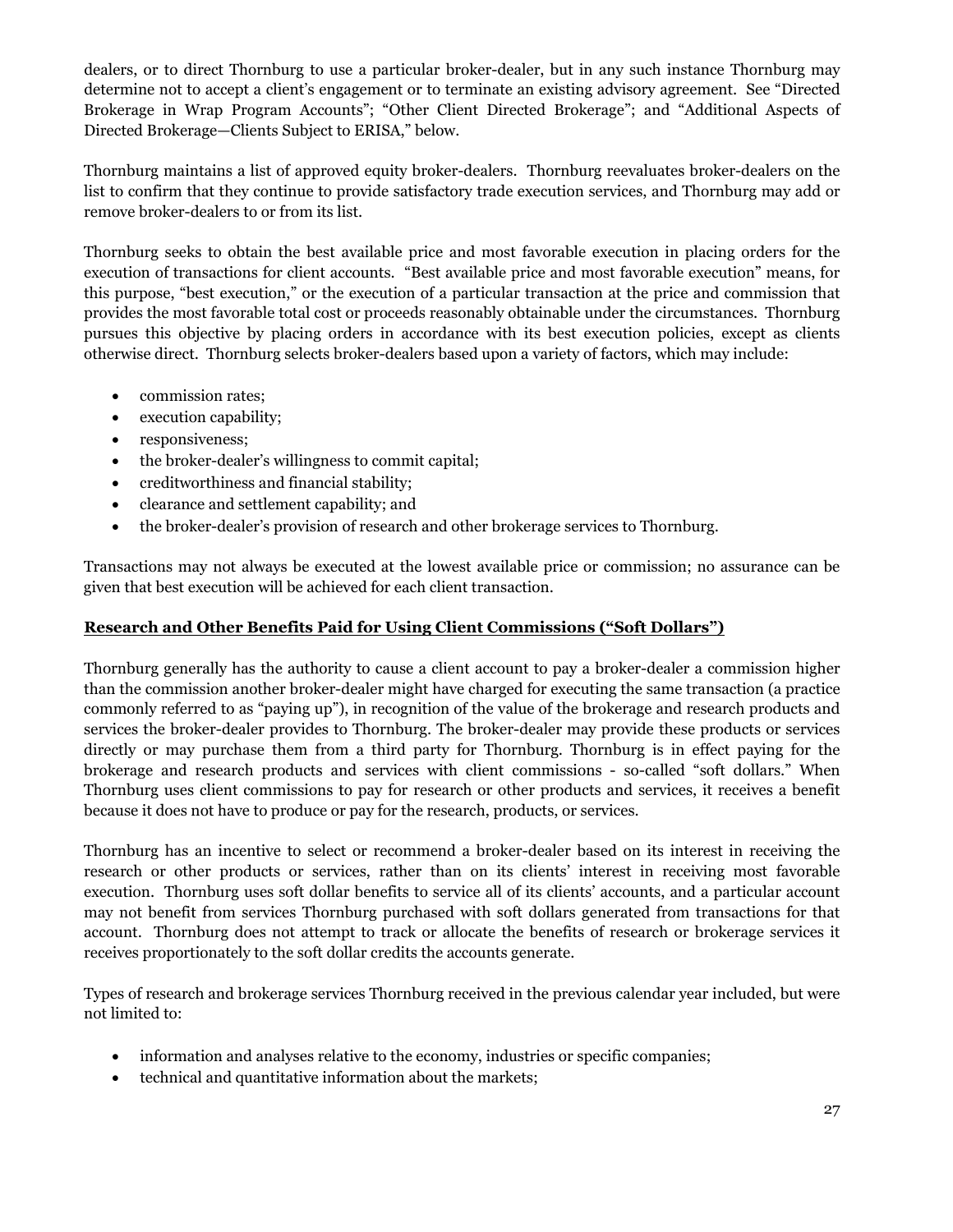- research reports on companies, industries, and securities;
- access to securities and industry analysts and corporate executives;
- financial publications;
- proxy analysis;
- trade industry seminars;
- access to computer databases;
- order routing and quotation services; and
- other brokerage and research services.

Thornburg seeks to address any potential conflict of interest by adopting policies and procedures for best execution and the use of client commissions to obtain research and brokerage services. When selecting broker-dealers that provide research or brokerage services to Thornburg, it is Thornburg's policy to determine, among other matters, that:

- the research or brokerage service is an eligible service defined in Section 28(e) of the Securities Exchange Act of 1934;
- the service provides lawful and appropriate assistance to Thornburg in the performance of its investment management decisions; and
- the commissions paid (as broadly defined by the SEC to include a markup, markdown, commission equivalent or other fee in certain circumstances) for client transactions are reasonable in relation to the value of the research or brokerage provided.

In making these determinations, Thornburg does not attempt to assign a specific dollar value to the research or brokerage services provided and may evaluate the reasonableness of commissions in terms of the particular transaction or in view of Thornburg's overall service to clients. When Thornburg determines that it has received research or brokerage services that fulfill these requirements, but that are combined with nonresearch or brokerage services, Thornburg determines the portion that it believes represents non-qualifying products or services and pays for the non-qualifying portion from its own resources.

Thornburg also participates in so-called "commission sharing arrangements" under which Thornburg receives credits from a broker-dealer that executes transactions for client accounts. Thornburg uses these credits to purchase research services from the broker-dealer, or other broker-dealers or financial services firms that provide research. Thornburg does not use these credits to purchase services that are not in its view fully eligible under applicable regulatory interpretations. Thornburg believes these arrangements facilitate best execution of client transactions and are useful in its investment decision-making process by improving access to a wider variety of research resources.

Thornburg's Best Execution Committee and other personnel evaluate Thornburg's use of client commissions to purchase research and brokerage services.

#### **Directed Brokerage in Wrap Programs**

Sponsors of these programs typically charge a fee that covers the costs of executing equity transactions when the sponsor executes the transaction. Trades not executed by the program sponsor are referred to as "stepout" trades and the client will pay a separate commission or fee for that trade. A Wrap Program client should confer with the program's sponsor and refer to the Wrap Program's Form ADV brochure for additional information about step-out trades.

Thornburg "steps-out" some trades on both non-U.S. exchanges and U.S. exchanges. Thornburg believes that when it "steps-out" trades, it can obtain better execution by aggregating these "step-out" trades in different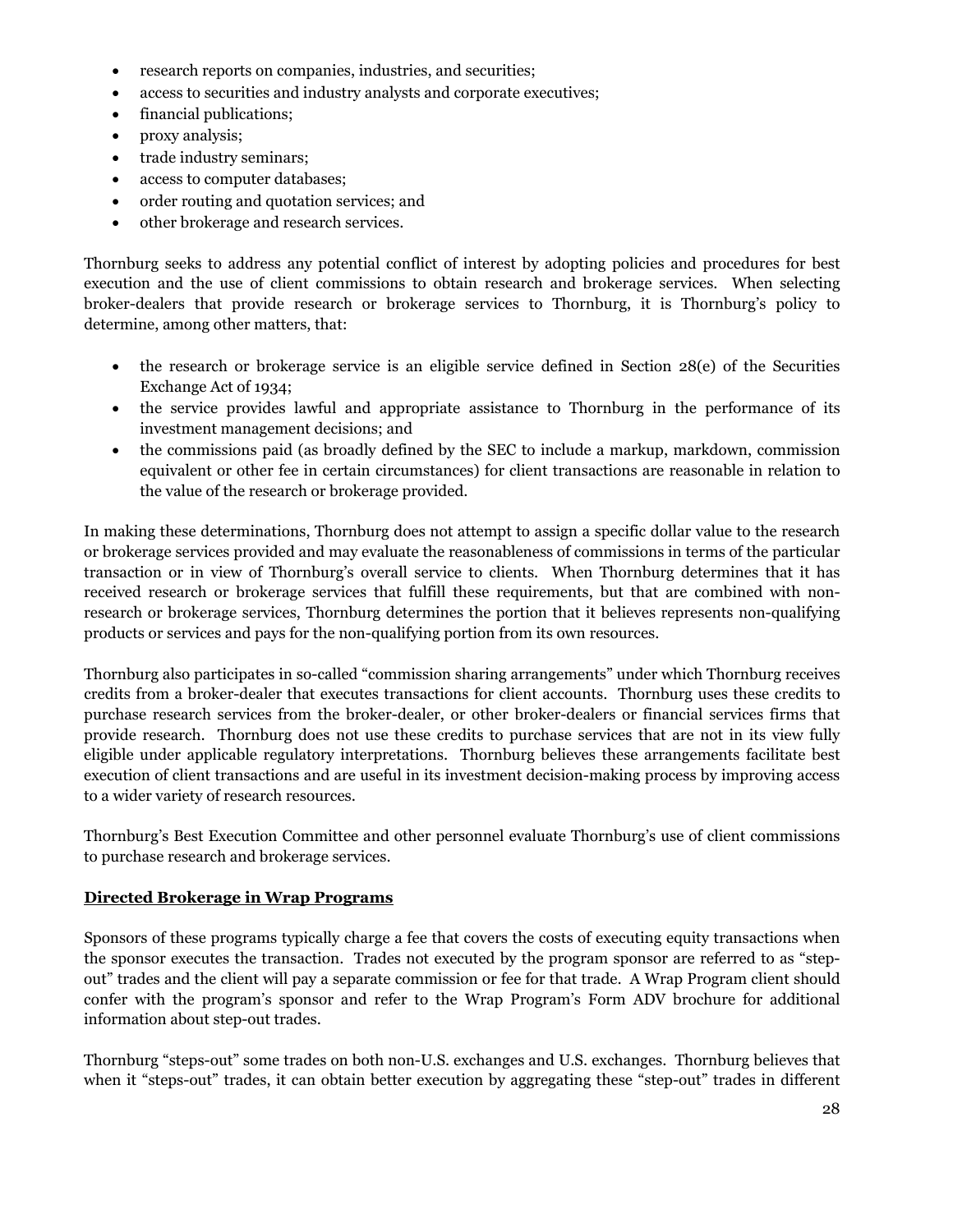Wrap Programs and placing a single trade directly with one broker-dealer. Because Thornburg will trade away from program sponsors for some trades, Wrap Program clients will pay trading costs that are in addition to the fee they pay to their program sponsor. The additional costs include the executing broker-dealer's trade commission and, for "step-out" trades on non-U.S. exchanges, the costs to buy or sell foreign currency to settle the transaction, the American Depositary Receipts (ADR) conversion fee, and other ADR-related costs. These additional trading costs are reflected in the "net price" clients pay for or receive from the transaction and are not shown in a trade confirmation or account statements. Some sponsors provide information about step-out trades on their websites.

#### **Other Client Directed Brokerage**

Thornburg may accept a client's written direction to use a particular broker-dealer as part of the advisory agreement between the client and Thornburg. A client may direct Thornburg to use a particular broker-dealer for a variety of reasons, including:

- the client's relationship with the broker-dealer;
- the client's own evaluation of the broker-dealer and the quality of its trade execution;
- discounts or other benefits the client receives from the broker-dealer; and
- the existence of a commission recapture program under which the client receives the benefit of rebates or other benefits separately negotiated between the client and the broker-dealer.

Thornburg does not evaluate the client's determination to direct the use of a particular broker-dealer.

When Thornburg is directed to use a particular broker-dealer, it is not able to negotiate commission levels or obtain discounts that otherwise may be available to Thornburg, and the client may not receive the same quality of execution that Thornburg may otherwise be able to obtain. Moreover, when a client directs Thornburg to use a particular broker-dealer, Thornburg may not be able to aggregate the client's securities transactions with those of other clients, and therefore may not be able to obtain the potential efficiencies available from trade aggregation, unless the directed broker-dealer accepts "step-out" transactions (see discussion of "step-out" transactions in "Directed Brokerage in Wrap Programs," above). When Thornburg is able to use "step-outs" the client receives the potential benefit of the price Thornburg obtained on the transaction, but the client also may pay an additional fee or commission to the client's own broker-dealer.

#### **Additional Aspects of Directed Brokerage – Clients Subject to ERISA**

ERISA client accounts that direct Thornburg to use a particular broker-dealer will retain sole responsibility for the determination of whether the directed brokerage arrangement is reasonable in relation to the benefits received by the plan.

#### **Trade Rotation**

Thornburg uses a trade rotation system that is designed to ensure that all accounts that buy or sell a particular security on a single day are treated fairly.

Variances in the trade rotation may arise due to various factors, including but not limited to, a client's cash availability or need, the liquidity of the security being traded, or trading opportunities such as initial public offerings that are not available to platform accounts (*e.g*., Wrap Programs, Private Client Separate Accounts, other accounts deemed to be managed similarly to such accounts, or certain non-platform accounts that are smaller in size or that have certain restrictions which Thornburg believes would be better traded with the platform accounts) and UMA Programs.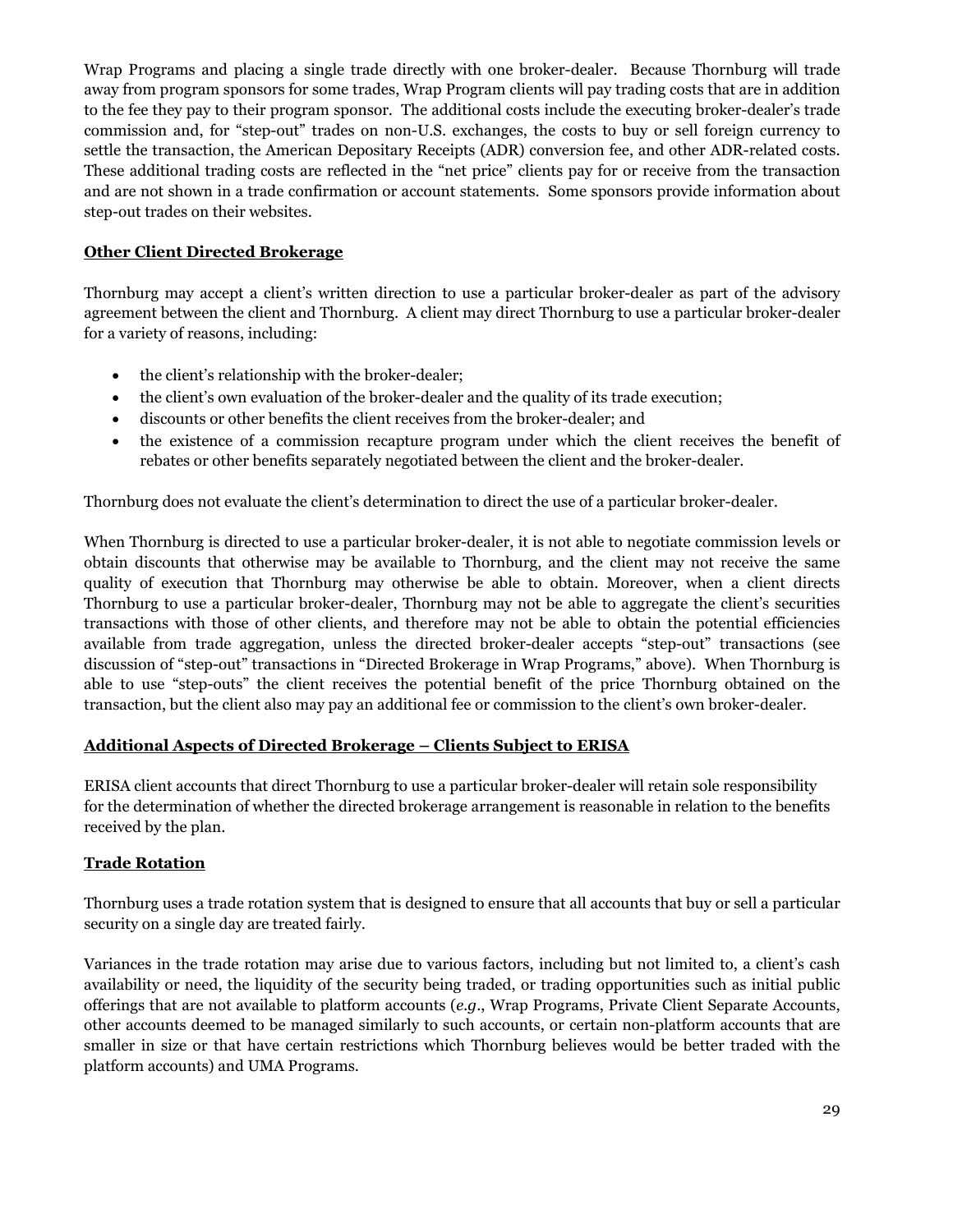#### **Allocation and Aggregation**

Thornburg seeks to allocate transactions fairly and equitably among clients. Because it is not always possible to execute a purchase or sale in one transaction, a series of transactions may be executed at different prices over a period of time. In some instances, there may not be enough securities to meet client demand, such as securities in an initial public offering. Thornburg may aggregate multiple contemporaneous client orders to obtain more favorable pricing and execution. If an aggregated order is effected in multiple trades and at different prices, clients will receive the average weighted price of all such transactions.

Equity. When Thornburg cannot buy or sell enough equity securities to meet client demand, it allocates the securities among participating client accounts *pro rata*. When a new transaction order is placed with Thornburg's trade desk while there is already a working order for the same security, the working order will be closed, and a new transaction will be opened to include the new order in the allocation. There are exceptions to this practice, including when the new order is not material to the allocation for the existing order. If completed trades for the day for a particular security are not material, trades may be allocated at the discretion of the Portfolio Manager or trader. In unusual or unforeseen circumstances (*e.g.*, account cash requirements), allocations may be different than the procedures outlined above.

Thornburg allocates securities purchased in initial public offerings ("IPOs") on a *pro rata* basis to participating client accounts within the investment strategy(ies) Thornburg believes is/are appropriate for the IPO shares. Participation in IPOs is typically limited to:

- non-platform accounts (i.e., Institutional Separate Accounts, Thornburg Mutual Funds, Other Pooled Investment Vehicles, and other accounts that are deemed to be managed similar to such accounts);
- clients whose investment guidelines do not restrict investment in IPOs; and
- "qualified institutional buyers," if the IPO is on a foreign exchange.

When Thornburg cannot buy enough IPO shares to meet client demand, it allocates the shares among participating client accounts *pro rata*. Also, a Portfolio Manager may decide to not include an allocation of IPO shares in an investment strategy if the Portfolio Manager determines that the strategy's allocation is too small to warrant a position. In such instances, the shares will be allocated to accounts in the other participating investment strategies on a *pro rata* basis in accordance with the original allocation.

*Exceptions:* Platform accounts typically will not participate in IPOs. Also, if "restricted persons," as defined in FINRA Rule 5130, in aggregate hold greater than 10% of the interests in a Thornburgmanaged pooled investment vehicle, that pooled investment vehicle will receive a reduced IPO allocation based on its "nonrestricted person" assets.

Fixed Income. Thornburg may aggregate fixed income trades for clients. Thornburg determines whether aggregation is appropriate and allocates the securities among participating accounts to seek to maintain consistent concentrations across similar accounts in order to achieve, as nearly as possible, portfolio characteristic parity among such accounts. Accounts furthest from achieving a portfolio characteristic parity typically receive priority in allocations.

#### **Accounts for Persons Associated with Thornburg**

Thornburg may, either directly through a separate account or indirectly through a pooled investment vehicle, manage proprietary accounts of Thornburg or its related persons, including employees. Thornburg treats these accounts in the same manner as accounts of non-related persons and will not favor one type of account over the other. Thornburg periodically reviews its treatment of proprietary accounts to ensure that it does not favor them over non-proprietary accounts.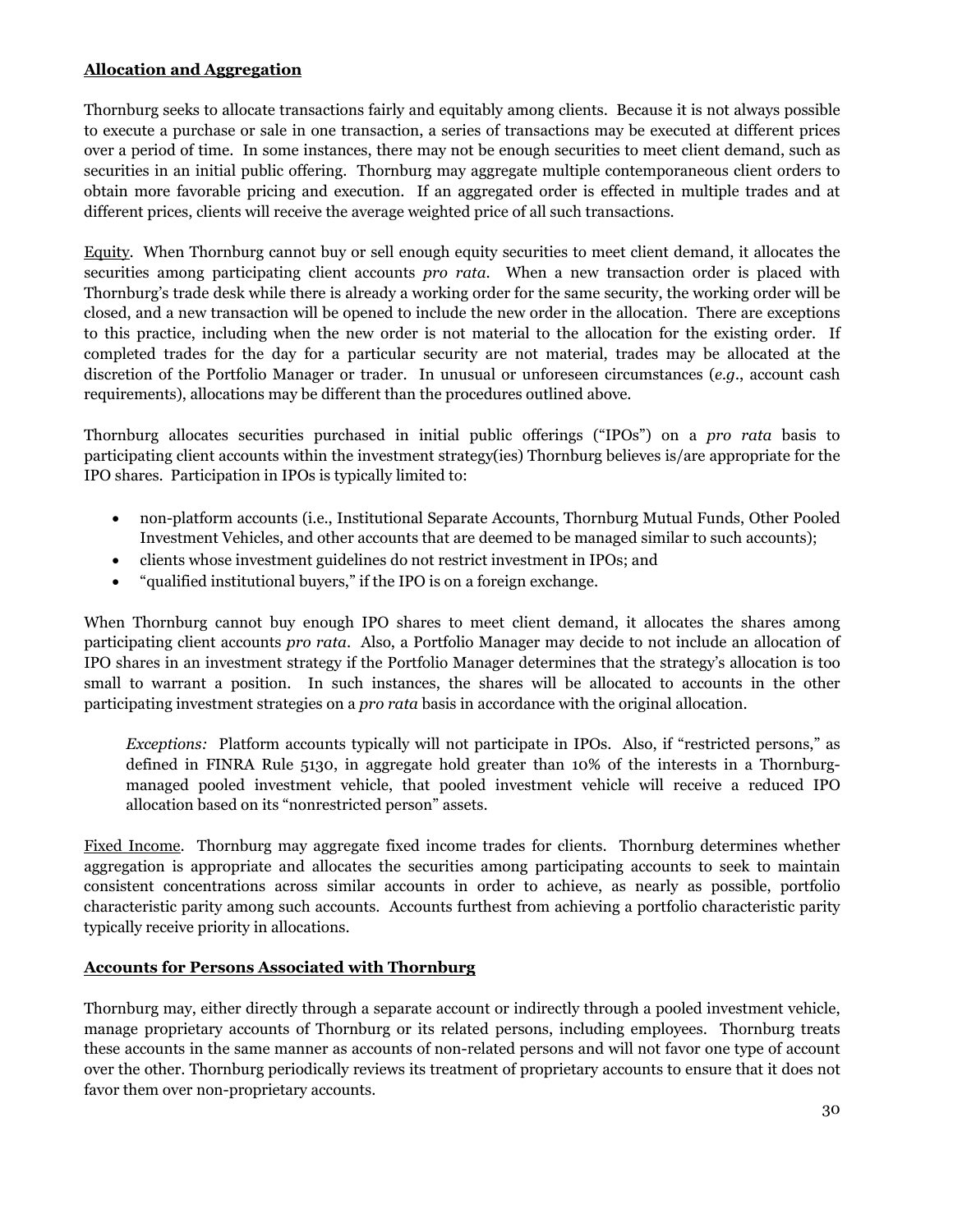#### **Trade Errors**

Thornburg generally considers a compensable error to be an error that results from its action or omission that does not meet the applicable standard of care and that results in a loss to the client. Not all mistakes or errors that are caused by Thornburg will be considered compensable errors and the calculation of the amount of any gain or loss will depend on the particular facts surrounding the error, and the methodology used by Thornburg to calculate gain or loss may vary. Compensation is generally expected to be limited to direct and actual out-of-pocket monetary losses (in certain circumstances, net of any associated gains) and will not include any amounts that Thornburg deems to be uncertain or speculative, nor will it include investment losses not caused by the error or other opportunity costs. Thornburg typically notifies clients as soon as practical of any errors that violate client guidelines, or that result in a material loss in the client's account. As appropriate, Thornburg will follow these resolution procedures:

- If Thornburg caused the error and the error resulted in a loss to the client's account, Thornburg corrects the error to place the client in the same position as if the error had not occurred.
- If Thornburg caused the error and the error resulted in a profit to the client account, the client will keep the profit.
- If Thornburg did not cause the error, the party that caused the error is responsible for correcting the results of the error.
- If Thornburg shares responsibility for an error with another party, Thornburg pays the portion of any loss associated with its error.

Thornburg may net gains and losses related to trade errors within a single account when it is (i) consistent with applicable law, and (ii) the gain or loss results from a single trading decision or represents a single and consistent application of a guideline or restriction. Thornburg will not net the gains and losses of separate clients and will not net the gains and losses of a single client that resulted from multiple errors (for example, trade errors resulting from more than one investment decision for the same client).

Thornburg may prevent certain client accounts from trading in a particular security while it reviews and interprets relevant law or contractual limitations or, where necessary, obtains client consent. This delay could cause some client accounts to miss investment opportunities. When Thornburg is unable to confirm with confidence that a particular client account is permitted to invest in a particular opportunity, or where client discussion and consent is needed, but cannot practically be arranged in a timely manner, the client will be unable to buy or sell that investment, even if other clients do participate. Because any such delay or missed investment opportunity arises from the need to ensure guideline compliance, Thornburg does not regard these situations as errors.

### **ITEM 13 REVIEW OF ACCOUNTS**

#### **Reviews**

Members of the Compliance Department, Investment Operations Department, and/or the Portfolio Management team conduct periodic reviews of each account for adherence to investment strategy and to confirm that account performance is consistent with any model portfolio or client guidelines. Reviews are also conducted no less often than quarterly on an indirect basis by monitoring each investment strategy model. Reviewers typically include the Chief Compliance Officer, Compliance Officers, the Director of Investment Operations (or designee), Portfolio Managers, Associate Portfolio Managers and Traders. The frequency, interval and scope of these reviews for each account are dependent upon a number of factors, including but not limited to: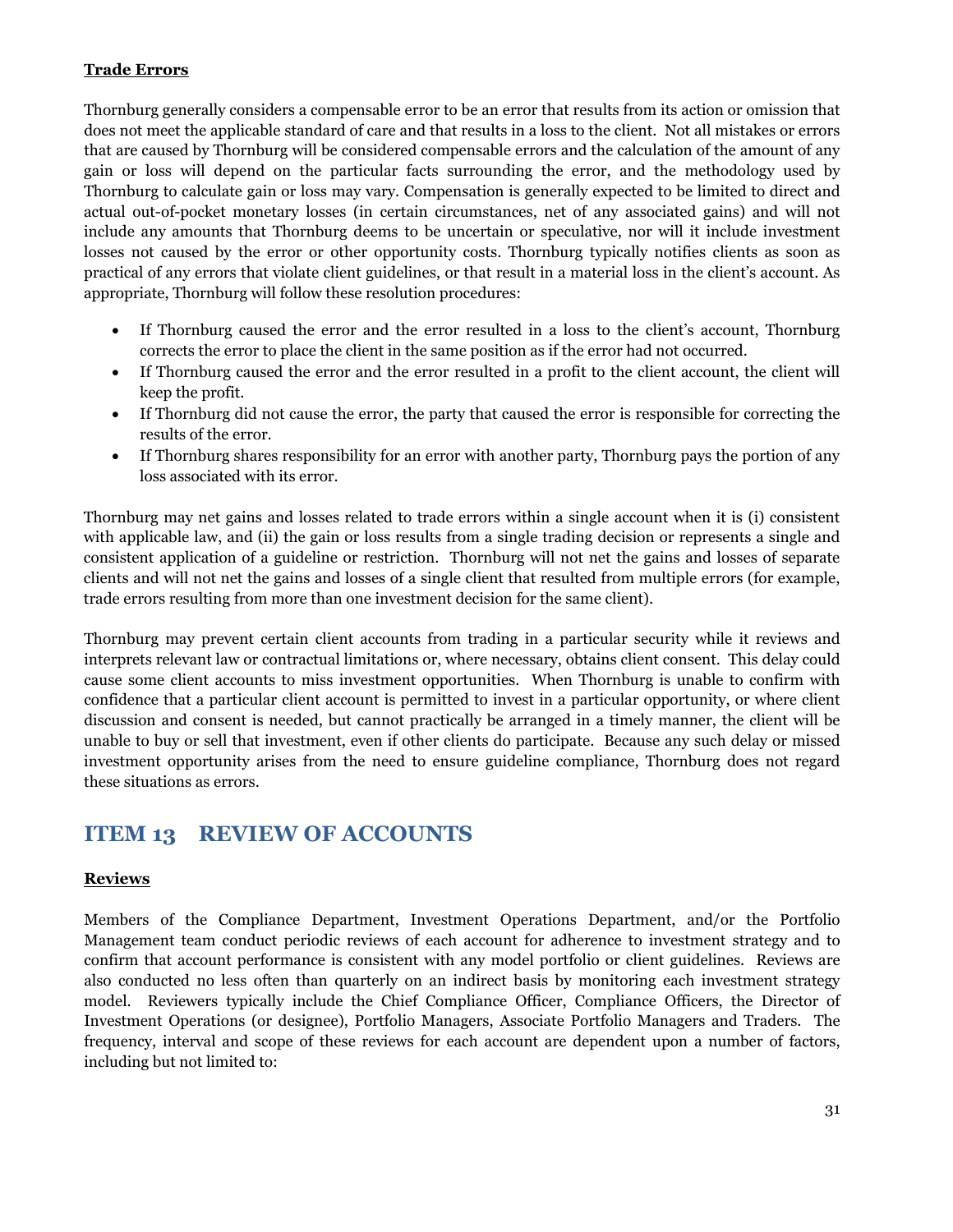- contributions or withdrawals of cash from an account;
- change in the investment restrictions, investment objectives or, for institutional accounts, the investment policy;
- client requests such as tax-loss harvesting;
- questions regarding performance or structure; and
- requirements that could be imposed by court order or by regulator (*e.g.,* SEC, Department of Labor, etc.).

The Compliance Department also uses an automated order management system to perform a daily review of client accounts to ensure portfolio level compliance (*e.g.*, industry/sector weights, adherence to investment guidelines, etc.). In addition, the Portfolio Managers and research analysts at Thornburg monitor markets, world and economic events, and securities held in accounts managed by Thornburg. This function provides each client account or portfolio with an indirect and recurring portfolio review.

Clients should contact Thornburg if any changes occur in their financial situations that may affect Thornburg's management of their account.

#### **Regular Reports**

Institutional Separate Accounts. Thornburg offers to provide each account with a quarterly portfolio report. The details may include:

- cash balances;
- type, name and amount of each security;
- portfolio weighting of each security;
- account performance (based upon Thornburg's independent valuations separate from the client's custodian);
- current market value of the portfolio; and
- transactions during the report period.

These materials are provided in addition to the confirmations of transactions and custodial reports the client receives from its custodian.

Wrap Program and Private Client Separate Accounts. Thornburg generally does not provide reports to Wrap Program or Private Client Separate Account clients. Wrap Program clients should expect to receive reports from the sponsor of their program. Private Client Separate Account clients should expect to receive reports from their financial intermediary.

Thornburg Mutual Funds, TBLD, and TGI. Thornburg provides reports to the Trustees of TBLD and the Funds, and the Directors of TGI, at least four times in each calendar year. Reports to shareholders are issued in accordance with TGI, TBLD, and each Fund's prospectuses.

Other Pooled Investment Vehicles. The custodian or fund administrator delivers to each investor periodic reports.

### **ITEM 14 CLIENT REFERRALS AND OTHER COMPENSATION**

Thornburg pays fees to financial intermediaries, advisers, planners and individuals who refer clients to Thornburg, in accordance with applicable law.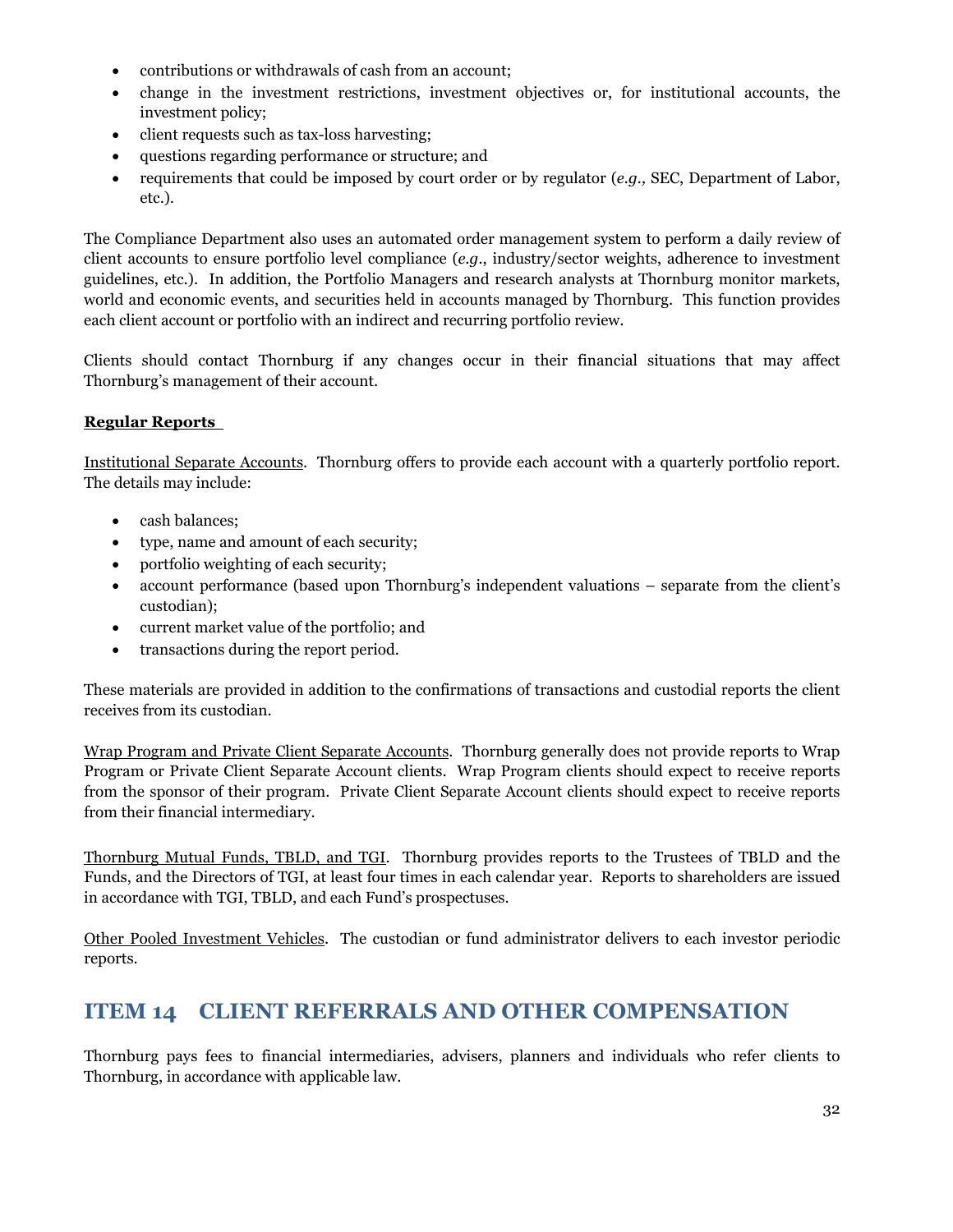As described above in Item 12 under *Research and Other Benefits Paid for Using Client Commissions*, Thornburg typically receives research and brokerage services from broker-dealers who execute trades for client accounts.

Thornburg pays compensation ("revenue sharing") to broker-dealers and other persons who sell shares of the Thornburg Mutual Funds, as described in the Funds' prospectuses and statements of additional information. Thornburg Securities Corporation ("TSC"), the Funds' underwriter, reimburses Thornburg for some of this compensation, and the Funds also pays TSC, or to such other persons as TSC may direct, pursuant to plans and agreements adopted by the Funds pursuant to Rule 12b-1 under the Investment Company Act of 1940.

Thornburg actively seeks to educate consultants, broker-dealers, and other financial intermediaries (collectively, "Consultants") about its advisory services. Thornburg sponsors educational events where its representatives meet with Consultants and in some instances their clients. Thornburg pays some of the costs of these events from its own resources. Clients should confer with their Consultant about the payments they receive from Thornburg.

Thornburg makes charitable contributions to organizations associated or affiliated with clients, intermediaries or Consultants, and provides entertainment and gives gifts to intermediaries, Consultants or others in the process of soliciting new business and providing services to existing clients, in compliance with its Code of Ethics and regulatory limits

### **ITEM 15 CUSTODY**

Thornburg has custody of certain client assets due to (i) Thornburg's ability to deduct fees directly from client accounts, and/or (ii) Thornburg's role as the managing member of pooled investment vehicles.

Thornburg encourages each client to review the custodial reports they receive directly from their brokerdealer, bank or other custodian, and to compare the reports with those received from Thornburg. They are further directed to contact their Thornburg relationship manager should they have any questions concerning the information provided by the custodian or Thornburg.

### **ITEM 16 INVESTMENT DISCRETION**

Thornburg provides discretionary investment portfolio management services to its clients other than UMA sponsors. This means that Thornburg has the authority to purchase or sell securities for a client's account and determine the amount of the securities to purchase or sell, without obtaining the client's consent to the transactions. Thornburg may purchase or sell investments in a client's account whenever Thornburg believes it is prudent to do so and without regard to the length of time the investments have been held. Transactions may result in taxable gains or losses in a client's account and may result in the payment of commissions and other transaction costs. In particular, Thornburg's "stepped-out" trades for Wrap Programs and certain other accounts where a sponsor imposes fixed or minimum transaction fees, will cause clients to pay additional costs.

Clients may limit or restrict Thornburg's management of their accounts. However, Thornburg reserves the right not to enter into a contract with a prospective client, or to terminate an agreement with an existing client, if the proposed limitation or restriction is likely, in Thornburg's opinion, to impair its ability to provide services to a client or is otherwise administratively or practically not feasible. Examples of limitations and restrictions that Thornburg has accepted in the past (but may not accept in the future) include directions not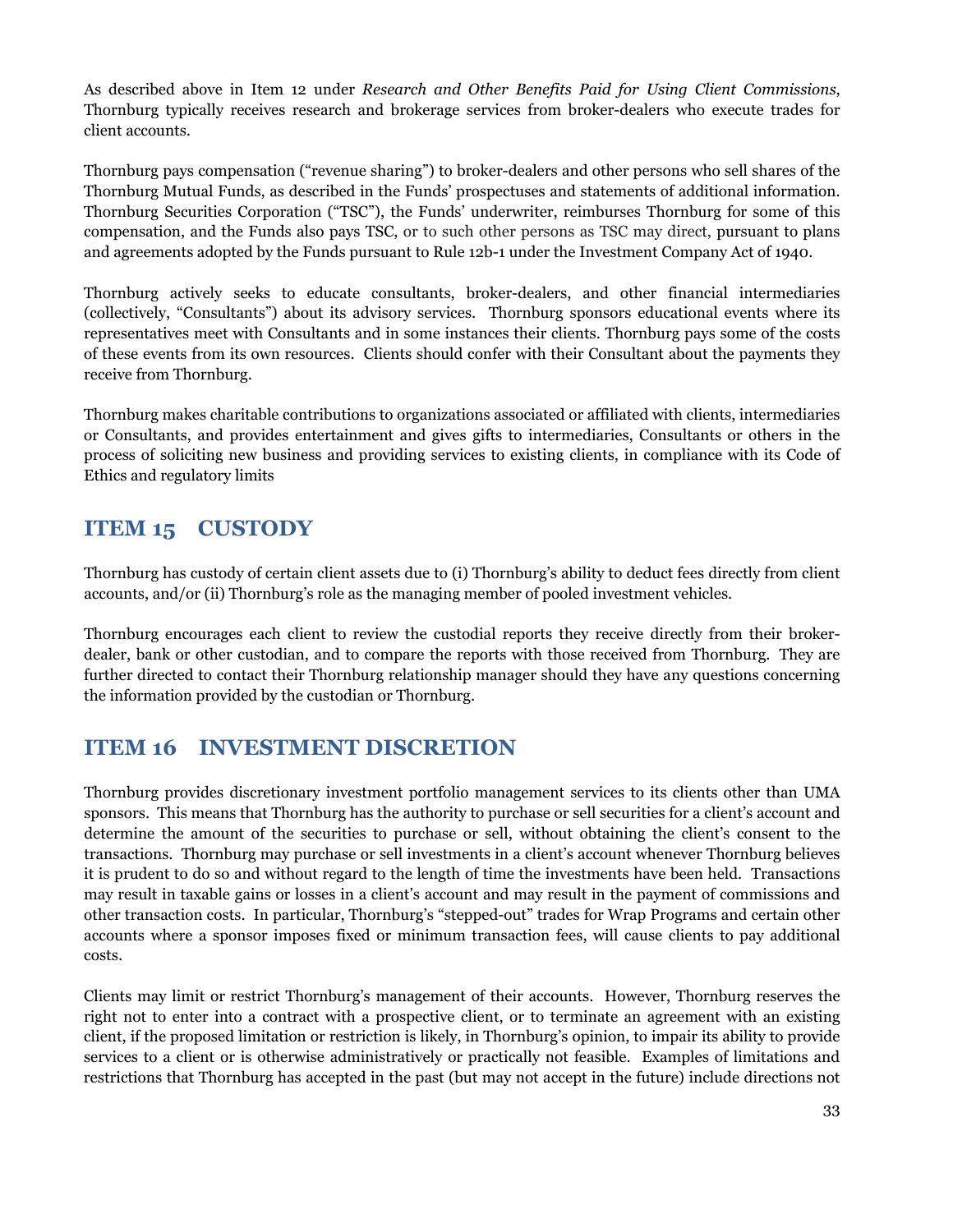to invest in a certain type of company or industry. Clients must deliver all such requests to Thornburg in writing and requests will not be effective or implemented until Thornburg accepts them in writing.

When Thornburg buys or sells foreign securities, it must pay or accept the local currency and then convert the local currency, as well as the income and dividends, to the base currency of the account. Thornburg, the client's custodian, or a third-party facility will perform these currency conversions. The client's consent is typically required before Thornburg will use a third party for foreign currency transactions. While Thornburg will monitor the reasonableness of a third party's foreign currency transactions, it is the client's decision to use the custodian or a third party for foreign currency transactions. Additionally, Thornburg assumes no responsibility for a third party or custodian's execution or oversight of foreign currency transactions.

#### **Class Action Suits and Other Legal Proceedings**

Unless otherwise arranged pursuant to an agreement with a client, Thornburg is not obligated to, and typically does not, file claims or make decisions on a client's behalf in legal proceedings (including bankruptcies and class actions) relating to securities held or formerly held in a client's account. If Thornburg receives a class action notification or proof-of-claim form, it will forward such materials if the client has instructed it to do so. The client should (i) ensure that its custodian is capable of filing, and has the proper authorization to file, proofs of claim on the client's behalf and (ii) determine whether and how to file a request for exclusion from a particular class action settlement.

### **ITEM 17 VOTING CLIENT SECURITIES**

Thornburg accepts authority to vote proxies on behalf of its clients in most, but not all client accounts. When Thornburg has the authority (which will be set forth in the client's agreement with Thornburg), Thornburg will follow its written proxy voting policies and procedures ("Proxy Policy"). The Proxy Policy states that proxies are an asset of the account and are to be voted to enhance the value of the security or to reduce the potential for a decline in the value of a security. The Proxy Policy authorizes Thornburg to delegate certain functions to service providers. Thornburg currently contracts Institutional Shareholder Services Inc. to provide guidance on specific votes, recommend votes, and vote proxies on behalf of Thornburg.

Thornburg will not be able to vote proxies when the proxy materials are delivered late or without enough advance notice for Thornburg to evaluate the issues and cast the votes. Thornburg does not control the setting of record dates, shareholder meeting dates, or the timing or manner of distribution of proxy materials and ballots relating to shareholder votes. In addition, administrative matters beyond Thornburg's control may at times prevent Thornburg from voting proxies in certain non-U.S. markets.

Conflicts can arise between Thornburg's interest and the interest of clients. For example, Thornburg may have an investment management agreement with a company whose shares are held by client accounts, and a conflict arises if Thornburg is to vote proxies on those shares. When Thornburg believes that a proxy vote involves an actual conflict of interest, and the vote relates to the election of a director in an uncontested election or ratification of selection of independent accountants, Thornburg votes in accordance with the recommendation of its proxy voting service. If no recommendation is available, or if the proxy vote involves other matters, the Portfolio Manager informs the client of the conflict and refers the matter to the client for a decision.

Thornburg may decline to vote in a number of situations, including when an issue is not relevant to the Proxy Policy's voting objective or where Thornburg believes it is not possible to ascertain what effect a vote may have on the value of an investment (*e.g.*, social issues) or where costs are prohibitive (*e.g.*, foreign issuers). For example, proxy voting in certain countries requires "share blocking." During the share blocking period, shares